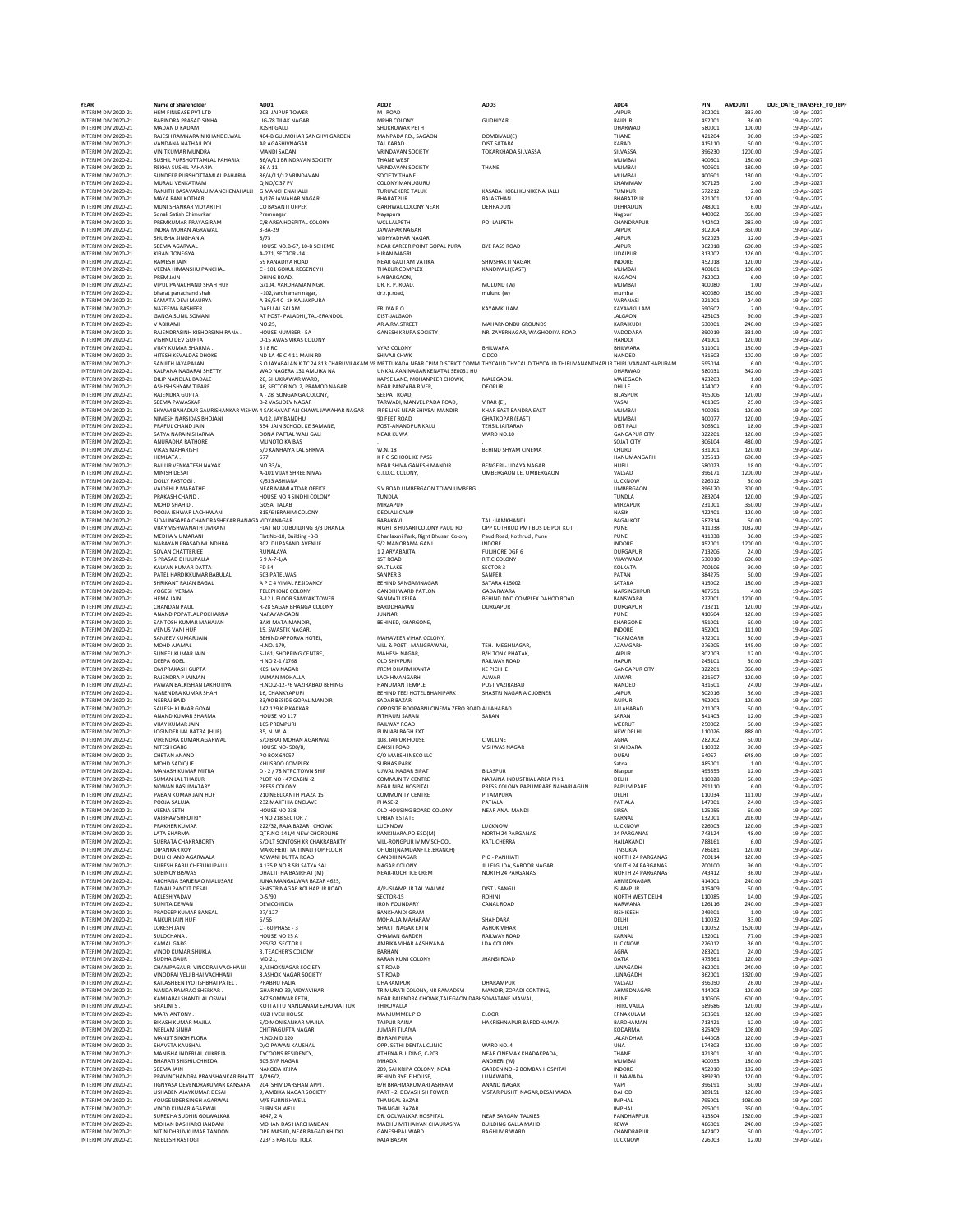| INTERIM DIV 2020-21                        | KOMAL CHANDRASHEKHAR FALAKE                                                          | 21-686, NEAR KABANUR NAKA                                                                      | JAWAHAR NAGAR, KABNOOR                                         | TEHSIL - HATAKANANGALE                                     | KOLHAPUR                          | 416115           | 552.00             | 19-Apr-202               |
|--------------------------------------------|--------------------------------------------------------------------------------------|------------------------------------------------------------------------------------------------|----------------------------------------------------------------|------------------------------------------------------------|-----------------------------------|------------------|--------------------|--------------------------|
| INTERIM DIV 2020-21                        | INDIRA NANDKISHOR SONIYA                                                             | ASHISH PRAKASH COMPLEX STREET                                                                  | NO 3 VERAVAL RADHAKRUSHNA                                      | TEMPLE ROAD PATAN VERAVAL                                  | <b>JUNAGADH</b>                   | 362265           | 1200.00            | 19-Apr-202               |
| INTERIM DIV 2020-21                        | <b>TINABEN MUKESH SONIYA</b>                                                         | ASHISH PRAKASH COMPLEX STREET                                                                  | NO 3 VERAVAL RADHAKRUSHNA                                      | TEMPLE ROAD PATAN VERAVAL                                  | JUNAGADH                          | 362265           | 600.00             | 19-Apr-202               |
| INTERIM DIV 2020-21                        | JAI RAM PARIYANI                                                                     | H.NO.1389, PT.SHIV DEEN                                                                        | KA RASTA , KISHAN POLE                                         | BAZAR                                                      | <b>JAIPUR</b>                     | 302003           | 60.00              | 19-Apr-202               |
| INTERIM DIV 2020-21<br>INTERIM DIV 2020-21 | BAPUSAHEB SHIVGONDA PATIL<br>SAJI N J.                                               | CSN 380/2A, FLAT NO-D/101.<br>NEDUMPARAMPIL                                                    | JAYANT RESIDENCY.E WARD.<br>CHETHIPUZHA                        | MALI COLONY, TAKALA<br>VEROOR                              | KOLHAPUR<br>KOTTAYAM              | 416008<br>686104 | 120.00<br>120.00   | 19-Apr-202<br>19-Apr-202 |
| INTERIM DIV 2020-21                        | RAM KUMAR AGGARWAL                                                                   | BRIJ KUTIR 245/18 PARK ROAD                                                                    | LAXMAN CHOWK                                                   |                                                            | DEHRADUN                          | 248001           | 420.00             | 19-Apr-202               |
| INTERIM DIV 2020-21                        | <b>GYAN PRABHA SACHDEWA</b>                                                          | BG 5/30C 2ND FLOOR                                                                             | PASCHIM VIHAR                                                  |                                                            | NEW DELHI                         | 110063           | 180.00             | 19-Apr-202               |
| INTERIM DIV 2020-21                        | ANIL KUMAR SINGHAL                                                                   | 11/214                                                                                         | WEST AZAD NAGAR                                                | DELHI                                                      | DELHI                             | 110051           | 168.00             | 19-Apr-202               |
| INTERIM DIV 2020-21                        | <b>KAVITA DEVI</b><br>ASHOK KUMAR VERMA                                              | 2776 KHAJANEWALO KA RASTA                                                                      | V S KSHETRA KISHANPOLE                                         |                                                            | <b>JAIPUR</b>                     | 302001           | 180.00             | 19-Apr-202               |
| INTERIM DIV 2020-21<br>INTERIM DIV 2020-21 | PRIYANKA JAIN                                                                        | 75 PANCHWATI YOGNA<br>W O SHAILENDRA JAIN                                                      | J.D.A. COLONY GUJAR KI THADE<br>SUDHA KUNJ AZAD PURA           | <b>JAIPUR</b><br>LALITPUR                                  | <b>JAIPUR</b><br>LALITPUR         | 302020<br>284403 | 180.00<br>360.00   | 19-Apr-202<br>19-Apr-202 |
| INTERIM DIV 2020-21                        | ASHA LAXMAN ILHE                                                                     | <b>ABHINAV NAGAR</b>                                                                           | SANGAMNER                                                      | SANGAMNER                                                  | SANGAMNER                         | 422605           | 216.00             | 19-Apr-202               |
| INTERIM DIV 2020-21                        | KUSHAGRA CHATURVEDI                                                                  | 16 BALKESHWAR KUNJ                                                                             | <b>BALKESHWAR AGRA</b>                                         | AGRA                                                       | AGRA                              | 282004           | 240.00             | 19-Apr-202               |
| INTERIM DIV 2020-21                        | SHAKUNTALA RATHI                                                                     | H.NO:19-1-912/A/5                                                                              | SHYAM SADAN, MURLI NAGAR                                       | BAHADURPURA                                                | HYDERABAD                         | 500064           | 150.00             | 19-Apr-202               |
| INTERIM DIV 2020-21                        | PRANAV NAVNATH KENDRE                                                                | SUT MIL ROAD                                                                                   | SIGNAL CAMP                                                    |                                                            | LATUR                             | 413512           | 6.00               | 19-Apr-202               |
| INTERIM DIV 2020-21<br>INTERIM DIV 2020-21 | PURVA SANJAY BREED<br>ROOM LAL SAHU                                                  | <b>B 2 11 INDRALOK DATAR COLONY</b><br>S O DHAN SINGH SAHU                                     | OPP DAV COLLEGE<br>HIG 1 133 SECTOR 1                          | <b>BHANDUP EAST MUMBAI</b><br>D D NAGAR RAIPUR             | MUMBAI<br>RAIPUR                  | 400042<br>492001 | 8.00<br>120.00     | 19-Apr-202<br>19-Apr-202 |
| INTERIM DIV 2020-21                        | SHARDA VIVEK SATAO                                                                   | <b>DESHPANDE GALLI</b>                                                                         | <b>NEAR GANPATI</b>                                            | MANDIR                                                     | MALKAPUR                          | 443101           | 60.00              | 19-Apr-202               |
| INTERIM DIV 2020-21                        | CHINMOY BANERJEE                                                                     | PRATIVA LAY MADHUSUDAN DUTTA                                                                   | ROAD EAST VIVEKANDA PALLY WARD                                 | NO 15 M CORP RABINDRA SARANI                               | <b>SILIGURI</b>                   | 734006           | 26.00              | 19-Apr-202               |
| INTERIM DIV 2020-21                        | ATULYA YADAV                                                                         | T8 14 VIDYANAGAR VIDYANAGAR                                                                    | VADDU VIDYANAGAR                                               | BELLARY                                                    | BELLARY                           | 583275           | 91.00              | 19-Apr-202               |
| INTERIM DIV 2020-21                        | PITAMBER DUTT SHARMA                                                                 | A12 SUBHASH NAGAR                                                                              | <b>JWALAPUR</b>                                                | SBHASHANAGR                                                | <b>HARIDWAR</b>                   | 249407           | 60.00              | 19-Apr-202               |
| INTERIM DIV 2020-21<br>INTERIM DIV 2020-21 | MINAKSHI DEVI<br>MANU G.S.                                                           | D/O: Chander Bhan Seonsar (59<br>'CHENAVILA VEEDU'                                             | AZHOOR PO, AZHURMARKET                                         | CHIRAYINKEEZHU                                             | KURUKSHETRA<br>TRIVANDRUM         | 136030<br>695305 | 48.00<br>264.00    | 19-Apr-202<br>19-Apr-202 |
| INTERIM DIV 2020-21                        | SUNNY THOMAS                                                                         | PUTHIYAPARAMBIL HOUSE                                                                          | MANJALARUVI                                                    | KANNIMALA                                                  | KOTTAYAM                          | 686509           | 30.00              | 19-Apr-202               |
| INTERIM DIV 2020-21                        | PARAMANANDA RAUT.                                                                    | PO BOX 22533 ORYX GTL                                                                          |                                                                |                                                            | DOHA                              | 022533           | 96.00              | 19-Apr-202               |
| INTERIM DIV 2020-21                        | <b>BULA RANI KOLEY</b>                                                               | UNION BANK OF INDIA                                                                            | <b>ROSY SHOPPING CENTRE</b>                                    | MAIN ROAD                                                  | <b>ROURKELA</b>                   | 769001           | 23.00              | 19-Apr-202               |
| INTERIM DIV 2020-21<br>INTERIM DIV 2020-21 | AJEET PAL SINGH                                                                      | SHIV MANDIR                                                                                    | GADARPUR (UDHAM SINGH NAGAR)                                   |                                                            | GADARPUR                          | 263152           | 12.00              | 19-Apr-202<br>19-Apr-202 |
| INTERIM DIV 2020-21                        | DHIR CHITTA KOLEY<br>GAYATRIBEN HASMUKHLAL PATEL                                     | UNION BANK OF INDIA<br>SUTHAR FALIA                                                            | ROURKELA MAIN<br>SAIYED VASNA ROAD                             |                                                            | ROURKELA<br>VADODARA              | 769001<br>390015 | 16.00<br>180.00    | 19-Apr-202               |
| INTERIM DIV 2020-21                        | PRAKASHKUMAR HARILAL NANDA                                                           | 54 RAJ NAGAR                                                                                   | SARU SECTION ROAD                                              |                                                            | JAMNAGAR                          | 361005           | 49.00              | 19-Apr-202               |
| INTERIM DIV 2020-21                        | <b>UPENDRA KUMAR VERMA</b>                                                           | VILLAGE GOILA                                                                                  | POST GOILA                                                     | <b>DIST LUCKNOW</b>                                        | LUCKNOW                           | 227208           | 24.00              | 19-Apr-202               |
| INTERIM DIV 2020-21                        | PARESH KUMAR D SUTARIYA                                                              | 150 KAMAL BAUG                                                                                 | AMBAWADI L H ROAD                                              | VARACHHA ROAD                                              | SURAT                             | 395006           | 120.00             | 19-Apr-202               |
| INTERIM DIV 2020-21                        | MAHESH TUKARAM PACHKUDE                                                              | 5/501 MANAS BESIDE NEELAM APT                                                                  | KHAKAR ALI KHARKAR ALI                                         |                                                            | THANE                             | 400601           | 60.00              | 19-Apr-202               |
| INTERIM DIV 2020-21<br>INTERIM DIV 2020-21 | <b>BIKASH KUMAR SAHA</b><br>NILESH KUMAR JAIN                                        | RAMKRISHNAPALLY<br>31 SHASTRI COLONY                                                           | NEAR GOURANGA ASHRAM<br>HOSPITAL ROAD                          | WARD NO 3<br>PARTAPUR DIST BANSWARA                        | KHARAGPUR<br>BANSWARA             | 721305<br>327024 | 60.00<br>48.00     | 19-Apr-202<br>19-Apr-202 |
| INTERIM DIV 2020-21                        | <b>DINESHBHAI B SITAPRA</b>                                                          | NEW AKASHDIP SOC-3                                                                             | OPP JIK ARIA HANUMAN                                           | MAVDI ROAD                                                 | RAJKOT                            | 360002           | 240.00             | 19-Apr-202               |
| INTERIM DIV 2020-21                        | <b>BHAVIN LALABHAI PATEL</b>                                                         | 48 GANESH SOCIETY                                                                              | AT-LUNAWADA                                                    |                                                            | <b>GODHRA</b>                     | 389230           | 120.00             | 19-Apr-202               |
| INTERIM DIV 2020-21                        | LALITKUMAR KANCHAN NANDANWAR                                                         | C/O AVINASH WANKHEDE                                                                           | AMBIKA NAGAR LAKHALAWASHIM                                     | WASHIM                                                     | <b>WASHIM</b>                     | 444505           | 198.00             | 19-Apr-202               |
| INTERIM DIV 2020-21                        | <b>GURUDAS RAGHUNATH SALI</b>                                                        | ROOM NO 4 GR FLR                                                                               | RAVINDRA NIWAS JIMMI BAUG                                      | NEAR GAYATRI VIDYALAYA                                     | KALYAN                            | 421306           | 60.00              | 19-Apr-202               |
| INTERIM DIV 2020-21<br>INTERIM DIV 2020-21 | MAHESH SAKHALA<br><b>UMA PRASAD GHOSH</b>                                            | 4 14 8 2<br>RAMKRISHNA PALLY INDA                                                              | SUNDARNAGAR<br>NEAR DURGA MANDIR                               | NAGESHWARWADI                                              | AURANGARAD<br>KHARAGPUR           | 431001<br>721305 | 120.00<br>2.00     | 19-Apr-202<br>19-Apr-202 |
| INTERIM DIV 2020-21                        | RISHI MOHAN SAXENA                                                                   | <b>HNO 60</b>                                                                                  | PALTAN BAZAR                                                   | <b>AJMER</b>                                               | AJMER                             | 305001           | 29.00              | 19-Apr-202               |
| INTERIM DIV 2020-21                        | SURABHI AKOLEKAR                                                                     | E-411 ANNAPURNA COMPLEX                                                                        | NEAR P AND T CHOURAHA KOTRA                                    | SULTANABAD HUZUR CTT NAGAR                                 | <b>BHOPAL</b>                     | 462003           | 187.00             | 19-Apr-202               |
| INTERIM DIV 2020-21                        | <b>BAGHI INDIRA DEVI</b>                                                             | 4-157 KRANTHI COLONY MEDIPALLI                                                                 | UPPAL K V RANGAREDDY                                           |                                                            | MEDIPALLI                         | 500039           | 96.00              | 19-Apr-202               |
| INTERIM DIV 2020-21                        | SUNIL KUMAR SAIN                                                                     | H. NO-3799/6                                                                                   | LAXMAN VIHAR PHASE-2 WELCOME                                   | PROPERTY / DAULTABAD FLYOVER                               | GURUGRAM                          | 122001           | 24.00              | 19-Apr-202               |
| INTERIM DIV 2020-21<br>INTERIM DIV 2020-21 | KETAN MANOHAR PANCHAL<br>SANJAY TULSIDAS SHAHA                                       | GROUND FLOOR LAXMI NARAYAN<br>SHREYASH NURSING HOME                                            | SOCIETY BEHIND JOSHI MEDICAL<br>MALWADI ROAD                   | <b>NAUPADA THANE WEST</b><br><b>INDAPUR</b>                | THANE<br>INDAPUR                  | 400602<br>413106 | 80.00<br>60.00     | 19-Apr-202<br>19-Apr-202 |
| INTERIM DIV 2020-21                        | SANTOSH MITTAL                                                                       | HOUSE NO 370 SECTOR 8                                                                          | PANCHKULA                                                      |                                                            | PANCHKULA                         | 134109           | 180.00             | 19-Apr-202               |
| INTERIM DIV 2020-21                        | HARI.                                                                                | PANIL KUMAR                                                                                    | NEAR POST OFFICE DEHRADUN                                      |                                                            | DEHRADUN                          | 248197           | 120.00             | 19-Apr-202               |
| INTERIM DIV 2020-21                        | SRIKANTH SIVANGULA                                                                   | 10-6-147/6A BURHANPURAM                                                                        | <b>BURHANPURAM KHAMMAM</b>                                     |                                                            | KHAMMAM                           | 507001           | 152.00             | 19-Apr-202               |
| INTERIM DIV 2020-21                        | ATMARAM SADASHIV HANKARE                                                             | <b>B 42 MAHINDRAEMAHINDRA</b>                                                                  | C H S LTD SHREE KRISHNA NAGAR                                  | NR GANPATITEMPLE BORIVALI EAST                             | <b>MUMBAI</b>                     | 400066           | 12.00              | 19-Apr-202               |
| INTERIM DIV 2020-21<br>INTERIM DIV 2020-21 | NALI GANGA RAJU<br>RAMASWAMY GOPALAN                                                 | 2-75 RUDRASAMUDRAM<br>S O JAYASHREE GOPSLAN 118 C                                              | DONAKONDA<br>PKT B MAYUR VIHAR PH II                           | PRAKASAM                                                   | PRAKASAM<br>DELHI                 | 523305<br>110091 | 24.00<br>60.00     | 19-Apr-202<br>19-Apr-202 |
| INTERIM DIV 2020-21                        | ASHISHKUMAR KRISHNAKUMAR MOHABE MSEB COLONY RAJGOPALCHARI WARD                       |                                                                                                | RAJIV GANDHI SQUARE                                            | <b>BHANDARA</b>                                            | <b>BHANDARA</b>                   | 441904           | 1.00               | 19-Apr-202               |
| INTERIM DIV 2020-21                        | Sanjay Bairagi                                                                       | 69 PIPLIYA KUMAR VIJAY NAGAR                                                                   | PIPLIYA KUMAR NEAR BHAWANS                                     | SCHOOL INDORE                                              | INDORE                            | 452010           | 1.00               | 19-Apr-202               |
| INTERIM DIV 2020-21                        | Sobhag Babu Nagar                                                                    | AYANA, LUHAWAD ROAD, WARD N.6,                                                                 | KOTA PIN CODE 325214                                           |                                                            | <b>KOTA</b>                       | 325214           | 73.00              | 19-Apr-202               |
| INTERIM DIV 2020-21                        | MANJUNATH.                                                                           | 1 148A A BEHIND GOVT P U                                                                       | COLLEGE WARD NO 01                                             |                                                            | BELLARY                           | 583238           | 48.00              | 19-Apr-202               |
| INTERIM DIV 2020-21<br>INTERIM DIV 2020-21 | JAYESH KUMAR JAIN<br>Abhinav Mishra                                                  | GORAKHPUR<br>20 PANT NAGAR MAHALGAON                                                           | MAINROAD<br><b>GWALIOR R S CITY CENTER</b>                     | GWALIOR BEHIND A G OFFICE GWALIOR GIRD                     | <b>JABALPUR</b><br><b>GWALIOR</b> | 482001<br>474002 | 18.00<br>30.00     | 19-Apr-202<br>19-Apr-202 |
| INTERIM DIV 2020-21                        | HIRALBEN MADHUBHAI PATEL                                                             | 28 CHITRAKUT SOCIETY N R                                                                       | <b>BAJARANG SOCIETY B/HLB</b>                                  | STADIUM BAPUNAGAR                                          | AHMEDABAD                         | 380024           | 5.00               | 19-Apr-202               |
| INTERIM DIV 2020-21                        | A ILAYABHARATHI                                                                      | 895, SOUTH STREET                                                                              | PUDUR, ORATHANADU TALUK                                        | PUDUR, ORATHANADU                                          | THANJAVUR                         | 614625           | 24.00              | 19-Apr-202               |
| INTERIM DIV 2020-21                        | SHWETA ARORA                                                                         | HOUSE NO 73                                                                                    | NANDPURI COLONY                                                | ARYA NAGAR CHOWK                                           | <b>HARIDWAR</b>                   | 249407           | 49.00              | 19-Apr-202               |
| INTERIM DIV 2020-21                        | Shiv Bhagwan Sharma                                                                  | WARDNO 1 INDERPURA CHURU                                                                       | CHURU                                                          |                                                            | CHURU                             | 331029           | 2.00               | 19-Apr-202               |
| INTERIM DIV 2020-21<br>INTERIM DIV 2020-21 | KAKKAT MOHAMMED FAISAL MOHAMMEI KAKKAT HOUSE<br>Abhay Vitthal Thormote Patil         | AT WASANGAON LATUR                                                                             | VAI PADY EDAPPALLY NORTH<br>LATUR                              | AIMS P O ERNAKULAM                                         | ERNAKULAM<br>LATUR                | 682041<br>413531 | 48.00<br>60.00     | 19-Apr-202<br>19-Apr-202 |
| INTERIM DIV 2020-21                        | <b>Biharee Lal</b>                                                                   | NECHHWA, SIKAR                                                                                 | SIKAR                                                          |                                                            | <b>SIKAR</b>                      | 332026           | 12.00              | 19-Apr-202               |
| INTERIM DIV 2020-21                        | MANJIT KAUR                                                                          | KULDEEP SINGH HOUSE NO 2743                                                                    | WARD 9 STREET NO 1                                             | NR TAJPUR ROAD KISHORE NAGAR                               | LUDHIANA                          | 141008           | 60.00              | 19-Apr-202               |
| INTERIM DIV 2020-21                        | SHRIKANT YADAV                                                                       | H NO 2623 SECTOR 56                                                                            | FARIDABAD                                                      |                                                            | <b>FARIDABAD</b>                  | 121004           | 2.00               | 19-Apr-202               |
| INTERIM DIV 2020-21                        | Poonam Suryawanshi                                                                   | WARD NO 04 PARASIA PARASIA                                                                     | BEHIND POLICE LINE CHHINDWARA                                  | PARASIA                                                    | CHHINDWARA                        | 480441           | 60.00              | 19-Apr-202               |
| INTERIM DIV 2020-21<br>INTERIM DIV 2020-21 | BANWARI NANDLAL GUPTA.<br>Basanti Basanti                                            | A 5 VEDANT COMPLEX<br>SHERPURA                                                                 | POKHRAN ROAD NO 1<br>LUNKARANSAR                               | <b>VARTAK NAGAR</b>                                        | THANE<br><b>BIKANER</b>           | 400606<br>334604 | 24.00<br>96.00     | 19-Apr-202<br>19-Apr-202 |
| INTERIM DIV 2020-21                        | THASNEEM KARATTU PARAMBATH                                                           | KARATTUPARAMBATH                                                                               | PAINGOTTUPURAM VILLAGE                                         | KUTTIKKATTOOR                                              | KOZHIKODE                         | 673571           | 48.00              | 19-Apr-202               |
| INTERIM DIV 2020-21                        | <b>HIMANI MALVI</b>                                                                  | 3 CHANAKYA SHREE APPARTMENT,                                                                   | 102 SWAMI VIVEKANAND NAGAR                                     | INDORE                                                     | INDORE                            | 452001           | 18.00              | 19-Apr-202               |
| INTERIM DIV 2020-21                        | ANNU KUMARI                                                                          | W/O DEEPAK KUMAR, NEAR RAY TAL                                                                 | 2ND GATE, DHANBAD                                              | DHANBAD                                                    | DHANBAD                           | 826001           | 1141.00            | 19-Apr-202               |
| INTERIM DIV 2020-21                        | Anand Prakas Soni                                                                    | PIPALIYA BAJZAR CHORAHA                                                                        | BHUTADA JI MOBILE K PASS                                       | BEAWAR AJMER BEAWAR                                        | AJMER                             | 305901           | 600.00             | 19-Apr-202               |
| INTERIM DIV 2020-21<br>INTERIM DIV 2020-21 | <b>SHASHANK</b><br><b>VUDUM RAJESH</b>                                               | MADHURA NIVASA VANJARAKATTE<br>H NO 3-95 KODADA                                                | KARKALA KARKALA BOLA<br>MANDAL KOMARABANDA                     |                                                            | <b>UDUPI</b><br>NALGONDA          | 574129<br>508206 | 59.00<br>120.00    | 19-Apr-202<br>19-Apr-202 |
| INTERIM DIV 2020-21                        | BAKULABEN ARVINDBHAI SHAH                                                            | 21 RACHANA APPT 1                                                                              | STATION ROAD                                                   |                                                            | NAVSARI                           | 396445           | 120.00             | 19-Apr-202               |
| INTERIM DIV 2020-21                        | P S RAHAGDALE                                                                        | HOUSE NO 45 J N PARK                                                                           | DARWHA ROAD                                                    | NEAR RAUT PETROL PUMP                                      | YAVATMAL                          | 445001           | 108.00             | 19-Apr-202               |
| INTERIM DIV 2020-21                        | DEVANG ARVINDLAL SHAH                                                                | 13 GYANDEEP SOCIETY                                                                            | S T DEPO SAME                                                  | <b>BODELI ALI KHERVA</b>                                   | VADODARA                          | 391135           | 120.00             | 19-Apr-202               |
| INTERIM DIV 2020-21                        | DHARMENDRA GUPTA                                                                     | SO PURSHOTTAM GUPTA                                                                            | MITHLESH BHAWAN                                                | NIMBALKAR KI GOTH N 2 LASHKAR                              | GWALIOR                           | 474009           | 12.00              | 19-Apr-202               |
| INTERIM DIV 2020-21<br>INTERIM DIV 2020-21 | ANKUR LODHA<br>POOJA CHATURVEDI                                                      | 10 SARAR VILLA<br>996 1011                                                                     | MAHESHNAGAR OPP GURUJI KI HOTE<br>RAI GANJ                     | JAWAHAR NAGAR BHILWARA                                     | BHILWARA<br><b>JHANSI</b>         | 311001<br>284003 | 180.00<br>126.00   | 19-Apr-202<br>19-Apr-202 |
| INTERIM DIV 2020-21                        | ABHISHEK AGARWAL.                                                                    | 3886 GOVIND RAO JIKA RASTA                                                                     | CHAND POLE BAZAR                                               | <b>JAIPUR</b>                                              | <b>JAIPUR</b>                     | 302001           | 180.00             | 19-Apr-202               |
| INTERIM DIV 2020-21                        | RAJESH MEHTA                                                                         | <b>REXINE EMPORIUM</b>                                                                         | 80 G T ROAD                                                    | MURGASOL                                                   | ASANSOL                           | 713303           | 60.00              | 19-Apr-202               |
| INTERIM DIV 2020-21                        | <b>ROBIN TYAGI</b>                                                                   | 517 ARJUN NAGAR                                                                                | HAPUR SWARG ASHRAM ROAD                                        | <b>HAPUR</b>                                               | <b>HAPUR</b>                      | 245101           | 60.00              | 19-Apr-202               |
| INTERIM DIV 2020-21                        | SHAKUNTALA SANKHALA                                                                  | <b>GEHLOTO KA BASS</b>                                                                         | MAHAMANDIR                                                     | <b>JODHPUR</b>                                             | <b>JODHPUR</b>                    | 342001           | 60.00              | 19-Apr-202               |
| INTERIM DIV 2020-21                        | RAMESH MAFATLAL PATEL HUF<br>KALA M. KALYANKAR                                       | A/14 SRUSHTI SOC                                                                               | SAUPUR BOGHA                                                   |                                                            | AHMEDABAD                         | 382345           | 111.00             | 19-Apr-202<br>19-Apr-202 |
| INTERIM DIV 2020-21<br>INTERIM DIV 2020-21 | MEHROOR AHMED RHAT                                                                   | 601, YASHASHREE CO-OP HSG.SOC<br>MEHBOO AHMED                                                  | <b>NEAR VSNL QUARTER</b><br><b>KHANYAR</b>                     | BANDRA KURLA COMPLEX, BANDRA-E<br>SRINAGAR                 | MUMBAI<br>SRINAGAR                | 400051<br>190002 | 2234.00<br>1662.00 | 19-Apr-2027              |
| INTERIM DIV 2020-21                        | RAJENDRA PRASAD AGARWAL                                                              | C 8/3 SHRI KRISHNA APARMENT                                                                    | <b>LAD SOCIETY VASTRAPUR</b>                                   |                                                            | AHMEDABAD                         | 380024           | 12.00              | 19-Apr-202               |
| INTERIM DIV 2020-21                        | HARBANS KURMI                                                                        | S/O- LATE KALLU KURMI                                                                          | AT- MALKERA NEW COLONY                                         | MALKERA DHANBAD                                            | DHANBAD                           | 828304           | 120.00             | 19-Apr-202               |
| INTERIM DIV 2020-21                        | SWAPAN KUMAR MAITI                                                                   | S/O-LT PRABODH KUMAR MAITI                                                                     | VI-NAI GOPALPUR (PURBAPARA)                                    | PO-GOPALPUR, P.S-MAHISHADAL                                | NAI GOPALPUR                      | 721628           | 60.00              | 19-Apr-202               |
| INTERIM DIV 2020-21                        | SIDDHARTH AGARWAL<br>ANIL KUMAR DODRAJKA (HUF).                                      | EMAMI CITY,<br>AT-TUNGRI, PO-CHAIBASA                                                          | 2 JESSORE ROAD                                                 | FL-501                                                     | NORTH 24 PARGANAS                 |                  |                    | 19-Apr-202               |
| INTERIM DIV 2020-21<br>INTERIM DIV 2020-21 |                                                                                      |                                                                                                |                                                                |                                                            |                                   | 700028           | 60.00              |                          |
|                                            | R. K. KHANNA                                                                         |                                                                                                | WEST SINGHBHUM                                                 | NEAR ALIGANI POST OFFICE.                                  | WEST SINGHBHUM<br><b>LUCKNOW</b>  | 833201<br>226024 | 222.00<br>12.00    | 19-Apr-202               |
| INTERIM DIV 2020-21                        | PAYAL GOEL                                                                           | FLAT NO.1, GANGA PLOT NO.1/5A,<br>68C, MOULANA ABUL KALAM AZAD                                 | SECTOR - C,<br>SARANI, FLAT-6, 1ST FLOOR,                      |                                                            |                                   |                  | 120.00             | 19-Apr-202               |
| INTERIM DIV 2020-21                        | <b>ASHISH TRIPATHI</b>                                                               | H. NO. 126 GA                                                                                  | SHAHAJADE SAHAB KI KOTHI                                       |                                                            | KOLKATA<br>RAEBARELI              | 700054<br>229001 | 156.00             | 19-Apr-202<br>19-Apr-202 |
| INTERIM DIV 2020-21                        | PRABHAT KUMAR RASTOGI                                                                | 16/587                                                                                         | <b>RANA NAGAR</b>                                              | AMRESHPURI COLONY                                          | RAEBARELI                         | 229001           | 480.00             | 19-Apr-202               |
| INTERIM DIV 2020-21                        | HAJI HURMAT KHAN                                                                     | WARD NO.1 DHUND KALAN                                                                          | FEROZEPUR                                                      | <b>JHIRKA</b>                                              | GURGAON                           | 122104           | 240.00             | 19-Apr-202               |
| INTERIM DIV 2020-21                        | ALKA LAHOTI                                                                          | 127/1 GUMASHTA NAGAR                                                                           |                                                                |                                                            | <b>INDORE</b>                     | 452001           | 1200.00            | 19-Apr-202               |
| INTERIM DIV 2020-21                        | NIDHI.<br>S. GIREESH                                                                 | H NO 34 BRAHAPURI<br>S/O SADASHIVAMURTHY.                                                      | NIRANJANPUR<br>D.NO. 6/322 F.                                  | NAGAR NIGAM COLONY MAJRA<br><b>VAKILRAMAIAH STREET</b>     | DEHRADUN<br>KOLLEGAL              | 248171           | 4.00<br>30.00      | 19-Apr-202<br>19-Apr-202 |
| INTERIM DIV 2020-21<br>INTERIM DIV 2020-21 | KAKALI BHATTACHARYA                                                                  | MALANCHA ARASAN                                                                                | FLAT NO C 2 4/4 211 BT ROAD                                    | KOLKATA                                                    | KOLKATA                           | 571440<br>700036 | 120.00             | 19-Apr-202               |
| INTERIM DIV 2020-21                        | MEERA SINGHAI                                                                        | C/O SINGHAI STORS                                                                              | OLD GANDHI CHOWK                                               |                                                            | SHAHDOL                           | 484001           | 30.00              | 19-Apr-202               |
| INTERIM DIV 2020-21                        | PRAFULLA MOTIRAO BADNORE                                                             | R. K. COLONY,                                                                                  | NACHANGAON ROAD,                                               |                                                            | PULGAON                           | 442302           | 18.00              | 19-Apr-202               |
| INTERIM DIV 2020-21                        | ARVIND MARUTI PATIL                                                                  | RAM APPARTMENT TAL WALWA                                                                       | <b>DIST SANGLI</b>                                             | NEAR RAM APPARTMENT                                        | <b>ISLAMPUR</b>                   | 415409           | 145.00             | 19-Apr-202               |
| INTERIM DIV 2020-21<br>INTERIM DIV 2020-21 | SHIVARAMAKRISHNAN TRICHUR SUBRAM/ E 2/667 MHADA PHASE II NISARG<br>MITA PANKAJ KARIA | B/107 SAMIR USHMA NAGAR                                                                        | CO OP HSG SOC MORWADI PIMPRI<br>MITH CHOWKY MARVE ROAD MALAD W | NEAR AJMERA HSG SOC<br>NEAR RYAN INTERNATIONAL SCHOOL      | PUNE<br>MUMBAI                    | 411018<br>400064 | 40.00<br>2.00      | 19-Apr-202<br>19-Apr-202 |
| INTERIM DIV 2020-21                        | PRADEEP MANJUNATH HEGDE                                                              | 16 NEW POST OFF RD WARD NO 166                                                                 | JAYANAGAR 7TH BLOCK                                            | <b>BANASHANKARI II STAGE</b>                               | BENGALURU                         | 560070           | 2.00               | 19-Apr-202               |
| INTERIM DIV 2020-21                        | <b>RUCHITA GUPTA</b>                                                                 | P310 SUPERTECH ICON                                                                            | NYAY KHAN 1 SAI BABA MANDIR                                    | INDIRAPURAM GHAZIABAD                                      | GHAZIABAD                         | 201014           | 30.00              | 19-Apr-202               |
| INTERIM DIV 2020-21                        | ASHWINI KASHIRAM VASAM                                                               | C WING FLAT NO 2105 21ST FLOOR                                                                 | MAHALAXMI SRA CHSL PANDURANG                                   | BUDHKAR MARG WORLI MUMBAI                                  | MUMBAI                            | 400030           | 42.00              | 19-Apr-202               |
| INTERIM DIV 2020-21<br>INTERIM DIV 2020-21 | SUNIL LAXMAN DHONNAR<br><b>KOMALBEN PATEL</b>                                        | S/0 LAXMAN DHONNAR 17 TANVI APAPARTMEI NM 2 PAKHAL ROAD DWARKA NASHIK<br>24 B VAISHALI SOCIETY | HALOL HALOL                                                    | NASHIK ROAD GANDHI NAGAR NASHIK<br>PANCHMAHALS PANCHMAHALS | NASHIK<br>PANCHMAHAL              | 422006<br>389350 | 24.00<br>84.00     | 19-Apr-202<br>19-Apr-202 |
| INTERIM DIV 2020-21                        | <b>RACHIT AGARWAL</b>                                                                | S/O RAJESH AGARWAL, 17/77, RAM NARAIN BA NAGAR KANPUR NAGAR                                    |                                                                |                                                            | <b>KANPUR</b>                     | 208001           | 59.00              | 19-Apr-202               |
| INTERIM DIV 2020-21                        | MIRA DEVI                                                                            | H.NO.:-5 NEHRU PARK COLONY                                                                     | PREM NAGAR                                                     |                                                            | BAREILLY                          | 243001           | 120.00             | 19-Apr-202               |
| INTERIM DIV 2020-21                        | SHRAVAN KUMAR YERRAM                                                                 | H NO 7-2-83/49A                                                                                | <b>INDIRA NAGAR</b>                                            | NIRMAL                                                     | NIRMAL                            | 504106           | 333.00             | 19-Apr-202               |
| INTERIM DIV 2020-21                        | A. VASANTHA.                                                                         | NO. 20. PONNALAGU ILLAM                                                                        | THENDRAL NAGAR EAST                                            | TIRUMULAIVOYAL                                             | CHENNAI                           | 600062           | 12.00              | 19-Apr-202               |
| INTERIM DIV 2020-21                        | <b>BISWAJIT SARKAR</b>                                                               | S/O RATAN SARKAR                                                                               | SAMAJ KALYAN ROAD, NABAPALLY                                   | BARASAT(M), NORTH 24 PARGANAS                              | BARASAT                           | 700126           | 12.00              | 19-Apr-202               |
| INTERIM DIV 2020-21<br>INTERIM DIV 2020-21 | GOWRI RAMACHANDRAM.<br>DILIPRAO D MOHITE                                             | GOVERNMENT JAIL, QUARTER NO 4<br>SAI PRERANA                                                   | <b>CENTRAL PRISON</b><br><b>KISAN NAGAR</b>                    | CHANCHAL GUDA<br>ROOM NO-3.3RD FLOOR                       | <b>HYDERABAD</b><br>THANE(W)      | 500024<br>400604 | 120.00<br>120.00   | 19-Apr-202<br>19-Apr-202 |
| INTERIM DIV 2020-21                        | <b>RAM KUMAR GUPTA</b>                                                               | BLOCK-P1202 SECTOR-B,CELEBRITY                                                                 | GREEN SUCHANT GOLF CITY                                        | SAHEED PATH NEAR G.D GOENKA                                | LUCKNOW                           | 226030           | 360.00             | 19-Apr-202               |
| INTERIM DIV 2020-21                        | SHEETAL SURESH NICHANI                                                               | JEEVAN JYOT                                                                                    | 14TH ROAD, D/6                                                 | KHAR                                                       | MUMBAI                            | 400052           | 120.00             | 19-Apr-202               |
| INTERIM DIV 2020-21                        | <b>GULAB KUMARI</b>                                                                  | NO.11/6                                                                                        | NAMMALWAR STREET                                               |                                                            | CHENNAI                           | 600079           | 120.00             | 19-Apr-202               |
| INTERIM DIV 2020-21                        | CHANDRIKA JAYESH PATEL                                                               | 99-PRABHU NAGAR SOC,                                                                           | B/H NEW ERA SCHOOL                                             | PALANPUR PATIYA                                            | SURAT                             | 395009           | 66.00              | 19-Apr-202               |
| INTERIM DIV 2020-21<br>INTERIM DIV 2020-21 | AVDESH CHANDRA AGARWAL HUF<br>TARULATABEN HASVANTBHAI PARIKH                         | <b>B-15, MADHUR GREEN VILLAS</b>                                                               | NEAR RSD SCHOOL, PH- II<br>SAANTH BAZAR                        | RAMGANGA VIHAR<br>NADIAD                                   | MORADABAD<br><b>NADIAD</b>        | 244001<br>387001 | 555.00<br>240.00   | 19-Apr-202<br>19-Apr-202 |
| INTERIM DIV 2020-21                        | RAHUL JOHARI                                                                         | OPP UMIYA GENERAL STORE<br>38 A, GALI NO-3                                                     | HAIDER PUR AMBEDKAR NAGAR                                      |                                                            | NEW DELHI                         | 110088           | 2.00               | 19-Apr-202               |
| INTERIM DIV 2020-21                        | <b>USHA ASATI</b>                                                                    | <b>B/H VARDHMAN SCHOOL</b>                                                                     | <b>ASATI MOHALLA</b>                                           |                                                            | CHHATARPUR                        | 471001           | 54.00              | 19-Apr-202               |
| INTERIM DIV 2020-21                        | KALPANA SHINDE                                                                       | $A-8/16$                                                                                       | <b>VED NAGAR</b>                                               |                                                            | UJJAIN                            | 456010           | 24.00              | 19-Apr-202               |
| INTERIM DIV 2020-21<br>INTERIM DIV 2020-21 | Pooja Khandelwal<br>Subhash Kumar Verma                                              | 11/4, Gita Bhawan Road                                                                         | Opp.Rahul Appt.                                                | Manoramaganj                                               | Indore<br>Bhopal                  | 452001           | 60.00              | 19-Apr-202               |
| INTERIM DIV 2020-21                        | Om Prakash Jangid                                                                    | H.No. 4, Sector B Sachidanand                                                                  | Nagar bh                                                       | Nizamudin Bhopa                                            | Sikar                             | 462021<br>332001 | 12.00<br>300.00    | 19-Apr-202               |
| INTERIM DIV 2020-21                        | Prahlad Rai Somani                                                                   | 142, B.L. Gadiyaji,                                                                            | Nagva<br>Shastri Nagar,                                        | Near Temple,                                               | Chittorgarh                       | 312001           | 120.00             | 19-Apr-202<br>19-Apr-202 |

| JI<br>J<br>Δ<br>ı<br>ı<br>н             |
|-----------------------------------------|
| JNAGADH<br>NPUR                         |
| .<br>OLHAPUR<br>OTTAYAM                 |
| EHRADUN                                 |
| EW DELHI<br>ELHI                        |
| <b>IPUR</b>                             |
| <b>IPUR</b>                             |
| LITPUR<br>ANGAMNER                      |
| GRA                                     |
| YDERABAD<br>١Ī<br><b>UR</b>             |
| <b>IUMBAI</b>                           |
| AIPUR<br><b>IALKAPUR</b>                |
| LIGURI                                  |
| ELLARY                                  |
| LLL<br>ARIDWAR<br>URUKSHETR             |
| RIVANDRUM                               |
| OTTAYAM<br>OHA                          |
| OURKELA<br>ADARPUR                      |
| OURKELA                                 |
| ADODARA                                 |
| <b>MNAGAR</b><br><b>JCKNOW</b>          |
| JRAT<br>HANE                            |
| HARAGPUR                                |
| ANSWARA                                 |
| <b>AJKOT</b>                            |
| ODHRA<br><b>ASHIM</b>                   |
| ALYAN                                   |
| URANGABA<br>D<br>HARAGPUR               |
| <b>IMER</b>                             |
| .<br>HOPAL                              |
| <b>EDIPALLI</b><br>URUGRAM              |
| HANE                                    |
| <b>IDAPUR</b><br>ANCHKULA               |
| EHRADUN                                 |
| HAMMAM<br><b>IUMBAI</b>                 |
| RAKASAM                                 |
| ELHI                                    |
| HANDARA<br>IDORE                        |
| <b>DTA</b>                              |
| ELLARY<br><b>BALPUR</b>                 |
| WALIOR                                  |
| HMEDABAI<br>HANJAVUR<br>AD              |
| ARIDWAR                                 |
| HURU                                    |
| RNAKULAM<br>ATUR                        |
| KAR                                     |
| <b>JDHIANA</b><br>ARIDABAD              |
| HHINDWAR                                |
| HANE<br>KANER                           |
| OZHIKODE                                |
| <b>IDORE</b><br>HANBAD                  |
| <b>IMER</b>                             |
| DUPI                                    |
| <b>ALGONDA</b>                          |
| AVSARI<br>AVATMAL                       |
| ADODARA<br>WALIOR                       |
| HILW/<br><b>IRA</b>                     |
| <b>IANSI</b><br>UPUR                    |
| SANSOI<br>APUR                          |
| <b>OHPUR</b>                            |
| HMEDAB<br>AD                            |
| <b>IUMBAI</b>                           |
| àП<br>ú.<br>r<br>HMEDABAD               |
| HANBAD                                  |
| AI GOPALPUR<br>ORTH 24 PARG<br>đ<br>IAS |
| <b>EST SINGHBHUM</b>                    |
| .<br>)ر<br>KNOW<br>DLKATA               |
| AEBARELI                                |
| AEBAREL<br>J<br>URGAON                  |
| IDORE                                   |
| EHRADI<br>JN                            |
| DLLEGAL<br>OLKATA                       |
| HAHDOL                                  |
| <b>ULGAON</b><br>LAMPUR                 |
| UNE                                     |
| <b>IUMBAI</b><br>ENGALURI               |
| HAZIABAD                                |
| <b>IUMBAI</b>                           |
| ASHIK<br>ANCHMAHAI                      |
| ANPUR                                   |
|                                         |
| AREILLY                                 |
| <b>IRMAL</b><br><b>HENNAI</b>           |
| ARASAT                                  |
| YDERABA<br>íD<br>HANE(W)                |
| <b>JCKNOW</b>                           |
| <b>IUMBAI</b>                           |
| HENNAI                                  |
| JRAT<br>IORADABAD                       |
| ADIAD<br>EW DELHI                       |
| HHATARPL<br>JR                          |
| JJAIN<br>dore                           |
| <br>hopal<br>kai                        |

| 15                  | 552.00                                                |
|---------------------|-------------------------------------------------------|
| 65                  | 200.00<br>600.00                                      |
| O3                  | 60.00                                                 |
|                     | 00.00<br>120.00<br>120.00<br>420.00                   |
|                     |                                                       |
|                     |                                                       |
| n1                  | 168.00<br>180.00                                      |
| 20<br>03            | .oo<br>180                                            |
|                     | 100.00<br>360.00<br>216.00<br>240.00                  |
|                     |                                                       |
| 64<br>1             | 150.00<br>6.00                                        |
| $\frac{1}{42}$      | $\frac{1}{\alpha}$<br>8                               |
| 01<br>01            | $20.00$<br>$50.00$                                    |
| 06                  |                                                       |
| 75<br>07            | 91.00<br>60.00                                        |
| 30                  | 18.00                                                 |
| OS                  | 264.00<br>30.00                                       |
| 33                  | 96.00                                                 |
| 01<br>52            | $\frac{3.00}{2.00}$                                   |
| 01                  | 16.00                                                 |
| .<br>15<br>os       | 10.00<br>80.00<br>49.00<br>24.00<br>20.00             |
| 08                  |                                                       |
| 06<br>01            |                                                       |
| os                  | 60.00<br>60.00                                        |
|                     | .oo                                                   |
| 02<br>30            | 240.00<br>240.00<br>120.00<br>198.00                  |
| os                  |                                                       |
| 06<br>01            | 60.00                                                 |
| os                  | $20.00$<br>$2.00$                                     |
| n1                  | 29.00<br>87.00                                        |
| 39                  | $96.00$<br>$24.00$<br>$80.00$                         |
| 01<br>02            |                                                       |
| 06                  | 60.00                                                 |
| 09                  | 180.00<br>20.00                                       |
|                     | 152.00                                                |
| 01<br>66            | $\frac{12.00}{24.00}$<br>$\mathbf{1}$                 |
| OS<br>91            | 60.00                                                 |
| 04                  | 1.00<br>1.00<br>3.00<br>8.00                          |
| 14                  |                                                       |
| 38                  |                                                       |
| 01<br>02            | $\frac{18.00}{30.00}$                                 |
|                     | .oo                                                   |
| 07                  |                                                       |
|                     | 24.00<br>049.00<br>2.00                               |
| 41<br>31            | 18.00                                                 |
| 26                  | 60.00<br>12.00                                        |
| 08<br>04            | $60.00$<br>$2.00$<br>$60.00$                          |
| .<br>41             |                                                       |
| 06<br>04            | 24.00<br>96.00                                        |
| 7<br>$\overline{1}$ | 8.00                                                  |
| 01                  | 18.00<br>41.00                                        |
| 01                  | 600.00                                                |
|                     | 59.00<br>120.00<br>120.00<br>108.00<br>12.00<br>12.00 |
|                     |                                                       |
| 01<br>35            |                                                       |
| nq                  |                                                       |
| 01                  |                                                       |
| 03                  | 100.00<br>126.00<br>180.00<br>60.00                   |
| 03<br>01            |                                                       |
| 01                  | 60.00                                                 |
| 45<br>51            | 111.00                                                |
| n2                  | 2234.00                                               |
| 24<br>04            | 1662.00                                               |
| 28                  | 120.00<br>60.00                                       |
| 28<br>$_{01}$       | 60.00                                                 |
| .<br>24             | 222.00<br>12.00                                       |
| 5<br>4<br>n1        | 120.00                                                |
| 01                  | 156.00<br>480.00                                      |
| 04                  | 240.00                                                |
| 01<br>$\frac{1}{2}$ | 1200.00                                               |
| 40                  | 30.00                                                 |
| 36<br>01            | 20.00<br>30.00<br>18.00                               |
| $_{02}$             |                                                       |
| 09<br>18            | 15.00<br>ć                                            |
| 64                  | $\frac{40.00}{2.00}$                                  |
| 70<br>14            | 2.00                                                  |
| 30                  | $\frac{1}{30.00}$                                     |
| 06<br>50            | 24.00<br>84.00                                        |
| 01                  | 59.00<br>120.00                                       |
| 01<br>06            |                                                       |
| 62                  | 333.00<br>333.00<br>12.00<br>12.00                    |
| 26<br>$^{24}$       |                                                       |
| 04                  | 120.00<br>120.00                                      |
| 30                  | 360.00                                                |
| 52<br>-<br>79       | 120.00<br>120.00                                      |
| 09                  | 66.00                                                 |
| 01<br>01            | 555.00<br>240.00                                      |
| 88                  | 2.00                                                  |
| 01<br>10            | 54.00<br>24.00                                        |
| 01                  | $60.00$<br>$12.00$                                    |
| $\frac{1}{21}$      |                                                       |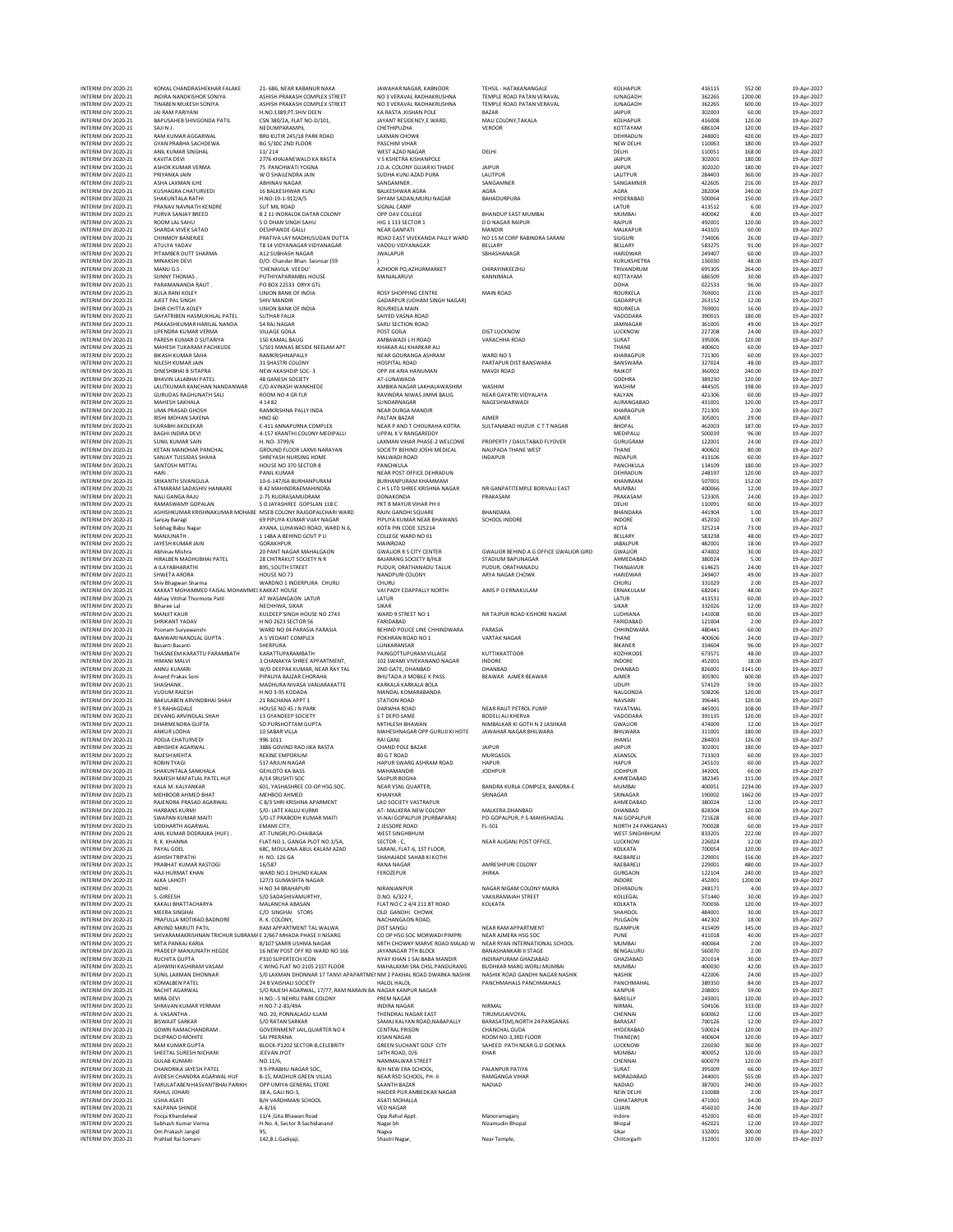| INTERIM DIV 2020-21                        | <b>ANKIT SINGH</b>                                 | 425 13 NIKAT RAILWAY COLONY                                                 | <b>SHAKTI NAGAR</b>                                         | RAEBARELI                      | RAEBARELI                      | 229001           | 6.00             | 19-Apr-2027                |
|--------------------------------------------|----------------------------------------------------|-----------------------------------------------------------------------------|-------------------------------------------------------------|--------------------------------|--------------------------------|------------------|------------------|----------------------------|
| INTERIM DIV 2020-21                        | PARESH LAXMAN VAVIYA                               | 705 SAI KRIPA BUILDING                                                      | PLAT.NO.AM3, RSC31,GORAI 2,                                 | BORIVALI WEST, MUMBAI          | <b>MUMBAI</b>                  | 400091           | 30.00            | 19-Apr-2027                |
| INTERIM DIV 2020-21<br>INTERIM DIV 2020-21 | ARUN KUMAR RAIKAR<br>GUNTAMADUGU SUDHAKARA RAJU    | L S G SKY CHEFS<br>D NO 26-1-338, B B NAGAR                                 | C V RAMAN NAGAR                                             | BANGALORE                      | BANGALORE<br>NELLORE           | 560093<br>524004 | 1200.00<br>90.00 | 19-Apr-2027<br>19-Apr-2027 |
| INTERIM DIV 2020-21                        | <b>VINOD KUMAR</b>                                 | 143/5 GEETA COLONY                                                          | PANIPET                                                     |                                | PANIPAT                        | 132103           | 120.00           | 19-Apr-2027                |
| INTERIM DIV 2020-21                        | AMRIT KAUR KHALSA                                  | PLOT NO11A                                                                  | COLLECTORS                                                  |                                | MUMBAI                         | 400074           | 240.00           | 19-Apr-2027                |
| INTERIM DIV 2020-21                        | SUMANA DATTA                                       | W/O MR TAPAS KUMAR DATTA                                                    | ASHIRBAD SUBHASH PALLY                                      | PO SURI DIST BIRBHUM           | SURI                           | 731101           | 120.00           | 19-Apr-2027                |
| INTERIM DIV 2020-21                        | RABINDRA NATH PRADHAN                              | O/O DMF EXECUTIVE ENGINEER,                                                 | BED NO-II, SOUTHCO CORPRATION,                              | ROAD GANJAM,                   | BERHAMPUR                      | 760001           | 120.00           | 19-Apr-2027                |
| INTERIM DIV 2020-21                        | NARENDER KUMAR                                     | D-145, 2ND FLOOR,                                                           | GANESH NAGAR, PANDV -                                       | NAGAR COMPLEX,                 | DELHI                          | 110092           | 360.00           | 19-Apr-2027                |
| INTERIM DIV 2020-21                        | AWADHESH KUMAR                                     | C/O S S NEGI                                                                | AAMAWALA TARLA                                              | SHASTRIPURAM                   | DEHRADUN                       | 248001           | 8.00             | 19-Apr-2027                |
| INTERIM DIV 2020-21<br>INTERIM DIV 2020-21 | AJIT NAWALKHA<br>SANTOSH KUMAR SHAW                | 3708 KALON KA MOHALLA KGB<br>3 RAJA GOPI MOHAN STREET                       | KA RASTA JOHARI BAZAR                                       |                                | <b>JAIPUR</b><br>KOLKATA       | 302003<br>700006 | 30.00<br>12.00   | 19-Apr-2027<br>19-Apr-2027 |
| INTERIM DIV 2020-21<br>INTERIM DIV 2020-21 | LOVKESH KUMAR<br>SURENDRA KUMAR SAINI              | A-600                                                                       | <b>RAGHURIR NGR</b><br>UTILITY, MULTAN LINES,               | CITY JODHPUR                   | NEW DELHI<br><b>JODHPUR</b>    | 110027           | 1.00<br>115.00   | 19-Apr-2027                |
| INTERIM DIV 2020-21                        | DIPENDRA RAWAT<br>RAMESH MANIKRAO NANDGAWLE        | <b>GARRISON ENGINEER (ARMY)</b><br>HOUSE NO 315, DEFENCE OFFICERS           | ENCLAVE PART-2, RIDGE ROAD                                  | OPP ARMY PUBLIC SCHOOL         | DHAULA KUAN DELHI CANTT        | 342010<br>110010 | 120.00           | 19-Apr-2027<br>19-Apr-2027 |
| INTERIM DIV 2020-21<br>INTERIM DIV 2020-21 | SUJOY KUMAR MONDAL                                 | BLDG NO 16 FLAT NO 01<br>14/1/9 SITA NATH BOSE LANE                         | SAI BABA NAGAR                                              |                                | <b>BOISAR</b><br><b>HOWRAH</b> | 401501<br>711106 | 65.00<br>24.00   | 19-Apr-2027<br>19-Apr-2027 |
| INTERIM DIV 2020-21<br>INTERIM DIV 2020-21 | <b>VED BHUSHAN SHARMA</b><br>AJAY KUMAR SINGH      | <b>IA4A</b><br>I-367 HINDALCO COLONY RENUKOOT                               | SECTOR 22                                                   | NOIDA G B NAGAR                | NOIDA<br>RENUKOOT              | 201301<br>231217 | 8.00<br>600.00   | 19-Apr-2027<br>19-Apr-2027 |
| INTERIM DIV 2020-21                        | SANTOSH KUMAR PAL                                  | H NO 11-43 SVI SAI NAGAR                                                    | BADANGPET VIA-KANCHAN BAGH                                  | VASNA                          | HYDERABAD                      | 500058           | 2.00             | 19-Apr-2027                |
| INTERIM DIV 2020-21                        | MAMTA JAGDISH PATEL                                | 1/3 POOJAN APPARTMENT                                                       | NR DR JIVRAJ MEHTA HOSPITAL                                 |                                | AHMEDABAD                      | 380007           | 1.00             | 19-Apr-2027                |
| INTERIM DIV 2020-21                        | CHENNUPATI VEENA                                   | D NO 8-51/1 JAYASANKAR NAGAR                                                | RADIO STATION ANNAMAYYA CIRCLE                              | PB NO 16 KHARSIA ROAD RAIGARH  | TIRUPATHI                      | 517502           | 10.00            | 19-Apr-2027                |
| INTERIM DIV 2020-21                        | <b>GIRISH LAKHE</b>                                | OR NO JG23 JINDALGARH                                                       | JINDAL STEEL AND POWER LTD                                  |                                | RAIGARH                        | 496001           | 73.00            | 19-Apr-2027                |
| INTERIM DIV 2020-21                        | <b>ABHISHEK KUMAR</b>                              | <b>RISLINAPLIRA ANCHAL NALITAN</b>                                          | DISTT PASHCHIM CHAMPARAN                                    | MOHALI                         | <b>BISUNAPURA</b>              | 845459           | 120.00           | 19-Apr-2027                |
| INTERIM DIV 2020-21                        | AJAIWANT SINGH CHEEMA                              | CHEEMA MEDICAL COMPLEX                                                      | PHIV SAS NAGAR                                              |                                | CHANDIGARH                     | 160055           | 120.00           | 19-Apr-2027                |
| INTERIM DIV 2020-21                        | <b>RENU KUMARI</b>                                 | W/O AMIT KUMAR, CHAKMOHAMMAD                                                | TOWN/VILL NAZIRPUR                                          | ANCHAL/THANA MUSHAHARI         | MUZAFFARPUR                    | 842002           | 60.00            | 19-Apr-2027                |
| INTERIM DIV 2020-21                        | <b>DUSHYANT CHOUDHARY</b>                          | MARUDHAR KESRI ROAD PHOOL                                                   | NARAYAN NAGAR SOJAT                                         |                                | PALI                           | 306104           | 2.00             | 19-Apr-2027                |
| INTERIM DIV 2020-21                        | VIPUL DAYARAM KADAM                                | PRATAPNAGAR ROAD ROOM NO 7                                                  | RAM DHODU CHAWL NEAR ANIL                                   | DOCTRO BHANDUP WEST S.O        | MUMBAI                         | 400078           | 2.00             | 19-Apr-2027                |
| INTERIM DIV 2020-21                        | NAMRTA KUMARI                                      | WARD NUMBER 5, MALLANWALA,                                                  | MALLANWALA, FEROZEPUR,                                      |                                | <b>FIROZPUR</b>                | 152021           | 120.00           | 19-Apr-2027                |
| INTERIM DIV 2020-21                        | SANGEETA KUMARI GUPTA                              | MOHLLA GANDHINAGAR                                                          | <b>TETARI BAZAR</b>                                         | SIDDHARTH NAGAR                | SIDDHARTHNAGAR                 | 272207           | 12.00            | 19-Apr-2027                |
| INTERIM DIV 2020-21                        | RAJAN MAHAJAN                                      | D-38, PRATAP NAGAR                                                          | NEAR BURJI BALA MANDIRSHAHGANJ                              | SHAHGANJ                       | AGRA                           | 282010           | 420.00           | 19-Apr-2027                |
| INTERIM DIV 2020-21                        | SAROJ DEVI                                         | H NO SG 41 SHASTRI NAGAR NEAR                                               | MENKA SARI SANSAR KAVI NAGAR                                |                                | GHAZIABAD                      | 201002           | 178.00           | 19-Apr-2027                |
| INTERIM DIV 2020-21                        | JAYESH U KOSHTI                                    | 14 MAHECHHA SOC                                                             | <b>ISANPUR</b>                                              |                                | AHMEDABAD                      | 382443           | 24.00            | 19-Apr-2027                |
| INTERIM DIV 2020-21                        | POLO SETCO TIEUP PVT. LTD                          | VISHWAKARMA, 86C TOPSIA ROAD                                                | SOUTH WEST BLOCK                                            | 4TH FLOOR                      | KOLKATA                        | 700046           | 499.00           | 19-Apr-2027                |
| INTERIM DIV 2020-21                        | <b>BEDKEKAR SUSHMA</b>                             | NO 532/A 4TH CROSS SSA ROAD                                                 | <b>ANANDAGIRI EXTN</b>                                      | OPP SHRIRAM APTS HEBBAL        | BANGALORE                      | 560024           | 1.00             | 19-Apr-2027                |
| INTERIM DIV 2020-21<br>INTERIM DIV 2020-21 | RAJ PAL KHASA<br>C K SAJINI                        | 946 SECTOR I ROHTAK<br>KARIYIL HOUSE                                        | CHALODE EDAYANNUR PO                                        | THALASSERY                     | ROHTAK<br>THALASSERY           | 124003<br>670595 | 540.00<br>24.00  | 19-Apr-2027<br>19-Apr-2027 |
| INTERIM DIV 2020-21                        | AKANSHA KHANDELWAL                                 | STATE BANK OF HYDERABAD FORT                                                | BRANCH NEW INDIA ASSURANCE                                  | <b>BUILDING 87 M G ROAD</b>    | Mumbai                         | 400023           | 200.00           | 19-Apr-2027                |
| INTERIM DIV 2020-21                        | RACHAKONDA BABU PRASAD                             | H NO 179 6TH CROSS RAMESHNAGAR                                              | <b>MARATHALLI POST</b>                                      |                                | BENGALURU                      | 560037           | 120.00           | 19-Apr-2027                |
| INTERIM DIV 2020-21                        | RADHAKRISHNA PANDESHWARA                           | DY MGR STATE BANK OF MYSORE                                                 | CSD HEAD OFFICE KG ROAD                                     | DURGAM CHERUVU RD KAVURI HILLS | BENGALURU                      | 560009           | 180.00           | 19-Apr-2027                |
| INTERIM DIV 2020-21                        | R K V MALLIKHARJUNA                                | S B H KAVURI HILLS BRANCH                                                   | PLOT 5 AMAR CO OP SOCIETY                                   |                                | <b>HYDERABAD</b>               | 500033           | 26.00            | 19-Apr-2027                |
| INTERIM DIV 2020-21                        | ANURADHA NYALKALKAR                                | H NO 1-2-288/25 SBH COLONY                                                  | DOMALGUDA                                                   | GOREGAON E                     | HYDERABAD                      | 500029           | 60.00            | 19-Apr-2027                |
| INTERIM DIV 2020-21                        | SUCHITRA S SATHE                                   | BHAIRAVI A 701 OPP LAKSHDHAM                                                | SCHOOL DOORDARSHAN SOC                                      |                                | MUMBAI                         | 400063           | 133.00           | 19-Apr-2027                |
| INTERIM DIV 2020-21                        | <b>ALOK RAVI</b>                                   | H NO 4 1 5/12/64                                                            | FILTERBED CHAITANYAPURI COLONY                              | NERUL                          | ADILABAD                       | 504001           | 6.00             | 19-Apr-2027                |
| INTERIM DIV 2020-21                        | NEELAM VARMA                                       | 46 202 SEAWOODS ESTATES                                                     | NRI COMPLEX SECT 54 56 58                                   |                                | NAVIMUMBAI                     | 400706           | 600.00           | 19-Apr-2027                |
| INTERIM DIV 2020-21                        | NUNIGONDA SADHANA                                  | 47 205 MANDAMARRI DEEPAK                                                    | NAGAR MANDAMAARI KALYANI KHANI                              | SAIDABAD COLONY                | ADILABAD                       | 504231           | 30.00            | 19-Apr-2027                |
| INTERIM DIV 2020-21                        | MOHAMMED GHOUSE                                    | H NO 16 1 27 FORT HOUSE                                                     | FLAT NO 301                                                 |                                | HYDERABAD                      | 500059           | 108.00           | 19-Apr-2027                |
| INTERIM DIV 2020-21<br>INTERIM DIV 2020-21 | SREENA.<br>RAVEESHA N                              | BALUBEN JAGJIVAN MULJI HOSTEL<br>MARATE MASIGE CHICKMAGALUR                 | FOR WOMEN 172 LBS MARG NEAR                                 | SHEETAL CINEMA KURLA W         | Mumbai<br>CHIKMAGALUR          | 400070<br>577139 | 156.00<br>2.00   | 19-Apr-2027<br>19-Apr-2027 |
| INTERIM DIV 2020-21                        | <b>G BHARATHIMANOHAR</b>                           | H NO 1 1 725 B 1 103                                                        | FLAT NO 103 SOUTHERN PRIDE                                  | <b>GANDHINAGAR</b>             | HYDERABAD                      | 500080           | 180.00           | 19-Apr-2027                |
| INTERIM DIV 2020-21                        | <b>GAUTHAM J</b>                                   | TC 16 428 1 GANGA SOUDHAM                                                   | ELANJIMOODULANE                                             | EDAPPAZHANJI THYLAWD PO        | THIRUVANANTHAPURAM             | 695014           | 180.00           | 19-Apr-2027                |
| INTERIM DIV 2020-21                        | POOJA SINHA                                        | JG 1 57A VIKAS PURI                                                         | TILAK NAGAR SO WEST DELHI                                   |                                | NEW DELHI                      | 110018           | 60.00            | 19-Apr-2027                |
| INTERIM DIV 2020-21                        | MADHU SINHA                                        | JG 1 57 A VIKAS PURI TILAK                                                  | NAGAR SO WEST DELHI                                         |                                | NEW DELHI                      | 110018           | 96.00            | 19-Apr-2027                |
| INTERIM DIV 2020-21                        | NEELIMA S HEDAOO                                   | 1139 N 4 D SECTOR PIPLANI                                                   | <b>BHEL BHOPAL</b>                                          |                                | BHOPAL                         | 462021           | 24.00            | 19-Apr-2027                |
| INTERIM DIV 2020-21                        | ASHOK KUMAR KHETAN                                 | SRE18/4.STAFF COLONY                                                        | VIKRAM NAGAR.PO KHOR                                        |                                | NEEMUCH                        | 458470           | 6.00             | 19-Apr-2027                |
| INTERIM DIV 2020-21                        | <b>SUSHIL KUMAR</b>                                | 32 A                                                                        | <b>UDAYAN PHASEI</b>                                        | MAHA NAGAR                     | BAREILLY                       | 243006           | 25.00            | 19-Apr-2027                |
| INTERIM DIV 2020-21                        | SUSHIL KUMAR SHUKLA                                | 69 CHAMPA NAGAR                                                             | RAMESHWAR ROAD                                              |                                | KHANDWA                        | 450001           | 240.00           | 19-Apr-2027                |
| INTERIM DIV 2020-21                        | PRASANTA . GHADEI                                  | AT SAPAGADIA                                                                | PO F C PROJECT                                              | <b>JAJPUR ROAD</b>             | JAJPUR ROAD                    | 755020           | 6.00             | 19-Apr-2027                |
| INTERIM DIV 2020-21                        | RASHMI SHUKLA                                      | HIG 44 SIDDARTHA ENCLAVE                                                    | TARAMANDAL ROAD                                             |                                | GORAKHPUR                      | 273016           | 24.00            | 19-Apr-2027                |
| INTERIM DIV 2020-21                        | ANITA D PATIL.                                     | 58 NEAR NAND PROVISION                                                      | <b>GANESH WADI</b>                                          | BEHIND RAMDEO BABA MANDIR      | <b>JALGOAN</b>                 | 425001           | 6.00             | 19-Apr-2027                |
| INTERIM DIV 2020-21                        | GAJANAN RAMBHAU SHINDE                             | AT POST FOOLSAWANGI WARD NO 04                                              | TAH MAHAGAON DIST YAVATMAL                                  |                                | YAVATMAL                       | 445206           | 25.00            | 19-Apr-2027                |
| INTERIM DIV 2020-21                        | ARVIND KUMAR                                       | L 423 SHASTRI NAGAR                                                         | LLRM MED COLLEGE                                            | MEERUT                         | MEERUT                         | 250004           | 120.00           | 19-Apr-2027                |
| INTERIM DIV 2020-21                        | SANJAY SINHA                                       | C O VIJAY PRAKASH SINHA                                                     | J 17 P C COLONY                                             | KANKARBAGH                     | PATNA                          | 800020           | 360.00           | 19-Apr-2027                |
| INTERIM DIV 2020-21                        | SANJAY KUMAR GUPTA                                 | 24 CO OP BANK COLONY<br>BLOCK NO C127                                       |                                                             | LALBAG                         | CHHINDWARA                     | 480001           | 360.00           | 19-Apr-2027                |
| INTERIM DIV 2020-21<br>INTERIM DIV 2020-21 | ASHISH JOSHI<br>PATEL JITENDRA D                   | SHRI NAGAR ROAD NO 6                                                        | VAIBHAV APPARTMENT<br><b>IDAR TA IDAR DIST SABHAR KATHA</b> | SURENDRA PALACE HOSTANGABAD RD | BHOPAL<br><b>IDAR</b>          | 462026<br>383430 | 120.00<br>24.00  | 19-Apr-2027<br>19-Apr-2027 |
| INTERIM DIV 2020-21                        | MOHAN DAS NAIR                                     | ABHIRAMAM PALACE ROAD                                                       | KANNANKULANGARA                                             | NORTH PARAVUR                  | ERNAKULAM                      | 683513           | 120.00           | 19-Apr-2027                |
| INTERIM DIV 2020-21                        | NARENDRASINGH BAGHEL                               | B/402 KAPIL APRT                                                            | NR L P SAVANI SCHOOL                                        | HONEY PARK RD ADAJAN           | SURAT                          | 395009           | 163.00           | 19-Apr-2027                |
| INTERIM DIV 2020-21                        | JADHAV SUNIL VITTHALRAO                            | D4/6 SAI PRASAD SOC SECTOR-48                                               | NEAR DEV SCHOOL                                             | NERUL                          | NAVI MUMBAI                    | 400706           | 120.00           | 19-Apr-2027                |
| INTERIM DIV 2020-21                        | GUMPH SHASHIKANT KHOLKUTE                          | 117 RAJIV DARAM COLONY                                                      | JILNDHIKARI YANCHE NIYASASTHAN                              | TO CHIKHOLI GRAM WASHIM        | WASHIM                         | 444005           | 180.00           | 19-Apr-2027                |
| INTERIM DIV 2020-21                        | LEO JOSEPH PINTO                                   | SNEH RUCHI 303/3RD FLR PARAB                                                | WADI NR BHAVANI GEN STORE, MENT                             | AL HOSP RD DNYANSADHAND COL RD | THANE (W)                      | 400604           | 12.00            | 19-Apr-2027                |
| INTERIM DIV 2020-21                        | MAULIK S JASANI                                    | JASANI BUILDING BHUPENDRA                                                   | RD OPP HINDUSTAN ELECTONICS                                 |                                | RAJKOT                         | 360001           | 180.00           | 19-Apr-2027                |
| INTERIM DIV 2020-21                        | OM PRAKASH RATHI                                   | FLAT NO C/4C POORVI                                                         | <b>SHRISTI NAGAR</b>                                        | SEN RALEIGH ROAD,              | ASANSOL                        | 713304           | 120.00           | 19-Apr-2027                |
| INTERIM DIV 2020-21                        | <b>RICHA MATHUR</b>                                | S O VIJAY MATHUR KICHLU STATE                                               | BEHIND K M HOSPITAL BARAHDARI                               | <b>MURAR</b>                   | <b>GWALIOR</b>                 | 474006           | 120.00           | 19-Apr-2027                |
| INTERIM DIV 2020-21                        | <b>ADITI</b>                                       | 333 NYU KAOLONI SISAVALI                                                    | TEHSIL MANGROL DISTT BARAN                                  | THIPPASANDRA                   | BARAN                          | 325206           | 26.00            | 19-Apr-2027                |
| INTERIM DIV 2020-21                        | JAYAPRABHA NARAYANA                                | 002 KRISH APARTMENT 9TH MAIN                                                | MALLESHPALYA NEW                                            |                                | BENGALURU                      | 560075           | 360.00           | 19-Apr-2027                |
| INTERIM DIV 2020-21<br>INTERIM DIV 2020-21 | SANJAY JAIKUMAR ALSET<br>INNUS ABBAS MULANI        | AKOLI ROAD PLOT NO 25 NITYANAND COLONY SAI NAGAR<br><b>TELEPHONE BHAVAN</b> | STAFF COURTERS NO.19                                        | RAJWADA CHOWK                  | AMRAVATI<br>SANGLI             | 444607<br>416416 | 2.00<br>36.00    | 19-Apr-2027<br>19-Apr-2027 |
| INTERIM DIV 2020-21                        | <b>TWINKLE SHAH</b>                                | 154 DIGVIJAY PLOT                                                           | STREET NO 57                                                | JAMNAGAR                       | JAMNAGAR                       | 361006           | 1080.00          | 19-Apr-2027                |
| INTERIM DIV 2020-21                        | MAMUN HUSSAEN MOHAMMAD                             | PLOT NO 43 KAMPTEE ROAD                                                     | SAMAJ BHUSAN SGN NR GO GAS PUM                              | BABABUDDHAJI NAGAR UPPALWADI   | <b>NAGPUR</b>                  | 440026           | 3600.00          | 19-Apr-2027                |
| INTERIM DIV 2020-21                        | SANJAY JAIN HUF.                                   | HOUSE NO-14                                                                 | <b>TAGORE GALI</b>                                          | <b>BABAR PUR, SHAHADRA</b>     | DELHI                          | 110032           | 83.00            | 19-Apr-2027                |
| INTERIM DIV 2020-21                        | MANJU BARMECHA                                     | H.NO.4-7-1072/2,                                                            | ESAMIYA BAZAR.                                              |                                | HYDERABAD                      | 500027           | 2.00             | 19-Apr-2027                |
| INTERIM DIV 2020-21                        | RAJA RAM SAHA                                      | VILL - BASANTI BAGAN                                                        | P.O - BALURGHAT                                             | DIST - DAKSHIN DINAJPUR        | BALURGHAT                      | 733101           | 120.00           | 19-Apr-2027                |
| INTERIM DIV 2020-21                        | KANCHAN MAJUMDAR                                   | 174 K G R PATH N                                                            | P.O - KANCHRAPARA                                           | 24 PARGANAS                    | KANCHRAPARA                    | 741235           | 240.00           | 19-Apr-2027                |
| INTERIM DIV 2020-21                        | MR RANARASI                                        | 47.BARAIL.RAMGARH                                                           | RAMGARH, SONRHADRA                                          | ROBERTSGANJ                    | SONBHADRA                      | 231213           | 68.00            | 19-Apr-2027                |
| INTERIM DIV 2020-21                        | SHARAD VITTHALRAO BAVISKAR                         | 7 WARD NO 6 GURUKRUPA                                                       | NAGARI WADGAON                                              | YAVATMAL                       | YAVATMAL                       | 445001           | 11.00            | 19-Apr-2027                |
| INTERIM DIV 2020-21                        | P LAXMI NARAYANA.                                  | H NO 3-6-760/22/1                                                           | <b>HIMAYAT NAGAR</b>                                        | KANDIVALL FAST                 | HYDERABAD                      | 500029           | 180.00           | 19-Apr-2027                |
| INTERIM DIV 2020-21                        | TORAL PRASHANT OZA                                 | A-51.TIRUPATI TOWERS                                                        | <b>THAKUR COMPLEX</b>                                       |                                | <b>MUMBAI</b>                  | 400101           | 180.00           | 19-Apr-2027                |
| INTERIM DIV 2020-21                        | RADHA KRISHNAN NAIR                                | PARAYIL VEEDU                                                               | <b>VELLALLUR PO</b>                                         | KILIMANOOR                     | TRIVANDRUM                     | 695601           | 120.00           | 19-Apr-2027                |
| INTERIM DIV 2020-21                        | MADHAV VISHNU RANADE                               | FLAT NO-I/1, DISNEY PARK,                                                   | S.NO-58/6, AZAD NAGAR,                                      | WANAWADI,                      | PUNE                           | 411022           | 102.00           | 19-Apr-2027                |
| INTERIM DIV 2020-21                        | HEMLATA KISHOR DESHPANDE                           | MANANKUR, S.NO-2/1A,                                                        | <b>B-6.TALIAI GREENS</b>                                    | DHANKAWADI                     | PUNE                           | 411043           | 360.00           | 19-Apr-2027                |
| INTERIM DIV 2020-21                        | SATYAVATI VINIMAY PRIVATE LIMITED                  | 9/12                                                                        | <b>LAL BAZAAR STREET</b>                                    |                                | KOLKATA                        | 700001           | 28.00            | 19-Apr-2027                |
| INTERIM DIV 2020-21<br>INTERIM DIV 2020-21 | <b>DHANESH KUMAR</b><br><b>BASANT KUMAR SHARMA</b> | NAJIBABAD ROAD<br>S/O JAGDISH PRASAD SHARMA                                 | C/O HARIVINOD JALPAN GR                                     |                                | KOTDWARA<br>CHURU              | 246149<br>331001 | 60.00<br>180.00  | 19-Apr-2027<br>19-Apr-2027 |
| INTERIM DIV 2020-21                        | <b>RENU JAIN</b>                                   | 46/52                                                                       | HATIYA                                                      |                                | <b>KANPUR</b>                  | 208001           | 30.00            | 19-Apr-2027                |
| INTERIM DIV 2020-21                        | ABHINAV PRAKASH HUF.                               | TYPE 4/10 INCOME TAX COLONY                                                 | SWAROOP NAGAR                                               |                                | <b>KANPUR</b>                  | 208002           | 555.00           | 19-Apr-2027                |
| INTERIM DIV 2020-21                        | SHREENAND B                                        | NO 16/02                                                                    | A T STREET                                                  | V V PURAM                      | BANGALORE                      | 560004           | 24.00            | 19-Apr-2027                |
| INTERIM DIV 2020-21                        | <b>GITA DEVI AGARWAL</b>                           | 1066 DAGON KI PIROL                                                         | WARD NO 35                                                  |                                | BIKANER                        | 334001           | 60.00            | 19-Apr-2027                |
| INTERIM DIV 2020-21                        | <b>GOKUL MANDAL</b>                                | KALINARAYANPUR PAHARPUR                                                     | <b>NADIA</b>                                                | KALINARAYANPUR                 | <b>NADIA</b>                   | 741254           | 60.00            | 19-Apr-2027                |
| INTERIM DIV 2020-21                        | SEEMA YADAV                                        | SBBJ BANK KE PICHE                                                          | <b>UDAIRAMSAR</b>                                           | <b>BIKANER</b>                 | BIKANER                        | 334402           | 120.00           | 19-Apr-2027                |
| INTERIM DIV 2020-21                        | <b>VIVEK KUMAR SINGHAL</b>                         | 301 A 2ND FLOOR ESKAY PLAZA                                                 | ANAND TALKIES ROAD                                          | RAIPUR                         | RAIPUR                         | 492001           | 2664.00          | 19-Apr-2027                |
| INTERIM DIV 2020-21                        | RAJAT KHANDELWAL                                   | <b>MAIN MARKET</b>                                                          |                                                             | HARNAWADA SHAHJI               | BARAN                          | 325221           | 180.00           | 19-Apr-2027                |
| INTERIM DIV 2020-21                        | SANGEETA AGGARWAL                                  | $E - 21/193$                                                                | SECTOR-3                                                    | <b>ROHINI</b>                  | NEW DELHI                      | 110085           | 6.00             | 19-Apr-2027                |
| INTERIM DIV 2020-21                        | SURBHI GARG                                        | W/O. KULDEEP GARG                                                           | <b>GOVIND NAGAR</b>                                         |                                | KOTDWARA                       | 246149           | 120.00           | 19-Apr-2027                |
| INTERIM DIV 2020-21                        | <b>RITESH M. SHAH</b>                              | 11/A VYOG SADAN,                                                            | SHANTILAL MODI ROAD.                                        | KANDIVALI WEST.                | <b>MUMBAI</b>                  | 400067           | 120.00           | 19-Apr-2027                |
| INTERIM DIV 2020-21                        | RAMA KRISHNARAO NAYUDU.                            | 39-25-36/6-4,                                                               | NARSIMHANAGAR,                                              | MADHAVADHARA,                  | VISAKHAPATNAM                  | 530007           | 30.00            | 19-Apr-2027                |
| INTERIM DIV 2020-21                        | ATUL PRABHAKARRAO SAWALAKHE                        | ASHIYANA APARATMENT,                                                        | BEHIND COURT VIDYA COLONY,                                  | CAMP,                          | AMRAVATI                       | 444601           | 240.00           | 19-Apr-2027                |
| INTERIM DIV 2020-21                        | VARSHA KUMARI                                      | NO 2 TYPE 498 A T P COLONY                                                  | ANPARA AURI ANPARA TPS                                      | DUDHI SONBHADRA                | DUDHI                          | 231225           | 53.00            | 19-Apr-2027                |
| INTERIM DIV 2020-21                        | ROOPA RAO                                          | SLV NIVAS NO 572 10TH CROSS                                                 | <b>5TH MAIN 3RD PHASE</b>                                   | <b>JP NAGAR</b>                | BANGALORE                      | 560078           | 240.00           | 19-Apr-2027                |
| INTERIM DIV 2020-21                        | MANISH DUBEY                                       | P-3/95. DEEN DYAL PURAM                                                     | BAREILLY                                                    | RAJENDRA NAGAR                 | BAREILLY                       | 243122           | 42.00            | 19-Apr-2027                |
| INTERIM DIV 2020-21                        | <b>SUNIL MISHRA</b>                                | PLOT NO 80                                                                  | ROAD NO 20 SRI KRISHNA NAGAR                                |                                | PATNA                          | 800001           | 60.00            | 19-Apr-2027                |
| INTERIM DIV 2020-21                        | ANIL KUMAR MAKEN                                   | 427 B SECTOR 40                                                             | NR HUDA MARKET CHAKARPUR                                    |                                | <b>GURGAON</b>                 | 122002           | 180.00           | 19-Apr-2027                |
| INTERIM DIV 2020-21                        | SANTASA KASINATH                                   | 2944 12TH CROSS                                                             | V V MOHALLA                                                 |                                | <b>MYSORE</b>                  | 570002           | 1.00             | 19-Apr-2027                |
| INTERIM DIV 2020-21                        | RAMADASAN C                                        | 23 597 C KANNENCHERI                                                        | KALLAI POST KUNDUNGAL                                       |                                | KOZHIKODE                      | 673003           | 90.00            | 19-Apr-2027                |
| INTERIM DIV 2020-21                        | S ESAKKIAMMAL                                      | 92 THIRUVALLUVAR ST                                                         | SHENGOTTAI                                                  | RAMAGUNDAM                     | <b>TENKASI</b>                 | 627809           | 12.00            | 19-Apr-2027                |
| INTERIM DIV 2020-21                        | RAMU THUMMA                                        | 1741741 THILAK NAGAR                                                        | <b>GODAVARIKHANI</b>                                        |                                | KARIMNAGAR                     | 505214           | 24.00            | 19-Apr-2027                |
| INTERIM DIV 2020-21                        | MEENA                                              | H NO 17 WARD NO 32                                                          | INDRA CLNY BARMER                                           | ROAD KOTHRUD                   | BARMER                         | 344001           | 199.00           | 19-Apr-2027                |
| INTERIM DIV 2020-21                        | HEMANT RAMRAO WANKHADE                             | F 36 SRUSHIT GURU                                                           | <b>GANESH NAGAR D P</b>                                     |                                | PUNE                           | 411038           | 30.00            | 19-Apr-2027                |
| INTERIM DIV 2020-21                        | PAMUJULA NAGESWARARAO                              | 25 2 998 POLICE COLONY                                                      | <b>CURRENT OFFICE BACK SIDE</b>                             | ANDHRAKESARI                   | NELLORE                        | 524004           | 37.00            | 19-Apr-2027                |
| INTERIM DIV 2020-21                        | MADHAV GOVIND SOLANKI                              | TEMBURNI                                                                    | AHMEDPUR                                                    |                                | AHMEDPUR                       | 413515           | 60.00            | 19-Apr-2027                |
| INTERIM DIV 2020-21<br>INTERIM DIV 2020-21 | NSETHNA MADASI<br>HONEY CHAWLA                     | 2 34 MANGAPET<br>201 KRITAN CALIDA APT 28TH                                 | SEC 2MAIN NR CHINMAY HSR LAYO                               |                                | ETURNAGARAM<br>BENGALURU       | 506172<br>560102 | 12.00<br>84.00   | 19-Apr-2027<br>19-Apr-2027 |
| INTERIM DIV 2020-21                        | MOHAMMADJAKER MASTANVALI SHAIK                     | G1 SUN SHAINE HOMES PLT NO                                                  | 1550 PRAGATHI NAGAR NIZAMPET                                | NIZAPET K V RANGAREDDY         | HYDERABAD                      | 500090           | 1.00             | 19-Apr-2027                |
| INTERIM DIV 2020-21                        | <b>DHEERAJ SHARMA</b>                              | S/O ANANT RAM VILLAGE POST OFFICE                                           | JAHU TEHSIL BHORANJ                                         | JAHU KALAN 43167               | HAMIRPUR(HP)                   | 176048           | 31.00            | 19-Apr-2027                |
| INTERIM DIV 2020-21                        | <b>VARUN KUMAR</b>                                 | HOUSE NO 50                                                                 | WARD NO3                                                    | PRATAP NAGAR                   | <b>HAMIRPUR</b>                | 177001           | 78.00            | 19-Apr-2027                |
| INTERIM DIV 2020-21                        | VIKAS PANDITRAO DIKALE                             | BRAHMAPURI SAWARGAON ROKDA                                                  | LATUR                                                       |                                | AHMEDPUR                       | 413515           | 924.00           | 19-Apr-2027                |
| INTERIM DIV 2020-21                        | RAM KRISHNA PONNADA                                | QR 39 B ST AVE C SEC                                                        | <b>BHILAL DURG</b>                                          |                                | <b>DURG</b>                    | 491001           | 110.00           | 19-Apr-2027                |
| INTERIM DIV 2020-21                        | SHOBHANA THAKUR                                    | 131                                                                         | SOHABATIABAGH                                               |                                | ALLAHABAD                      | 211006           | 61.00            | 19-Apr-2027                |
| INTERIM DIV 2020-21                        | ROHAN VIJAY SHITOLE                                | C S 300 PLOT NO 12/13                                                       | PRATHMESH GARDEN FLAT 09                                    | BHOSALE MALA NEAR HOTEL RAJTAR | SATARA                         | 415001           | 16.00            | 19-Apr-2027                |
| INTERIM DIV 2020-21                        | MINAZ AFTAB KHAN                                   | SR 130 58 PANMALA SINHGAD RD                                                | SHIV PRASAD SOC FLAT 3                                      | NR SHAHWAS HALL                | PUNE                           | 411030           | 2.00             | 19-Apr-2027                |
| INTERIM DIV 2020-21                        | SRIDEVI VELAGAPUDY                                 | FLAT NO 34049 JANAPRIYA                                                     | APARTMENT HYDERA GUDA CROSS RO                              | RAJENDRANAGAR HYDERGUDA        | HYDERABAD                      | 500048           | 1.00             | 19-Apr-2027                |
| INTERIM DIV 2020-21                        | RANJEET.                                           | SOLANKIYAN BERA                                                             | PALI ROAD                                                   |                                | DESURI                         | 306503           | 140.00           | 19-Apr-2027                |
| INTERIM DIV 2020-21                        | VIKAS PURUSHOTTAM                                  | 1-E4 CHANDRA SHEKHAR AZAD                                                   | NAGAR BHILWARA                                              | <b>STSTION ROAD</b>            | BHILWARA                       | 311001           | 2.00             | 19-Apr-2027                |
| INTERIM DIV 2020-21                        | PRATIK SATYANARAYAN SONI                           | FLAT NO-05 SAHYADRI HERITAGE                                                | B/H VITS HOTEL VEDANT NAGAR                                 |                                | AURANGABAD                     | 431001           | 2.00             | 19-Apr-2027                |
|                                            |                                                    |                                                                             |                                                             |                                |                                |                  |                  |                            |

|                | RAEBARELI<br>BORIVALI WEST, MUMBAI<br>BANGALORE                                            |
|----------------|--------------------------------------------------------------------------------------------|
|                | PO SURI DIST BIRBHUM<br>ROAD GANJAM,<br>NAGAR COMPLEX,<br>SHASTRIPLIRAM                    |
|                | CITY JODHPUR<br>OPP ARMY PUBLIC SCHOOL                                                     |
|                | NOIDA G B NAGAR                                                                            |
|                | VASNA                                                                                      |
|                | PB NO 16 KHARSIA ROAD RAIGARH<br>MOHALI                                                    |
|                | ANCHAL/THANA MUSHAHARI                                                                     |
|                | DOCTRO BHANDUP WEST S.O                                                                    |
| $\overline{a}$ | SIDDHARTH NAGAR<br>SHAHGANJ                                                                |
|                | 4TH FLOOR<br>OPP SHRIRAM APTS HEBBAL                                                       |
|                | THALASSERY<br>BUILDING 87 M G ROAD                                                         |
|                | DURGAM CHERUVU RD KAVURI HILLS<br><b>GOREGAON E</b>                                        |
|                | NERUL                                                                                      |
| ٧I             | SAIDABAD COLONY                                                                            |
|                | SHEETAL CINEMA KURLA W<br>GANDHINAGAR                                                      |
|                | EDAPPAZHANJI THYLAWD PO                                                                    |
|                | Ń<br><b>MAHA NAGAR</b>                                                                     |
|                | <b>JAJPUR ROAD</b>                                                                         |
|                | BEHIND RAMDEO BABA MANDIR                                                                  |
|                | MEERUT<br>KANKARBAGH<br>LALBAG                                                             |
|                | SURENDRA PALACE HOSTANGABAD RD<br>NORTH PARAVUR                                            |
|                | HONEY PARK RD ADAJAN<br>NERUL<br>TO CHIKHOLI GRAM WASHIM<br>AL HOSP RD DNYANSADHAND COL RD |
|                | SEN RALEIGH ROAD,<br><b>MURAR</b>                                                          |
|                | THIPPASANDRA                                                                               |
| q              | RAJWADA CHOWK<br>JAMNAGAR<br>BABABUDDHAJI NAGAR UPPALWADI                                  |
|                | BABAR PUR, SHAHADRA                                                                        |
|                | DIST-<br><b>DAKSHIN DINAJPUR</b><br>24 PARGANAS<br>ROBERTSGANJ<br>YAVATMAL                 |
|                | KANDIVALI EAST                                                                             |
|                | KILIMANOOR<br>WANAWADI,<br>DHANKAWADI                                                      |
|                |                                                                                            |
|                | V V PURAM                                                                                  |
|                | KALINARAYANPUR                                                                             |
|                | BIKANER<br>RAIPUR<br>HARNAWADA SHAHJI<br>ROHINI                                            |
|                | KANDIVALI WEST                                                                             |
|                | MADHAVADHARA,<br>CAMP,                                                                     |
|                | DUDHI SONBHADRA<br><b>JP NAGAR</b><br>RAJENDRA NAGAR                                       |
|                |                                                                                            |
|                | RAMAGUNDAM                                                                                 |
|                | <b>ROAD KOTHRUD</b><br>ANDHRAKESARI                                                        |
|                | NIZAPET K V RANGAREDDY                                                                     |
|                | JAHU KALAN 43167<br>PRATAP NAGAR                                                           |
|                |                                                                                            |
| Ó              | BHOSALE MALA NEAR HOTEL RAJTAR<br>NR SHAHWAS HALL<br>RAJENDRANAGAR HYDERGUDA               |
|                |                                                                                            |

| NELLORE<br>PANIPAT<br>MUM<br><b>ABAI</b> |
|------------------------------------------|
|                                          |
|                                          |
| <b>SURI</b>                              |
| BERHAMPUR                                |
| DELHI                                    |
| DEHRADUN                                 |
| JAIPUR                                   |
| KOLKAT<br>ź<br>NEW DELHI                 |
| <b>JODHPUR</b>                           |
| DHAULA KUAN DELHI CANT                   |
| <b>BOISAR</b>                            |
| HOWRAH                                   |
| NOID/                                    |
| RENUKOOT                                 |
| HYDERABAD                                |
| AHMEDABAD                                |
| TIRUPATH<br>łI<br>RAIGARH                |
| <b>BISUNAPURA</b>                        |
| CHANDIGARH                               |
| MUZAFFARPUR                              |
| PAIL                                     |
| MUMBAI                                   |
| <b>FIROZPUR</b>                          |
| SIDDHARTHNAGAR                           |
| AGRA<br>GHAZIABAD                        |
| AHMEDABAD                                |
| KOLKATA                                  |
| BANGALORE                                |
| ROHTAK                                   |
| THAL<br>ASSERY                           |
| Mumbai                                   |
| BENGALURI<br>Ï                           |
| BENGALURU<br>HYDERABAD                   |
| HYDERABAD                                |
| MUMBAI                                   |
| ADILABAD                                 |
| NAVIMUMB<br>Áİ                           |
| ADILABAD                                 |
| HYDERABAD<br>Mumbai                      |
| CHIKMAGALUR                              |
| HYDERABAD                                |
| THIRUVANANTHAPURAM                       |
| NEW DELHI<br>NEW DELHI                   |
|                                          |
| <b>BHOPAL</b>                            |
| NEEMUCH<br>BAREILLY                      |
| KHANDWA                                  |
| JAJPUR ROAD                              |
| GORAKHPL<br>JR                           |
| <b>JALGOAN</b>                           |
| YAVATMAL                                 |
| MEERUT<br>PATNA                          |
| CHHINDWARA                               |
| <b>BHOPAL</b>                            |
| <b>IDAR</b>                              |
| ERNAKULAM                                |
| SURAT                                    |
| NAVI MUMBAI                              |
| WASHIM                                   |
| THANE (W)<br>RAJKOT                      |
|                                          |
|                                          |
| ASANSOL<br><b>GWALIOR</b>                |
| BARAN                                    |
| BENGALURU                                |
| AMRAVATI                                 |
| SANGLI                                   |
| JAMNAGAR                                 |
| NAGPUR                                   |
| DELHI                                    |
| HYDERABAD                                |
| BALURGHAT<br>KANCHRAPAR                  |
| SONBHADRA                                |
| YAVATMAI                                 |
| HYDERABAD                                |
| MUMBAI                                   |
| TRIVANDRUM                               |
| PUNE<br>PUNE                             |
| I<br>KOLI<br>١T                          |
| KOTDWARA                                 |
| CHURU                                    |
| KANPUR                                   |
| KANPUR<br><b>ORF</b>                     |
| BANGALO                                  |
| BIKANER<br>NADIA                         |
| BIKANER                                  |
| RAIPUR                                   |
| BARAN                                    |
| NEW DELHI                                |
| KOTDWARA<br>MUMBAI                       |
| <b>VISAKHAPATNAI</b>                     |
| AMRAVATI                                 |
| DUDHI                                    |
| BANGALORE                                |
| BAREILLY                                 |
| PATNA<br><b>GURGAON</b>                  |
| MYSORE                                   |
| KOZHIKODE                                |
| TENKASI                                  |
| KARIMNAGAR                               |
| BARMER                                   |
| PUNE                                     |
| NELLORE                                  |
| AHMEDPUR<br>ETURNAGARAM                  |
| BENGALURU                                |
| HYDERABAD                                |
| HAMIRPUR(HP)                             |
| HAMIRPUR                                 |
| AHMEDPUR<br>DURG                         |
| ALLAHABAD                                |
| SATARA                                   |
| PUNE                                     |
| HYDERABAD                                |
| DESURI<br>BHILWARA<br>AURANGABAD         |

| $^{123}$                   | 18.0                                                                                                |
|----------------------------|-----------------------------------------------------------------------------------------------------|
| 01<br>191                  | 6.0                                                                                                 |
| .<br>193                   | ı                                                                                                   |
| 04<br>103                  | $\begin{array}{c} 30.0 \\ 200.0 \\ 90.0 \\ 120.0 \\ 240.0 \\ 120.0 \\ \end{array}$                  |
| .<br>374                   |                                                                                                     |
| 101                        |                                                                                                     |
| 01<br>)92                  | 120.0<br>360.0<br>8.0<br>30.0<br>12.0<br>10<br>115.0                                                |
| 01                         |                                                                                                     |
| 03<br>06                   |                                                                                                     |
| )27<br>)10                 |                                                                                                     |
| 10                         |                                                                                                     |
| 501                        | 115.0<br>120.0<br>65.0<br>24.0                                                                      |
| LO6<br>801                 |                                                                                                     |
| 217                        | $8.0$<br>$600.0$<br>2.0                                                                             |
| )58<br>)07                 |                                                                                                     |
| 502<br>)01                 | 1.0                                                                                                 |
|                            |                                                                                                     |
| 159<br>)55                 |                                                                                                     |
| 002                        |                                                                                                     |
| 104<br>)78                 |                                                                                                     |
| $^{121}$                   |                                                                                                     |
| :07<br>)10                 |                                                                                                     |
| 002                        |                                                                                                     |
| 143                        |                                                                                                     |
| - - -<br>)46<br>)24<br>)03 |                                                                                                     |
| 595                        |                                                                                                     |
| 123                        |                                                                                                     |
| 137                        |                                                                                                     |
| 009<br>133                 |                                                                                                     |
| 129                        | $180.0$<br>$26.0$<br>$60.0$<br>$133.0$<br>$6.0$<br>$30.0$<br>$108.0$<br>$156.0$<br>$2.0$<br>$180.0$ |
| 63<br>01                   |                                                                                                     |
| 06                         |                                                                                                     |
| 131                        |                                                                                                     |
| ---<br>)59<br>)70          |                                                                                                     |
| 139                        |                                                                                                     |
| 080                        |                                                                                                     |
| )14<br>)18<br>)18          | $\begin{array}{r} 180.0 \\ 60.0 \\ 96.0 \\ 24.0 \\ 6.0 \\ 25.0 \\ 240.0 \\ \end{array}$             |
|                            |                                                                                                     |
| )21<br> 70                 |                                                                                                     |
| 06<br>01                   |                                                                                                     |
| 120                        |                                                                                                     |
| 16                         |                                                                                                     |
| 01<br>06                   |                                                                                                     |
| 04                         | $6.0$<br>$24.0$<br>$6.0$<br>$25.0$<br>$120.0$<br>$360.0$<br>$360.0$                                 |
| 120<br>01                  |                                                                                                     |
| $^{126}$                   |                                                                                                     |
| 130<br>513                 | 120.0<br>24.0<br>120.0<br>163.0<br>120.0<br>180.0                                                   |
| .<br>200                   |                                                                                                     |
| '06<br>)OS                 |                                                                                                     |
| .<br>04                    |                                                                                                     |
| 01<br>104                  | $\begin{array}{r} 12.0 \\ 180.0 \\ 120.0 \\ 120.0 \\ 26.0 \\ 360.0 \\ \end{array}$                  |
| )06<br>!06                 |                                                                                                     |
| )75                        |                                                                                                     |
| 507                        |                                                                                                     |
| 16                         | 36.0<br>080.0                                                                                       |
| )06<br>)26<br>)32<br>)27   |                                                                                                     |
|                            | 3600.0<br>83.0<br>2.0                                                                               |
|                            |                                                                                                     |
| 101<br>!35                 |                                                                                                     |
| !13                        | 2.0<br>120.0<br>240.0<br>68.0<br>11.0<br>180.0                                                      |
| )01<br>)29                 |                                                                                                     |
| 101<br>501                 | 180.0<br>120.0                                                                                      |
| $^{122}$                   | 102.0<br>360.0                                                                                      |
| 143<br>10                  | 28.0                                                                                                |
| 49                         | 60.0                                                                                                |
| 01                         | 180.0                                                                                               |
| 001<br>002                 | 30.0<br>55.0                                                                                        |
| 04                         | $\overline{0}$                                                                                      |
| 001<br>254                 | 60.0                                                                                                |
| 102                        | $60.0$<br>$20.0$<br>ı                                                                               |
| 01<br>$^{221}$             | 664.0<br>180.0                                                                                      |
| 385                        | 6.0                                                                                                 |
| Į,<br>49<br>67             | 20.0<br>120.0                                                                                       |
| )07                        | 30.0                                                                                                |
| 501                        | 240.0                                                                                               |
| 25<br>)78                  | 53.0<br>240.0                                                                                       |
| $_{122}$                   | 42.0                                                                                                |
| in1<br>002                 | 60.0<br>180.0                                                                                       |
| $\overline{002}$           | $\frac{1}{1.0}$                                                                                     |
| .<br>003<br>809            | 90.0<br>12.0                                                                                        |
| 214                        | 24.0                                                                                                |
| 001                        | 199.0                                                                                               |
| )38<br>04                  | 30.0                                                                                                |
| $\frac{15}{2}$             | 37.0<br>60.0                                                                                        |
| 172<br>102                 | 12.0<br>84.0                                                                                        |
| )90                        | $\frac{4}{1.0}$                                                                                     |
| )48                        | 31.0                                                                                                |
| 001<br>515                 | 78.0<br>$^{4.0}$<br>$\overline{2}$                                                                  |
| 01                         | 110.0                                                                                               |
| 06                         | 61.0<br>16.0                                                                                        |
| )01<br>)30                 | 2.0                                                                                                 |
| )48                        | 1.0                                                                                                 |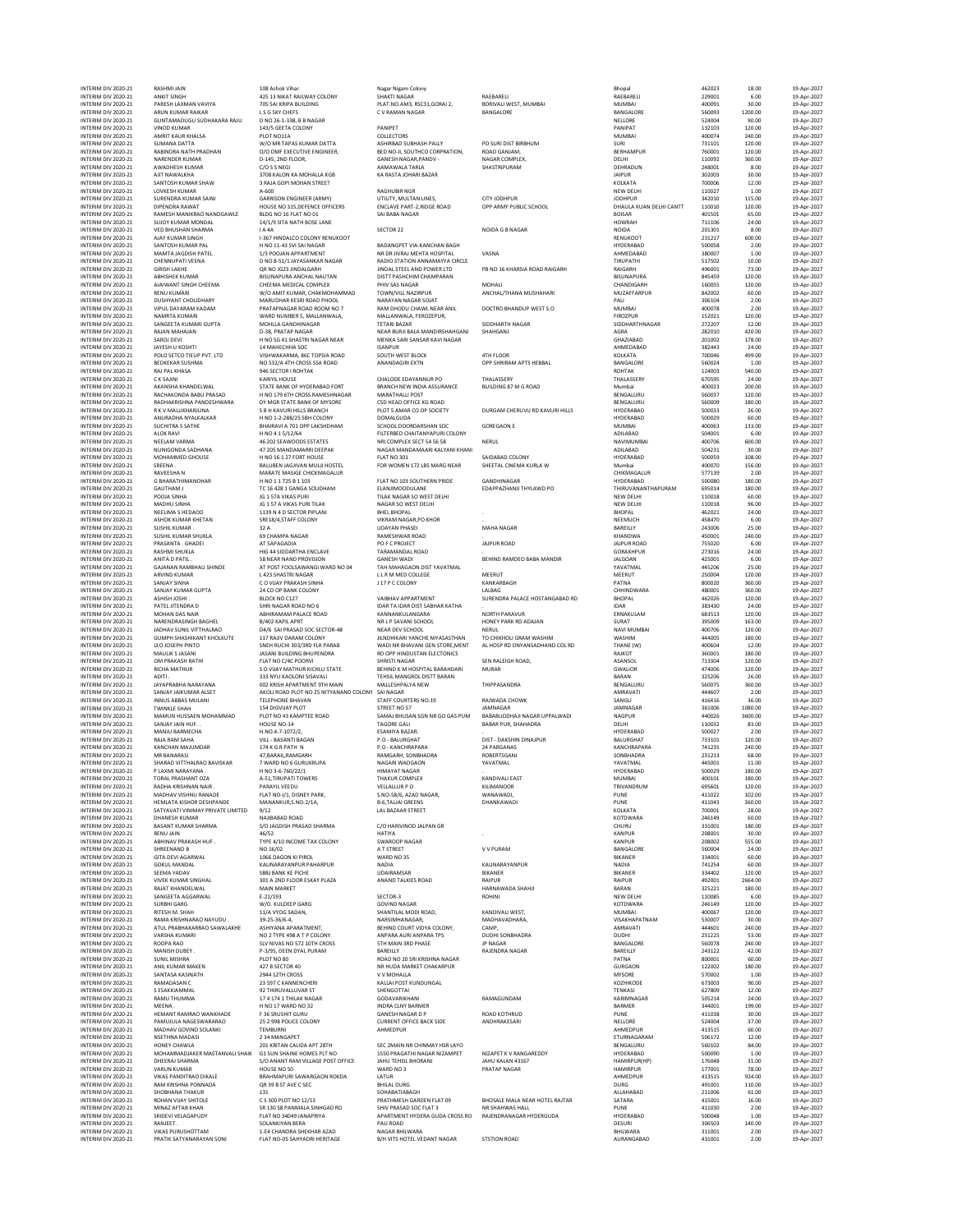| INTERIM DIV 2020-21                        | RAJAT AGARWAL                                              | F-31/B MARODA SECTOR                                                                                   |                                                                             |                                                            | DURG                              | 490006           | 12.00            | 19-Apr-202               |
|--------------------------------------------|------------------------------------------------------------|--------------------------------------------------------------------------------------------------------|-----------------------------------------------------------------------------|------------------------------------------------------------|-----------------------------------|------------------|------------------|--------------------------|
| INTERIM DIV 2020-21                        | MAHENDRA BHALCHANDRA BADGUJAR                              | SR NO. 138 H NO. 427                                                                                   | NDA ROAD WARJE MALWADI                                                      | OPP SANJIVANI HOSPITAL WARJE                               | Pune                              | 411058           | 72.00            | 19-Apr-202               |
| INTERIM DIV 2020-21<br>INTERIM DIV 2020-21 | TANUMOY DUTTA GUPTA<br>SWAPNIL PRAKASH DAWKARE             | 4/1369 CONVOY ROAD<br>RUNWAL VILLA FT NO.-7 OPP KFC                                                    | CHOWKIDINGEE OPPOSITE<br><b>BEHIND OBC BANK</b>                             | SAHARIA HALL DIBRUGARH<br>MAHALUNGE ROAD BANER PUNE.       | DIBRUGARH<br>PUNE                 | 786001<br>411045 | 14.00<br>18.00   | 19-Apr-202<br>19-Apr-202 |
| INTERIM DIV 2020-21                        | PRATIK LALIT PATEL                                         | S/O LALIT PATEL 5-5-39 SHIV KRUPA BUILDING AJAB NAGAR AURANGABAD                                       |                                                                             |                                                            | AURANGABAD(MH)                    | 431001           | 5.00             | 19-Apr-202               |
| INTERIM DIV 2020-21                        | <b>RIPUNJAY KUMAR</b>                                      | KRISHNAPURI NANDLAL TOLA                                                                               | CHAPRA CHAPRA                                                               |                                                            | SARAN                             | 841301           | 46.00            | 19-Apr-202               |
| INTERIM DIV 2020-21<br>INTERIM DIV 2020-21 | SHWETHA GANESH<br>NISHA KUMARI                             | #208 MUNIREDDY LAYOUT NULL<br>GRAM- KORKAGHAT POST-                                                    | <b>NEAR</b><br>KORKAGHAT                                                    | <b>GUNDU TOPU ELECTRONICS CITY</b><br>PATHARGAMA KORKAGHAT | Bengaluru<br>GODDA                | 560100<br>814133 | 30.00<br>6.00    | 19-Apr-202<br>19-Apr-202 |
| INTERIM DIV 2020-21                        | CHANDRA PRABHA                                             | ward no 05 shiv mandir ke pass, sarovar nagar                                                          | itawa                                                                       |                                                            | KOTA                              | 325004           | 1.00             | 19-Apr-202               |
| INTERIM DIV 2020-21                        | <b>SUMIT TIWARI</b>                                        | h no 87 baialine kanpur                                                                                | police station cant                                                         |                                                            | <b>KANPUR NAGAR</b>               | 208004           | 24.00            | 19-Apr-202               |
| INTERIM DIV 2020-21                        | YESHIKA LAKHI BATRA                                        | 1402 BADRINATH 15TH ROAD                                                                               | NR KHAR GYMKHANA KHAR W KHAR<br>TALUKA BHOOM OSMANABAD                      | DELIVERY ANDHERI SUBURBAN                                  | MUMBAI                            | 400052<br>413503 | 480.00           | 19-Apr-202               |
| INTERIM DIV 2020-21<br>INTERIM DIV 2020-21 | SANJIVAN FULCHAND KHANDEKAR<br>AMNEESH SINGLA              | AT RAMKUND POST KUNTHALGIRI<br>H NO-1778 SECTOR-17 HUDA NEAR                                           | VIVEKANAND SCHOOL JAGADHARI YAMUNA NAGAR                                    |                                                            | OSMANABAD<br>YAMUNA NAGAR         | 135003           | 661.00<br>120.00 | 19-Apr-202<br>19-Apr-202 |
| INTERIM DIV 2020-21                        | AJAY PRABHAKAR RAMDASI                                     | S/O PRABHAKAR RAMDASI                                                                                  | RAVINDRANATH TAGOR NAGAR NEAR                                               |                                                            | LATUR                             | 413512           | 708.00           | 19-Apr-202               |
| INTERIM DIV 2020-21                        | KAMLESH KANAYALAL DHARAMDASANI                             | S/OKANAYALAL                                                                                           | DHARAMDASAHI 13                                                             | FLAT NO -1002 BRAMHA MAJES                                 | PUNE                              | 411048           | 276.00           | 19-Apr-202               |
| INTERIM DIV 2020-21                        | VILAS DASHRATH RATHOD                                      | ROOM NO 3 BLDG NO 5 KACHRU                                                                             | BHAVAN RAJAJI PATH MARG NR                                                  | RAJ PARK MHATARE NAGAR DOMVIL                              | KALYAN                            | 421201           | 30.00            | 19-Apr-202               |
| INTERIM DIV 2020-21                        | <b>DEVKALA NAGAR</b>                                       | 666 A MAHALAXMI NAGAR                                                                                  | NEAR BOMBAY HOSPITAL                                                        |                                                            | INDORE                            | 452010           | 37.00            | 19-Apr-202               |
| INTERIM DIV 2020-21<br>INTERIM DIV 2020-21 | PRAKASHCHANDRA CHAUDHARY<br><b>UDAY VEER SINGH CHOUHAN</b> | FLAT-152 BLOCK-4B<br>30 AYODHYA BY PASS ROAD PRAKASH                                                   | KALPATARU ESTATE<br>NAGAR                                                   | NEAR - MAJAS BUS DEPOT JOGESHWARI                          | <b>MUMBAI</b><br><b>BHOPAL</b>    | 400093<br>462022 | 2.00<br>77.00    | 19-Apr-202<br>19-Apr-202 |
| INTERIM DIV 2020-21                        | KRISHAN CHANDRA JOSHI                                      | HOUSE NO 19 GORAL CHOD WARD                                                                            | CHAMPAWAT                                                                   |                                                            | CHAMPAWAT                         | 262523           | 12.00            | 19-Apr-202               |
| INTERIM DIV 2020-21                        | RAVI KACHARU JADHAV                                        | Samta Nagar Sillod To, Sillod                                                                          | Near Ramkrushna College                                                     |                                                            | AURANGABAD(MH)                    | 431112           | 12.00            | 19-Apr-202               |
| INTERIM DIV 2020-21                        | <b>GEETANJALI NARANG</b>                                   | 29-22 Ward 11                                                                                          | Nh <sub>2</sub>                                                             |                                                            | FARIDABAD                         | 121001           | 41.00            | 19-Apr-202               |
| INTERIM DIV 2020-21                        | HARI SHANKAR GUPTA<br>SHIRISHKUMAR MARUTARAO DHERE         | indra nager orai                                                                                       |                                                                             |                                                            | ORAI                              | 285001           | 138.00           | 19-Apr-202               |
| INTERIM DIV 2020-21<br>INTERIM DIV 2020-21 | <b>DEBASHREE MALLIK</b>                                    | A-7 PAHILA MALA MAHADEV RES.COMPLEX KAI TAPOWAN SHALESAMOR<br>W/O PRATAP CHANDRA MALLIK Q              | NO L 16/4 NEW LINE NEAR SBI MOUBHANDAR MERIYA                               |                                                            | KOLHAPUR<br><b>EAST SINGHBHUM</b> | 416007<br>832103 | 12.00<br>12.00   | 19-Apr-202<br>19-Apr-202 |
| INTERIM DIV 2020-21                        | ASHU KARWAL                                                | H.No-577-C Sector-10, Huda                                                                             |                                                                             |                                                            | AMBALA                            | 134003           | 12.00            | 19-Apr-202               |
| INTERIM DIV 2020-21                        | CHANCHALA DEVI                                             | WARD NO 60 MOHALA                                                                                      | PANDITA PALOURA                                                             | JAMMU CITY PALOURA                                         | <b>JAMMU</b>                      | 181121           | 150.00           | 19-Apr-202               |
| INTERIM DIV 2020-21                        | MAHESH GUPTA                                               | WARD N10                                                                                               | <b>STATION ROAD</b>                                                         |                                                            | <b>JODHPUR</b>                    | 333029           | 100.00           | 19-Apr-202               |
| INTERIM DIV 2020-21                        | SANTOSH KUMAR UPADHYAY                                     | S/O KAMESHWAR UPADHYAY NISIZA                                                                          | NISJA KAIMUR BHABUA                                                         |                                                            | KAIMUR                            | 821104           | 1.00             | 19-Apr-202<br>19-Apr-202 |
| INTERIM DIV 2020-21<br>INTERIM DIV 2020-21 | SANKET ANNASAHEB PHATANGARE<br>PRASHANT JANARDAN GAWADE    | FLAT NO 203, A WING, BUILDING NO 2,<br>305 SHIVDARSHAN SOCIETY PATIL WADI CHANI OPP.CHANDIWALA COMLPEX | BALAJI LIFE STYLE, PALIDEVAD SUKAPUR                                        |                                                            | RAIGARH<br>THANE                  | 410206<br>400601 | 67.00<br>2.00    | 19-Apr-202               |
| INTERIM DIV 2020-21                        | <b>ABHISHEK KHARE</b>                                      | 21/333 SECTOR-21                                                                                       | NEAR SHEARWOOD ACADEMY                                                      |                                                            | LUCKNOW                           | 226016           | 120.00           | 19-Apr-202               |
| INTERIM DIV 2020-21                        | MOHAMMED ALI                                               | 25 1/355 THAITHODIKA                                                                                   | 7 NELLARU CHEACODE PANCHAYATH                                               | MALAPPURAM                                                 | MALAPPURAM                        | 673645           | 60.00            | 19-Apr-202               |
| INTERIM DIV 2020-21                        | <b>LAKHVINDER SINGH</b>                                    | W NO 3 CITY AND POST OFFICE                                                                            | MEHTPUR                                                                     |                                                            | UNA                               | 174315           | 36.00            | 19-Apr-202               |
| INTERIM DIV 2020-21                        | RAJINDER SINGH                                             | VPO SIDHPUR NEAR BOARD OF                                                                              | SCHOOL EDUCATION TEH DHARAMSHALA                                            |                                                            | KANGRA                            | 176057           | 36.00            | 19-Apr-202               |
| INTERIM DIV 2020-21<br>INTERIM DIV 2020-21 | <b>BHUPINDER GARG</b><br><b>CHANDAN DAS</b>                | 43 nabha road maharaja yadvindra enclave<br>NA NA JITUTOLAPOST-                                        | MAHANANDATOLA GADAI MAHARAJPUR                                              |                                                            | <b>FATEHGARH SAHIB</b><br>MALDA   | 147001<br>732205 | 60.00<br>24.00   | 19-Apr-202<br>19-Apr-202 |
| INTERIM DIV 2020-21                        | SWATI YADAV                                                | <b>CHANDER LOK</b>                                                                                     | GALI NO 1 KESHAV NAGAR WARD NO 23                                           |                                                            | MAHENDRAGARH                      | 123001           | 240.00           | 19-Apr-202               |
| INTERIM DIV 2020-21                        | PRATIKSHA SURESH KAMBLE                                    | Plot No 108 / 3, Goutam Colony Vichare Mal,                                                            | Sadar Bazar                                                                 |                                                            | KOLHAPUR                          | 416003           | 12.00            | 19-Apr-202               |
| INTERIM DIV 2020-21                        | PUJA KUMARI                                                | Singtam Nagar Panchayat Chisopani Shanti Nag: Shanti Nagar Near PWD Colony Singtam Gangtok             |                                                                             |                                                            | <b>FAST SIKKIM</b>                | 737134           | 61.00            | 19-Apr-202               |
| INTERIM DIV 2020-21                        | SHIVAM UTTAMCHAND BALDOTA<br>YOGESH KUMAR                  | LADDA CHAWL DEV PETH WASHIM                                                                            | BEHIND JAIN TEMPLE                                                          |                                                            | WASHIM                            | 444505           | 360.00           | 19-Apr-202               |
| INTERIM DIV 2020-21<br>INTERIM DIV 2020-21 | <b>ARCHANA SHARMA</b>                                      | HOUSE NO-J-44 IIIRD FLOOR<br>house no. 12 railway road near sahid gulab si                             | J BLOCK LAXMI NAGAR<br>ward no 9                                            |                                                            | <b>EAST DELHI</b><br>BHIWANI      | 110092<br>127032 | 24.00<br>24.00   | 19-Apr-202<br>19-Apr-202 |
| INTERIM DIV 2020-21                        | MANISH DEEPAK TAMHANE                                      | Flat No 14 A Prakash Arcade Bankar Chowk Katl Flat No 14 A Prakash Arcade                              |                                                                             |                                                            | <b>NASHIK</b>                     | 422011           | 120.00           | 19-Apr-202               |
| INTERIM DIV 2020-21                        | BALAJI BHIMASHANKAR GADEWAR                                | Behind Reddy Hospital Thodga Road                                                                      | Prayag Nivas                                                                |                                                            | LATUR                             | 413515           | 43.00            | 19-Apr-202               |
| INTERIM DIV 2020-21                        | <b>KUMAR RAKESH</b>                                        | 14 63 LANE NO 1 EASH ASHOK NAGAR                                                                       |                                                                             | KANKARBAG                                                  | PATNA                             | 800020           | 6.00             | 19-Apr-202               |
| INTERIM DIV 2020-21                        | <b>BHAVIN MAHAVIR GANDHI</b>                               | 100/2/100/3 PLOT NO 20 PANDHARPUR                                                                      | NEAR ENGLISH MEDIUM SCHOOL                                                  |                                                            | SOLAPUR                           | 413304           | 5.00             | 19-Apr-202               |
| INTERIM DIV 2020-21<br>INTERIM DIV 2020-21 | PRAKASH PURUSHOTTAM KOSALGE<br><b>BAPAS RAJINI</b>         | H NO 3-15-05 Vazirabad Post.Vazirabad<br>18.6.139 GOWLLPURA                                            | Opp S.P Office<br>O S GOWLIPURA CHARMINAR                                   |                                                            | NANDED<br><b>HYDERABAD</b>        | 431601<br>500053 | 30.00<br>6.00    | 19-Apr-202<br>19-Apr-202 |
| INTERIM DIV 2020-21                        | SAJAG PORWAL                                               | ABAKARI ROAD WARD 21                                                                                   | HIRA COLONEY                                                                |                                                            | PRATAPGARH                        | 312605           | 1.00             | 19-Apr-202               |
| INTERIM DIV 2020-21                        | SUMER NATH TEWARI                                          | 16 MANGALAM MALHAR                                                                                     | RAPTI NAGAR PHASE- IV                                                       |                                                            | GORAKHPUR                         | 273001           | 60.00            | 19-Apr-202               |
| INTERIM DIV 2020-21                        | NAMRATA UPADHYAY                                           | W/O GOPAL JI UPADHYAY                                                                                  | H NO 1316 CIVIL LINES LAKHIMPUR                                             |                                                            | <b>LAKHIMPUR KHERI</b>            | 262701           | 24.00            | 19-Apr-202               |
| INTERIM DIV 2020-21                        | ARPIT MRITYUNJAY JHA                                       | 346 C D RAMPUR COLONY                                                                                  | JAMALPUR MUNGER BIHAR                                                       |                                                            | MUNGER                            | 811214           | 26.00            | 19-Apr-202               |
| INTERIM DIV 2020-21<br>INTERIM DIV 2020-21 | MADHUSUDAN BHAVANBHAI BHUVA<br>PRINCE GOEL                 | S/O - Bhavanbhai Kuriibhai Bhuva<br>SO VIJAY KUMAR GOEL                                                | Najapur - Amreli<br>GALI NO9 D 518 RAMA VIHAR MOHAMMAD PUR MAJNI            |                                                            | AMRELI<br>NORTH WEST ELHI         | 365456<br>110081 | 36.00<br>72.00   | 19-Apr-202<br>19-Apr-202 |
| INTERIM DIV 2020-21                        | SOOREPELLY RAJESHWARI                                      | <b>15 167 THIPPARTHI ROAD</b>                                                                          | NAKREKAL MANDALAM                                                           |                                                            | HYDERABAD                         | 508211           | 240.00           | 19-Apr-202               |
| INTERIM DIV 2020-21                        | <b>RAHUL GUPTA</b>                                         | 245/8 POST OFFICE BHOJPUR TEHSIL SUNDERN. BHOJPUR                                                      |                                                                             |                                                            | <b>MANDI</b>                      | 175002           | 24.00            | 19-Apr-202               |
| INTERIM DIV 2020-21                        | JAMMALAMADAKA SWETHA                                       | 85210/3 SAI KRISHNA COLONY OLD                                                                         | BOWENPALLY SECUNDERABAD TIRUMALAGIRI                                        |                                                            | SECUNDERABAD                      | 500011           | 24.00            | 19-Apr-202               |
| INTERIM DIV 2020-21                        | <b>BINOD AGARWALA</b>                                      | MANAMUNDA                                                                                              | MANAMUNDA MANAMUNDA                                                         |                                                            | <b>BOUDH</b>                      | 762016           | 120.00           | 19-Apr-202               |
| INTERIM DIV 2020-21                        | VAISHALI PRAMANAND WANKHEDE                                | Near Ayyamath, Pola Maroti Road, Hingoli                                                               | 96, Khadakapura,                                                            |                                                            | <b>HINGOLI</b>                    | 431513           | 120.00           | 19-Apr-202               |
| INTERIM DIV 2020-21<br>INTERIM DIV 2020-21 | <b>GAURAV DWIVEDI</b><br>PRAMOD BHAGWAT BILLARI            | WARD NO- BALAWALA<br>AT PO HARAL TA RISOD                                                              | NEAR MEDICAL COLLEGE Balawala<br>HARAL HARAL WASHIM MAHAR ASHTRA            |                                                            | DEHRADUN<br>WASHIM                | 248001<br>444510 | 348.00<br>2.00   | 19-Apr-202<br>19-Apr-202 |
| INTERIM DIV 2020-21                        | <b>GHANSHYAM SINGH</b>                                     | Subhash Nagr Merta Road Nagaur                                                                         | Merta Road                                                                  |                                                            | <b>NAGAUR</b>                     | 341511           | 180.00           | 19-Apr-202               |
| INTERIM DIV 2020-21                        | N SIDDARTHA                                                | Pump house Road Shankarappa Layout                                                                     | Near S R V College                                                          |                                                            | TUMKUR                            | 572201           | 12.00            | 19-Apr-202               |
| INTERIM DIV 2020-21                        | VIJAY PAL SINGH KATIYAR                                    | S/O DESH DEEPAK KATIYAR                                                                                | A-7 INDRA COLONY KOTA JN NEAR JAIN M SOLANKI AATA CHHAKI KOTA               |                                                            | KOTA                              | 324007           | 16.00            | 19-Apr-202               |
| INTERIM DIV 2020-21                        | NIRMAL SINGH                                               | <b>RAM NAGAR COLONY</b>                                                                                | BAKTAL KI CHOWKI MIA                                                        |                                                            | ALWAR                             | 301030           | 72.00            | 19-Apr-202               |
| INTERIM DIV 2020-21<br>INTERIM DIV 2020-21 | HASINA DANISH CHOWDHARY<br>RAJENDER SINGH                  | A/204 ASMITA REVEIRA 6 CHSL ASMITA<br>S O SHRIRAM YADAVWARD NO 10 PACHERI                              | ENCLAVE 3 NEAR NH SCHOOL NAYA NAGAR MIRA ROAD<br>KHURD                      |                                                            | THANE<br><b>JHUNJHUNU</b>         | 401107<br>333515 | 12.00<br>152.00  | 19-Apr-202<br>19-Apr-202 |
| INTERIM DIV 2020-21                        | NAGIREDDAHALLY BYRAREDDY LALITHA                           | Venkateshwara Extension                                                                                | <b>Behind Police Quarters</b>                                               |                                                            | KOLAR                             | 563135           | 2.00             | 19-Apr-202               |
| INTERIM DIV 2020-21                        | ANUJ AWASTHI                                               | BL 113 /114 DEEN DAYAL NAGAR                                                                           | GWALIOR                                                                     |                                                            | <b>GWALIOR</b>                    | 474020           | 84.00            | 19-Apr-202               |
| INTERIM DIV 2020-21                        | MAYURI BHAURAO GHUGE                                       | P-2-13/2 NEAR DURGA TEMPALE VITTHAL NAG/ RAM NAGAR CIDCO AURANGABAD                                    |                                                                             |                                                            | AURANGABAD(MH)                    | 431001           | 108.00           | 19-Apr-202               |
| INTERIM DIV 2020-21                        | <b>BANDI ARAVIND</b>                                       | H NO 1-89 DOULTABAD                                                                                    | MANDAL                                                                      |                                                            | <b>MEDAK</b>                      | 502247           | 5.00             | 19-Apr-202               |
| INTERIM DIV 2020-21<br>INTERIM DIV 2020-21 | NAVEEN KUMAR MITTAL<br>KAHAKASHAN KHAN                     | 2/99 HOUSING BOARD<br>WARD NO.3 MASJID KE PASS ASIND                                                   | <b>JAWAHAR NAGAR</b>                                                        |                                                            | BHARATPUR<br>BHILWARA             | 321001<br>311301 | 24.00<br>60.00   | 19-Apr-202<br>19-Apr-202 |
| INTERIM DIV 2020-21                        | SAPNA                                                      | H NO. 49/42-B                                                                                          |                                                                             |                                                            | <b>EAST DELHI</b>                 | 110092           | 174.00           | 19-Apr-202               |
| INTERIM DIV 2020-21                        | CHAWALI DEVI                                               | POST-JALALSAR                                                                                          | meelo ki dhani rupnagar                                                     |                                                            | SIKAR                             | 332401           | 1.00             | 19-Apr-202               |
| INTERIM DIV 2020-21                        | ARYA KUNDU                                                 | WARD NO 02 WARD NO 02                                                                                  | MASTER COLONY MUNSEFDANGA                                                   |                                                            | PURULIA                           | 723101           | 44.00            | 19-Apr-202               |
| INTERIM DIV 2020-21<br>INTERIM DIV 2020-21 | AMIT PURUSHOTTAM BABAR<br>PANKAJ GUPTA                     | house no-41, santaji nagar santaji nagar<br>G-1; B-157 Gurjar Ki Thadi Gurjar Ki Thadi                 | near talera Hospital                                                        |                                                            | PUNE<br>JAIPUR                    | 411033<br>302019 | 6.00<br>36.00    | 19-Apr-202<br>19-Apr-202 |
| INTERIM DIV 2020-21                        | VENKATA JANAKI SESHA MURTHY SARMA H NO 3-6-65/1            |                                                                                                        | ADARSHANAGAR                                                                |                                                            | KARIMNAGAR                        | 505001           | 18.00            | 19-Apr-202               |
| INTERIM DIV 2020-21                        | MAHRUNNISA BEGUM                                           | 2-8-261 kaghaz nagar kaghaz nagar                                                                      | near moinia masjic                                                          |                                                            | ADILABAD                          | 504296           | 60.00            | 19-Apr-202               |
| INTERIM DIV 2020-21                        | <b>DEEPAK KUMAR</b>                                        | H-40aadhyapak Nagarnangloi                                                                             | Vishavkarma Model School                                                    |                                                            | NEW DELHI                         | 110041           | 61.00            | 19-Apr-202               |
| INTERIM DIV 2020-21                        | KIZHAKKE VALIYAVALAPPIL NITHIN                             | KIZHAKKE VALIYA VALAPPIL                                                                               | VELLIKULANGARAORKKATERIPO ONHIYAMVADAKARA VIA                               |                                                            | KOZHIKODE                         | 673501           | 72.00            | 19-Apr-202               |
| INTERIM DIV 2020-21<br>INTERIM DIV 2020-21 | MOUSUMI HALDER<br><b>SAIM ABBAS</b>                        | PRATAPPUR<br>. Nawgawan Sadat Nawgawan Sadat                                                           | Near Sat Sang<br>Mohalla Katkui Fakharpura                                  |                                                            | MURSHIDABAD<br>AMROHA             | 742225<br>244251 | 1.00<br>108.00   | 19-Apr-202<br>19-Apr-202 |
| INTERIM DIV 2020-21                        | SHAHABAS SHAKEER                                           | Muneera Manzil, Cheruthazham Puracheri Roac Ezhilode P C                                               |                                                                             |                                                            | KANNUR                            | 670309           | 156.00           | 19-Apr-202               |
| INTERIM DIV 2020-21                        | SURESH CHAND MITTAL                                        | 75, T H D C Colony Ashirwad Anclave T H D C C Balaji Suvidha Store                                     |                                                                             |                                                            | DEHRADUN                          | 248001           | 14.00            | 19-Apr-202               |
| INTERIM DIV 2020-21                        | SANDIP PANDURANG PATIL                                     | Jalgaon                                                                                                |                                                                             |                                                            | <b>JALGAON</b>                    | 425116           | 24.00            | 19-Apr-202               |
| INTERIM DIV 2020-21                        | RAKESH KUMAR                                               | PLOT - 7, VARANASI SARYOO NAGAR COLONY V KAMACCHHA BHELUPUR                                            |                                                                             |                                                            | VARANASI                          | 221010           | 24.00            | 19-Apr-202               |
| INTERIM DIV 2020-21<br>INTERIM DIV 2020-21 | VIJAYAKUMAR<br>NEERAJ KUMAR SHARMA                         | NO 8-34 JHAKIER HUSSAIN ROAD 2ND CROSS BI MIDDELE SCHOOL SHIRALAKOPPA CHIKKAJAMBURU SHI                | M Block                                                                     |                                                            | SHIMOGA                           | 577428<br>201002 | 4.00<br>42.00    | 19-Apr-202               |
| INTERIM DIV 2020-21                        | <b>RENU SHARMA</b>                                         | SM-35C, Shastri Nagar Shastri Nagar<br>B - 23, JANAKPURI, NEAR AJANTA COLONY GAR NEAR SHIV MANDIR      |                                                                             |                                                            | GHAZIABAD<br>MEERUT               | 250002           | 60.00            | 19-Apr-202<br>19-Apr-202 |
| INTERIM DIV 2020-21                        | <b>SUMAN MISHRA</b>                                        | K-123, yashoda Nagar near bajrang chauraha ya                                                          |                                                                             |                                                            | <b>KANPUR</b>                     | 208011           | 84.00            | 19-Apr-202               |
| INTERIM DIV 2020-21                        | <b>RASHMI SINGH</b>                                        | D/O MAHABIR SINGH HOUSE NO 27                                                                          | WARD NO 18 SANT VINOBA MARG NEW COLONY DEORIA                               |                                                            | <b>DEORIA</b>                     | 274001           | 30.00            | 19-Apr-202               |
| INTERIM DIV 2020-21<br>INTERIM DIV 2020-21 | MADHUDI SRINIVASARAO SREERANGA<br>PRATEEK JAIN             | E 32/1 7Th Cross And 6Th Cross<br>395/2 NEAR SANT CINEMA                                               | Chahmundipura Laggere Bangalore Bangalore Urb<br>NAI BASTI FIROZABAD 283203 |                                                            | BENGALURU<br><b>FIROZABAD</b>     | 560058<br>283203 | 12.00<br>120.00  | 19-Apr-202<br>19-Apr-202 |
| INTERIM DIV 2020-21                        | SAJANA DEVI                                                | , bijarniyon ki dhani bijarniyon ki dhani                                                              |                                                                             |                                                            | SIKAR                             | 332001           | 156.00           | 19-Apr-202               |
| INTERIM DIV 2020-21                        | RAJENDER KUMAR                                             | C73 MURLI DHAR VYAS COLONY                                                                             |                                                                             |                                                            | BIKANER                           | 334004           | 24.00            | 19-Apr-202               |
| INTERIM DIV 2020-21                        | ASHOK KUMAR                                                | S/O Nageshwar Prasad Singh                                                                             | Nadaha Po-Kachihiyawan Kachchiyawan Nalanda                                 |                                                            | NALANDA                           | 801302           | 5.00             | 19-Apr-202               |
| INTERIM DIV 2020-21                        | SHALINI PANDEY                                             | , pure ram prasad pandey pure ram prasad pan                                                           |                                                                             |                                                            | FAIZABAD                          | 224225           | 1.00             | 19-Apr-202               |
| INTERIM DIV 2020-21<br>INTERIM DIV 2020-21 | MURSHID RAZA<br>ARINDAM DATTA                              | -, nowgawan sadat - nowgawan sadat<br>A-61, BURDGE TOWN BURDGE TOWN                                    | KAtKoi                                                                      |                                                            | AMROHA<br><b>WEST MIDNAPORE</b>   | 244251<br>721101 | 120.00<br>12.00  | 19-Apr-202<br>19-Apr-202 |
| INTERIM DIV 2020-21                        | SITARAM GANGADHAR MUSALE                                   | TA AHAMDPUR GANGAHIPPRRGA SUMTHANA                                                                     |                                                                             |                                                            | LATUR                             | 413515           | 12.00            | 19-Apr-202               |
| INTERIM DIV 2020-21                        | HITESH BHAGWANJI TANK                                      | sr no 1/2, shankar mahadev road, sangavi mami sangavi sangavi sangavi                                  |                                                                             |                                                            | PUNE                              | 411027           | 12.00            | 19-Apr-202               |
| INTERIM DIV 2020-21                        | RITESH JAISWAL                                             | A 30 BACK SIDE OF NATHU                                                                                | SWEETS GURU NANAK PURE                                                      | <b>LAXMI NAGAR EAST DELHI</b>                              | DELHI                             | 110092           | 24.00            | 19-Apr-202               |
| INTERIM DIV 2020-21                        | <b>BIPUL ADHIKARY</b>                                      | BISWANATHPUR BISWANATHPUR                                                                              | BISHWANATHPUR MAHIPUR                                                       | KUMARGANJ                                                  | SOUTH DINAJPUR                    | 733141           | 120.00           | 19-Apr-202               |
| INTERIM DIV 2020-21<br>INTERIM DIV 2020-21 | SUHAS PANDURANG DORUGADE<br>MOHAMMAD AMAAN KHAN            | KOLWANKHADI KOLWANKHADI<br>CHAPARASI TOLA, HOUSE NO                                                    | 61, GODDA, GODDA,                                                           |                                                            | RATNAGIRI<br>GODDA                | 416704<br>814133 | 72.00<br>10.00   | 19-Apr-202<br>19-Apr-202 |
| INTERIM DIV 2020-21                        | MANOJ CHANDRAKANT NERURKAR                                 | H NO 2239 45 SADGURU SOC                                                                               | NEAR ARJUN PATIL ROAD                                                       | MEENASHOSPITAL GHANSOLI                                    | NAVI MUMBAI                       | 400701           | 1.00             | 19-Apr-202               |
| INTERIM DIV 2020-21                        | PRAVIN SOPAN WAVARE                                        | JOTIBA NAGAR NEAR MSEB                                                                                 | <b>BUDHGAON</b>                                                             |                                                            | SANGLI                            | 416304           | 59.00            | 19-Apr-202               |
| INTERIM DIV 2020-21                        | <b>JAYANT NATH GUPTA</b>                                   | 33 BLOCK K GAUSHALA                                                                                    | ROADSRIGANGA NAGAR                                                          |                                                            | SRI GANGANAGAR                    | 335001           | 1.00             | 19-Apr-202               |
| INTERIM DIV 2020-21                        | DHAWAL MEHTA                                               | 2 95 KHANDU COLONY                                                                                     |                                                                             |                                                            | BANSWARA                          | 327001           | 12.00            | 19-Apr-202               |
| INTERIM DIV 2020-21<br>INTERIM DIV 2020-21 | BHARATI SHASHI MADIWAL<br>KUNAL SINGH JEENA                | JARIWALA CHAWLROOM NO 16 A<br><b>B 12 B BLOCK EXT POCHAN PUR</b>                                       | T H KATARIA MARG MAHIM, MUMBAI<br>EXT                                       | CITY                                                       | <b>MUMBAI</b><br>SOUTH DELHI      | 400016<br>110077 | 120.00<br>97.00  | 19-Apr-202<br>19-Apr-202 |
| INTERIM DIV 2020-21                        | ANDHE SAI YOGESHWER                                        | 439 RAZARGALLY                                                                                         |                                                                             |                                                            | ADILABAD                          | 504101           | 12.00            | 19-Apr-202               |
| INTERIM DIV 2020-21                        | SUNDER KUMAR                                               | MAJRA KALAN 60 JHOOK                                                                                   | MAHENDRAGARH                                                                |                                                            | MAHENDRAGARH                      | 123029           | 12.00            | 19-Apr-202               |
| INTERIM DIV 2020-21                        | CHRISPIN STANCIL FERNANDEZ                                 | CHRISPIN VIHAR VALIA VELI P                                                                            | OTHIRUVANANTHAPURAM                                                         |                                                            | THIRUVANANTHAPURAM                | 695021           | 4.00             | 19-Apr-202               |
| INTERIM DIV 2020-21                        | YOGESH CHOUDHARY                                           | PLOT NO C 145 ANTODAYA NAGAR                                                                           |                                                                             |                                                            | <b>BIKANER</b>                    | 334004           | 12.00            | 19-Apr-202               |
| INTERIM DIV 2020-21                        | JOYAL JOSE                                                 | VADAKKEL HOUSEYENDAYAR P O                                                                             |                                                                             |                                                            | KOTTAYAM                          | 686514           | 30.00            | 19-Apr-202               |
| INTERIM DIV 2020-21<br>INTERIM DIV 2020-21 | SAGAR BANSAL<br>MOHAMED SAKKEER THARAYIL                   | H NO 13 395 NARSINGH JI KA<br>THARAYIL HOUSE KALLATHANI                                                | NOHRANAYA BAZAR<br>THAYYALINGAL NANNAMBRA                                   |                                                            | AJMER<br>MALAPPURAM               | 305001<br>676320 | 60.00<br>66.00   | 19-Apr-202<br>19-Apr-202 |
| INTERIM DIV 2020-21                        | <b>HARSH TUARE</b>                                         | BEHIND OF JAIN MANDIR W N 23                                                                           | <b>GULABARA</b>                                                             |                                                            | CHHINDWARA                        | 480001           | 11.00            | 19-Apr-202               |
| INTERIM DIV 2020-21                        | SITHARA PARVEEN KOLAKKOTU KUZHIYIL MUTHUVANATHARA COLONY   |                                                                                                        | MUTHUVANATHARA PANTHEERANKAVU P O PANTHEERANKAVU                            |                                                            | KOZHIKODE                         | 673019           | 120.00           | 19-Apr-202               |
| INTERIM DIV 2020-21                        | ABHISHEK.                                                  | V P O PANDWALA KALAN NEW                                                                               | DELHIDELHI                                                                  |                                                            | NEW DELHI                         | 110043           | 20.00            | 19-Apr-202               |
| INTERIM DIV 2020-21                        | MANISHA NATHA CHAKKARWAR                                   | HOUSE NO 15 63 SAI NAGAR                                                                               | KINWAT NEAR WATER TANK TO                                                   | KINWAT KINWAT                                              | NANDED                            | 431804           | 1.00             | 19-Apr-202               |
| INTERIM DIV 2020-21<br>INTERIM DIV 2020-21 | AJAY KUMAR<br>JAYAMANASA KUMMARAKUNTLA                     | D 88 2ND FLOOR PANDAV NAGAR<br>H NO 5 12 1 BEHIND                                                      | SHAKARPUR<br><b>VENKATESWARA THEATER</b>                                    | SATHUPALLI SATHUPALLI                                      | DELHI<br>KHAMMAM                  | 110092<br>507303 | 336.00<br>12.00  | 19-Apr-202<br>19-Apr-202 |
| INTERIM DIV 2020-21                        | RAVIKUMAR DUVVURU                                          | 8 470 GANDLA STREET KOTTA PET                                                                          | SRIKALAHASTI                                                                |                                                            | CHITTOOR                          | 517644           | 2.00             | 19-Apr-202               |
| INTERIM DIV 2020-21                        | VINEESH VUAYAN                                             | PARAPPALLIL THEKETHIL EVOOR                                                                            | NORTH CHEPPAD P O CHEPPAD                                                   |                                                            | ALAPPUZHA                         | 690507           | 54.00            | 19-Apr-202               |
| INTERIM DIV 2020-21                        | <b>UPASANA DAS</b>                                         | W O SANGRAM KESHARI DAS                                                                                | DAGARASAHI, CANAL ROAD                                                      | CHARAMPA                                                   | <b>BHADRAK</b>                    | 756101           | 12.00            | 19-Apr-202               |
| INTERIM DIV 2020-21                        | RAJ BALA                                                   | H NO 115 BASANT VIHARNEAR ITI                                                                          |                                                                             |                                                            | PALWAL                            | 121102<br>686512 | 12.00<br>60.00   | 19-Apr-202               |
|                                            |                                                            |                                                                                                        |                                                                             |                                                            |                                   |                  |                  | 19-Apr-202               |
| INTERIM DIV 2020-21                        | SACHIN ADACKANATTU                                         | 168 4 351 ADACKANATTU 5                                                                                | VENGATHANAM                                                                 | PARATHODUPANCHAYATH                                        | KOTTAYAM                          |                  |                  |                          |
| INTERIM DIV 2020-21<br>INTERIM DIV 2020-21 | SARATH KATTIL PURAKKAL<br>MATEEN SHABBIR HAJWANE           | AMBALAPARAMBIL KAKKUR KAKKUR<br>AMBET SANDERI AMBET                                                    |                                                                             |                                                            | KOZHIKODE<br>RAIGARH(MH)          | 673613<br>402101 | 6.00<br>30.00    | 19-Apr-202<br>19-Apr-202 |
| INTERIM DIV 2020-21                        | APPASAHEB SHIVMURTI HATTARGI                               | SHRI SAMRAT CHS LTD 1ST FLOOR                                                                          | BLOCK NO 14 B WING GHANTALI                                                 | ROADNAUPADA THANE WEST                                     | THANE                             | 400602           | 54.00            | 19-Apr-202               |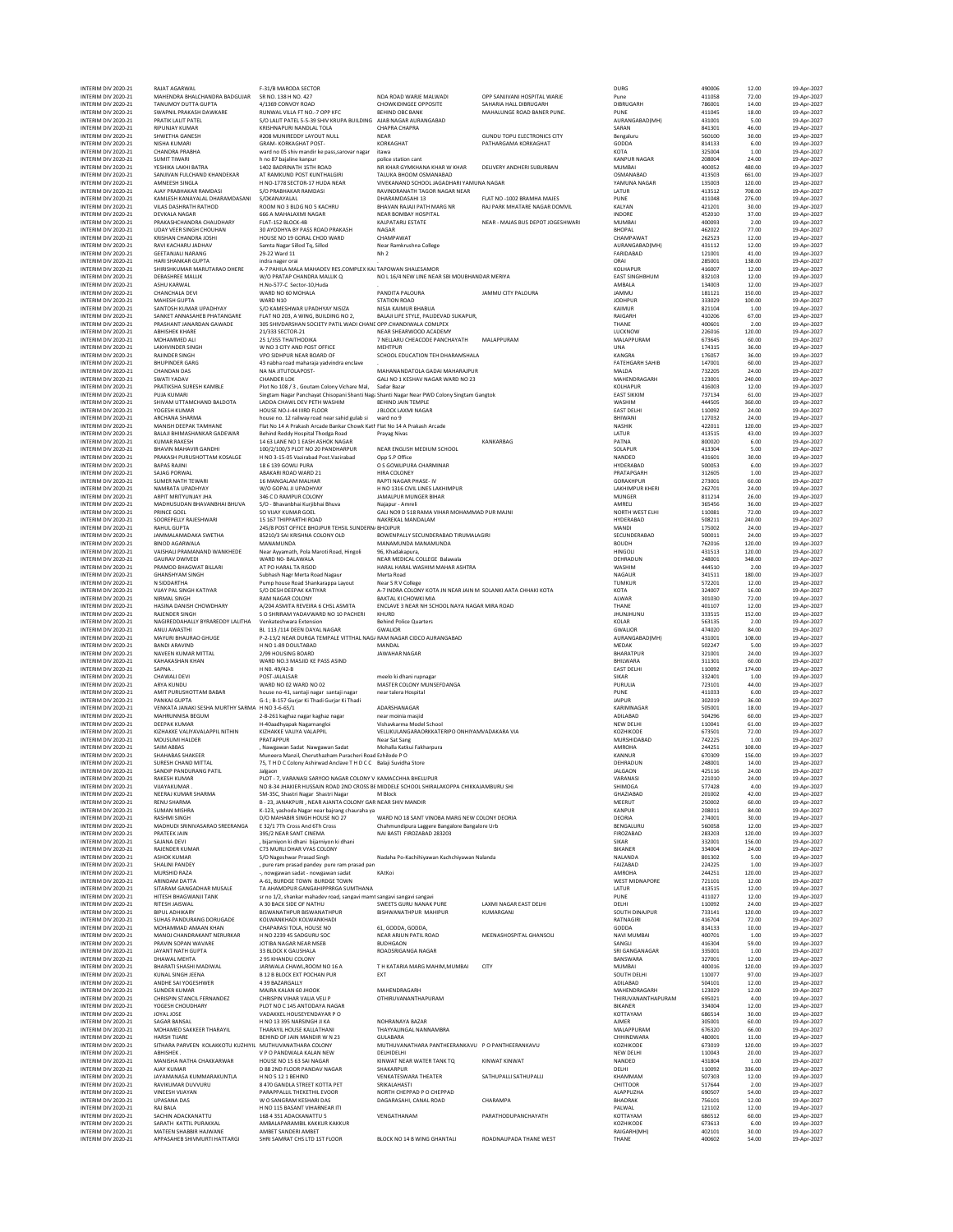INTERIM DIV 2020-21 SHAILESH SHANKAR KADAM SRIRAM HOLL JAVAL MALGAON VES BRAMHAN PURI MIRAJSANGLI SANGLI 416410 60.00 19-Apr-2027

NTERM DIV.202-21 SUHAS BALASHEN MYHAL ATSINNGY-POST-PARGAN MARGANGAN, PURKANGANGANGANG MARGANGANGANGANGANGANGA<br>NTERMON'2020-21 AMMUKUTTYUELAYUDHAN PULIKKAL-HOUSE CHITHALI KUZHAMANNAMANKANGANGANGANGANAMAMAM KUZHALMAMAMAMAM INTERIM DIV 2020-21 LAKSHMI CHANDRA KIRAN REDDY EPPALA 4138 JAYANTHI AN SANTADO DIVERIM SENGHAN SENGHAN SANG 2020 SANTA DIVERIM DIVERIM DIVERIM SANG DIVERIM SANG DIVERIM SANG DIVERIM SANG DIVERIM SANG DIVERIM SANG DIVERIM MTERM ON 2020-21 FIRSOSCHAN KAKIPPARAMBAN MAILIKATHADAYILKUZHAMANA PEMUMANNA PENDAMPARAMBAN MAIAPURAM 675501 120.00 19-Apr-2022<br>INTERM ON 2020-21 FIRSOSCHAN VAKIPPARAMBAN 229 HOUSE NO INGLE KATTI VRINDAVAN RINNOARN BANGAR<br> INTERM DIVADO 1400 11400 NALCOLONY ARERA RUSHUSUNG ARERA MENGIRABADHUZUR BHOPAL BHOPAL BO2008 24.00 19-Apr-202<br>INTERM DIVADO 200-21 KAMLESH KUMARSAHU S∕OBASANTLALSAHUWARD NO46 BANGALIPARA SARKANDA GALINO1 BILASPURICHI SIL INTERM DIV.2022-21 GAURAV DWARD WARD NORANG MENGUKEG BALAWALA DEHANGA HARDA DO DE DEHADUN 202001 82300 19-9-20<br>INTERM DIV.2020-21 MUKESHKUMARDHAMODARAN 35 10TH STREET VINOBAI NAGAR HASTHINAPURAM CHINAPAKAM UTTARAKHAND HAND INTERIM DIV 2020-21 MUKESHKUMAR DHAMDOARAN . 35 10TH STREET VINDEAI MAGAR . HASTHINAPURAM CHITLAPAKKAM . SANCHIPURAM . SANCHIPURAM . SANCHIPURAM . SANCHIPURAM . SANCHIPURAM . SANCHIPURAM . SANCHIPURAM . SANCHIPURAM . SANC MTEM ON THE TELEMANDHILL TELEGRANDHILL DESCRIPTION (NOTHER UNIVERSITY OF BHARTING) 2020-21 ANALY 2020-21 ANALY<br>INTERM DV 2020-21 ANALIGUPTA (ANALY VILLAGE PARSA KUSUM GENTAMANDHIR ANALY MANAMMADPUR KAZIMUZAFARPUR MUZAFARPU INTERIM DIV 2020-21 ROJINA BIBI . JUDHARA KALNA BARDHAMAN BARDHAMAN 713409 280.00 19-Apr-2027 INTERIM DIV 2020-21 MD SABIR ALI . ISLAMPUR NETAJIPARK ISLAMPUR ISLAMPORE MURSHIDABAD 742304 1.00 19-Apr-2027 INTERM DIV.2020-21 BALAKRISHA REDDY M SI SES INEVANGULOONY NG INA PARANGULOONY INTERN SITSO NO 19-AP-2022 1970<br>INTERM DIV.2020-21 AKHILALAN ANDREWS BYD3 PARK ROYALE NAHATAN PIMPLEISAUDAGAR PUNE CITY PUNE411027 PUNE PUNE PU INTERIM DIV 2020-21 NAJAKRISHNA REDDY MAN SLASS INEV BALAII COLONY NEW BALAII COLONY TRUPATI URBAN UNISHNA SUN<br>INTERIM DIV 2020-21 AKHILALAN ANDRENS BYOS PAR ROYALE RAHATAN PIMPLEISAUDAGAR PUNE CITY DUREAI SUN DIV AND SUN<br> INTERIM DIV 2020-21 PRAVEEN KUMAR WADHWA C-IST-6 LAJPAT NAGAR-I NEW DELHI NEW DELHI NEW DELHI 110024 240.00 19-Apr-2027 MTERM ON 2020-21 KAPILANSTON B165 SECTOR AUGAN. HOLD HOLD MANALIPOST OFFICE MANALI 2126 KULLU (MANALI 22600 19-AP-2022)<br>INTERM ON 2020-21 SAGAR NEGI PROTO PROTO PROTO PROTOKO PALASUNI PRACHIVIHAR MANALIPOST OFFICE MANALI P INTERIM DIV 2020-21 BABLU KUMAR SHAH SANKRAIL THANA ROAD SANKRAIL THANA ROAD . HOWRAH 711313 2.00 19-Apr-2027 INTERIM DIV 2020-21 VINEET VERMA 45B D2 A BLOCK JANAKPURI . . WEST DELHI 110058 12.00 19-Apr-2027 INTERM DIV.2022-21 AUAALHUSAIN GONGTOK MUNICIPAL CORPORATION UPPER MGANAG NEAR NEANT ALOG TEASTIKIN (197101 10<br>INTERM DIV.2020-21 ABHINANDAN JAN SALIWAY QUARTER NO 17 – IK ROAD KWANGHUSANIPUR RAILCOACH FACTORY COLONY KAPUR INTERM ON 2020-21 ARIAY KUMAR SOOM PRAKASIM MOHEM MURARIQURA MURARIPUR MENAMENT (NAMARIN 1992)<br>INTERM ON 2020-21 RAUSHAR KUMAR ASSAM DENISIATIE CGHS PUR MENAMENT MONTHATION WORLD AND SECTOR ON THAT AND A S<br>INTERM ON 2020-2 INTERIM DIV 2020-21 ASIK MONDAL CHOTACHAK DUMRUT CHHATA CHAK BIRBHUM . BIRBHUM 731214 12.00 19-Apr-2027 INTERIM ON 2020-21 ABHAY KUMAR SOOM PRAKSHI MOHEMARAONA MOHEMARAONA MENINDRO MEHTATOLA WOLHAHARASIDH (BATATOLA MOHAMARA PANDA 1993-2020)<br>INTERIM DIV 2020-21 KARAN MAHOTRA ASO AND DEHITSTATIGHS ON MENTATOLA WOLHAHARASIDH (B INTERIM DIV 2020-21 PRATISHTHA . OLD DAK BUNGLOW ROAD NEAR RIICO RAILWAY CROSSING . JHUNJHUNU 333001 7.00 19-Apr-2027 INTERIM DIV 2020-21 BISWAJIT PAUL BL B 3RD FR FL B2 ANDUL RLY STATION NEAR USHA BANDANA SCHOOL SOUTH KAMRANGU HOWRAH 711302 18.00 19-Apr-2027 INTERM ON 2020-21 NIKTA INCHANDRES MORAVIER SINCE HOLD HOUSING BOARD HUNDHUNUN HUNDHUNUN RAASTHAN (HUNDHUNUN H<br>INTERM DI 2020-21 ABHUEET SINCE CHANNER SENTH ROAD NO STOLUTORGREH (NOUSING CHANNER CHITTORGARH HUNDHUNUN 2020<br> INTERIM DIV 2020-21 MOON SOLANKI G 134 SHYAM NAGAR SODALA . JAIPUR 302019 1.00 19-Apr-2027 INTERIM DIV 2020-21 JAYA KRISHNA K NO 5/74 4TH ROAD NEAR NETHAJI SCHOOL ANANTAPUR 515001 60.00 19-Apr-2027 INTERIM DIV 2020-21 TRUPTI P CHAUHAN BULADWARSAHI NEAR OF LAXMI NARAYAN NANDIR TOWN MADHAPUR KENDUJHAR 758001 12.00 19-Apr-2027 INTERIM ON 2020-21 NEWITAHAN-INAHARA NO NORMANG MAGA 25 HOUSING BOARD HUNHUNUN RAASTHAN (HUNHUNUN RASTHAN 193001 234.00 19-Apr-2027<br>INTERIM DIV 2020-21 PARTIBLE SINCE AND RAKES SON ARRANG MAGARIRI AND A CHITORGARH (MALIAHA INTERIM DIV 2020-21 URMILA PRASAD 463/362, KRISHNA NAGAR EXTENTION SIR MOUR MARG, DEHRADUN UTTARANCHAL 248001 600.00 19-Apr-2027 INTERIM DIV 2020-21 SUKHADIA BHAVIN GOPALBHAI SUKHADIA'S SUPER STORE CHOKHANDI CHAR RASTA VADODARA 390017 120.00 19-Apr-2027 INTERIM DIV 2020-21 PAVITRA RADHESHYAM PARIKH B/1, SHREE KRISHNA, KASTURBA NAGAR SOCIETY, B/H NUTAN SCHOOL, SAMA VADODARA 390024 30.00 19-Apr-2027 INTERM ON 2020-21 RAM PARASH MOONDRA 1.C-22 - 22 RAKAN DRAM BENGOON BANGARA BUNUARA SIDOO 19-Apr-2022<br>INTERM DV 2020-21 RAMAGER/RAMAN PARASH NG 2012 ISLAM DRAM BENGOON BENGOON HOLD HOT HOT HOT HOT SOO 19-Apr-202<br>INTERM DV INTERIM DIV 2020-21 KAMINI SANJAYBHAI BHATT A/201 AARYAMAN AAVAS OPP SAIBABA MANDIR BODAKDEV AHMEDABAD 380015 180.00 19-Apr-2027 INTERM DIV202-21 AWANSHIKUMAR COVIBHAKATHAKURINKUNG PROFCOLONY MEARUM-HOUSE MOHANPURPUNAHAKSHARMALLODGE PATNA 900013 19.00 19-Apr-2023<br>INTERMIDIV2020-21 SASIKUMARP KOSOLONY NOS915PWDCOLONY BALAKRISHNA-PURAMITRICHYROAD SEEL INTERM ON 2020-21 PAYTIMA RUNCHIC MAR PARTIX PARTIX PARTIX PARTIX THE RESULTING INTERNATIVE COLLOCITY AND THE RESULTING COLLOCITY AND COLLOCITY AND COLLOCITY AND COLLOCITY AND COLLOCITY AND COLLOCITY AND COLLOCITY AND COL MTERM ON 2020-21 PIRATMA PUROLOGY (2.3 MAGHI SHOWAIN SINORD MAGHI PARKIAPUR SHACH SHOTRI MAGHI SHOTRI SHOTRI M<br>INTERM ON 2020-21 TIKKSTAN SURPORT SHOTRI SHOTRI BURGANING SHOTRI PUROLOGY PUROLOGY PUNE AND 2020-21 AND 2020<br>I INTERIM DIV 2020-21 PARAG MOHAN AGARWAL HARDEV BAJAR J. P. NAGAR DHANAURA UTTAR PRADESH 244231 88.00 19-Apr-2027 INTERIM DIV 2020-21 Putul Roy 2/1, Gopal Chandra Lane KOLKATA 700073 12.00 19-Apr-2027 INTERIM DIV 2020-21 SHIV PRAKASH PANDEY 358 LAW CHAMBERS DELHI HIGH COURT NEW DELHI 110003 120.00 19-Apr-2027 INTERIM DIV 2020-21 GURBACHAN SINGH FLAT NO 249 GAUR GREEN AVENUE ABHAY KHAND-II INDIRAPURAM UTTAR PRADESH GHAZIABAD 201010 120.00 19-Apr-2027 INTERIM DIV 2020-21 SUMIT KUMAR BANSAL BG-13 SHALIMAR BAGH EAST DELHI 110088 12.00 19-Apr-2027 INTERIM DIV 2020-21 HARESHBHAI THAR NON FERROUS FOUNDRY C/1/L LANE NO. 4 G.I.D.C. VAPI. 396195 60.00 19-Apr-2027 INTERM ON 2020-21 PRITA-LHITLANDAGIA MARVARIPATTYLANE SOUTH-BALUCHAR HUDA<br>INTERM DIV2020-21 SUDESH VUMALA HOUSE HOLS2 SECTOR SECTOR HUDA<br>INTERM DIV2020-21 THUMMALA VINAY RASSRILA PARTENDE SECTOR LANE NO INFARTABAD TELANGAN INTERIM DIV 2020-21 JINENDER KUMAR JAIN 5, BE- BLOCK SHALIMAR BAGH DELHI DAGH DELHI DELHI DELHI DIOTOR 19-Apr-2027<br>INTERIM DIV 2020-21 SAVITHA 60.00 19-Apr-2027 NYOS NARAYANA RAO 8392 SVADERAHOBALI TALUK KUNDAPURA DIST UDU MTERM DV.2020-21 PRAKSANE NEMANDAWAN LAYOUT PROFINEN AREANGER AREANGERANG MAGEUR ANGOUR ANGOUR ANGOUR AGOOD 240<br>INTERM DV.2020-21 VIJAY PRAHADRAO BENGPUR FLAT NOTH-SSHAMBHAVI ENCLAVE APARTMENT IST CROSS SHAMBHAVI COLI ESHW INTERM ON 2020-21 PREM PRAKSINGAPAL FIAT PO-2022, PREMIXING PARK STRET MAKA PROVIDENT PUNCAMANA 411057 60.00 19-Apr-2022<br>INTERM DIVERSING ANNIKORUJSRINVAS RAO PNO PROVIDENCIA SARA PROVING SARA PORT PROVIDENCIAL PROVIDENCI MTEMAD NOGARAHAMA MAGANANAN MONA MONA MAMARA NA MAGANG NA NAGARAHATHATISGARH AGGOD 2000 19-Apr-2022<br>MTERM DIVERSION PERSIONAL 24, AMARTALIA DIE PROGRESS PORT DIE DIE PROGRESS ON ASAAHTIAR PROGRESS 262.002 60.00<br>MTERM DIVE MTERM DIV202-21 SAPAN MABRA SZÉAWARCHOWK... SZÉAWA MENDEMONDU MENDEMONDU MAJORAN MAJORAN ANGENI A AGODI SAD-7202<br>INTERM DIV2020-21 MANOJAGOISHCHANDRA PANDYA CS10 PANCHOLE I.RAHEIATOWNSHIP EAR DIVOSHIPOUCE STATOWANI PANCHOL NTERIM DIVEROPRIS AND TRANSLAG CHANNEL CHANNEL CONTROLL ON HERO AND THE SERVICE ON THE MOTH WESTDELHINGLY AND TRANSLAG AND SANCHOLD AND SANCHOLD AND SANCHOLD AND SANCHOLD AND SANCHOLD AND SANCHOLD AND SANCHOLD AND SANCHOLD MTERM DIV202-21 BALASUBRAMANIAM GANESH HARIYSUND AGEAR ANG ANG A THE SENGER ON THANG TAMUNADU SALO 19-AP-2022<br>INTERM DIV2020-21 DHANANIAYAN K NOSEM AGEAR ANG A SALONG THANG THANE THANE THANE AGGEO 1200.00 19-Ap-2022<br>INTERM INTERIM DIV 2020-21 ISHWAR SINGH YADAV 703/BS/AVL/36A GGN GURUGRAM MANESAR MANESAR HARYANA 122001 60.00 19-Apr-2027 INTERIM DIV2020-21 RAMESH MANGULURI HNO 16.7.808/5/A WANAKA VEEDHI CHADERGHAT CHADERGHAT HYDERABAD 500024 120.00 19-Apr-2027<br>INTERIM DIV202-21 RADHIKA RAM ON WORGHIWER WINHIMANGALAM PAI LAKSHMI NE NILESHWAR NO HANGURI SATI INTERM ON MANOIKAYANYANY AND HOUSE NOT PIS PIRTICOR SECTOR SECTOR CHANDICARH (190015 19.00 19-Apr-2022)<br>INTERM DIVIDUAL PROVIDENT MANOIC MENOTOR MANOIC DISPOSITION ON DE CHANDIA DE MANOICARHIND (1973) 2000 19-Apr-202<br>INTER INTERIM DIV 2020-21 CHINMAI B SREERAGAM SREERAGAM KARITHOTTA PO MEZHUVELI PATHANAMTHITTA KERALA KERALA 6.00 19-Apr-2027 INTERIM DIV 2020-21 B SATHYANARAYANA 6-32/74/1 BABA NAGAR NACHARAM RANGA REDDY DIST 500076 144.00 19-Apr-2027 NTERM ON 2020-21 DELY PAPPACHAN POTTAMEULAM MEMBERIAN WENGAPO KOLLOWLP O KOLLOWLP (2002)<br>INTERM ON 2020-21 DELY PAPPACHAN WANNAPARTHER AND THE MANAGEMENT ON SASTHAMOOTTA MEMBERIAN COLLOWLEY AND SASTHAMOOTTA<br>INTERM ON 2020 INTERIM DIV 2020-21 NARENDRA KUMAR KANKARIYA OLD NO 10 NEW NO 21 IYYA MUDALI LANE FIRST FLOOR CHINTADRIPET CHENNAI 600002 180.00 19-Apr-2027 INTERIM DIV 2020-21 SONI B RAVAL C/O BURNS PHILIP INDIA LIMITED 2/15 GANAPATHY COLONY TEYNAMPET CHENNAI 600018 282.00 19-Apr-2027 INTERIM DIV 2020-21 RAMKUMAR DARGAR 1/12 KAILASH JYOT DERASAR LANE GHATKOPAR E MUMBAI 400077 180.00 19-Apr-2027

|   | 416410              | 60.00             |
|---|---------------------|-------------------|
|   | 412406<br>678702    | 12.00<br>4.00     |
|   | 521170              | 60.00             |
|   | 676501<br>673639    | 120.00<br>150.00  |
|   | 281121              | 4.00              |
|   | 313001<br>670602    | 16.00<br>108.00   |
|   | 691571              | 60.00             |
|   | 400005<br>462008    | 5.00<br>24.00     |
|   | 495001              | 108.00            |
|   | 248001<br>600064    | 823.00<br>2.00    |
|   | 800003              | 300.00            |
|   | 321203<br>842001    | 24.00<br>46.00    |
|   | 272190              | 121.00            |
|   | 414001<br>412308    | 120.00<br>600.00  |
|   | 713409              | 280.00            |
|   | 742304<br>517501    | 1.00<br>97.00     |
|   | 411027              | 60.00             |
|   | 331304<br>110024    | 24.00<br>240.00   |
|   | 226020              | 24.00             |
|   | 175131<br>751010    | 60.00<br>20.00    |
|   | 421203              | 24.00             |
|   | 395007<br>711313    | 60.00<br>2.00     |
|   | 110058              | 12.00             |
|   | 737101<br>144602    | 1.00<br>66.00     |
|   | 803101              | 24.00             |
|   | 845422<br>110075    | 5.00<br>5.00      |
|   | 712222<br>422006    | 120.00            |
|   | 400018              | 5.00<br>1.00      |
|   | 400078<br>731214    | 48.00             |
|   | 491441              | 12.00<br>64.00    |
|   | 333001<br>711302    | 7.00<br>18.00     |
|   | 333001              | 234.00            |
|   | 312001<br>211001    | 103.00<br>1.00    |
|   | 131102              | 6.00              |
|   | 276207<br>302019    | 78.00<br>1.00     |
|   | 515001              | 60.00             |
|   | 758001<br>504215    | 12.00<br>1.00     |
|   | 248001              | 600.00            |
|   | 390017<br>390024    | 120.00<br>30.00   |
|   | 311001              | 6.00              |
|   | 560040<br>500058    | 720.00<br>1440.00 |
|   | 442404              | 120.00            |
|   | 383001<br>147001    | 7.00<br>24.00     |
|   | 380015              | 180.00            |
|   | 800013<br>624005    | 1.00<br>2.00      |
|   | 441904              | 2.00              |
|   | 302016<br>400064    | 1200.00<br>12.00  |
|   | 411042              | 240.00            |
|   | 410206<br>721305    | 1020.00<br>6.00   |
|   | 110096<br>244231    | 24.00<br>88.00    |
|   | 700073              | 12.00             |
|   | 110003<br>201010    | 120.00<br>120.00  |
|   | 110088              | 12.00             |
|   | 396195<br>732101    | 60.00<br>180.00   |
|   | 124001              | 24.00             |
|   | 500049<br>394515    | 30.00<br>180.00   |
|   | 135002              | 180.00            |
|   | 110088<br>'n<br>201 | 180.00<br>60.OO   |
|   | 440009              | 240.00            |
|   | 580004<br>411057    | 60.00<br>60.00    |
| ł | 700019<br>500005    | 24.00<br>2.00     |
|   | 134109              | 120.00            |
|   | 415703<br>700154    | 11.00<br>84.00    |
|   | 496001              | 24.00             |
|   | 282002<br>700001    | 60.00<br>24.00    |
|   | 415110              | 30.00             |
|   | 456001<br>400093    | 60.00<br>180.00   |
|   | 395002              | 150.00            |
|   | 411057<br>110009    | 23.00<br>228.00   |
|   | 110009              | 120.00            |
|   | 757001<br>642001    | 120.00<br>12.00   |
|   | 400610              | 1200.00<br>150.00 |
|   | 560078<br>500079    | 62.00             |
|   | 122001<br>500024    | 60.00             |
|   | 671314              | 120.00<br>120.00  |
|   | 342001              | 300.00            |
|   | 160015<br>673574    | 1.00<br>120.00    |
|   | 828207              | 12.00             |
|   | 431001<br>676121    | 13.00<br>108.00   |
|   | 580003<br>689514    | 444.00<br>6.00    |
|   | 500076              | 144.00            |
|   | 686514<br>690521    | 623.00<br>60.00   |
|   | 273008              | 34.00             |
|   | 390023<br>400056    | 300.00<br>35.00   |
|   | 416304              | 240.00            |
|   | 416416<br>713101    | 240.00<br>6.00    |
|   | 713201              | 12.00             |
|   | 600002              | 180.00            |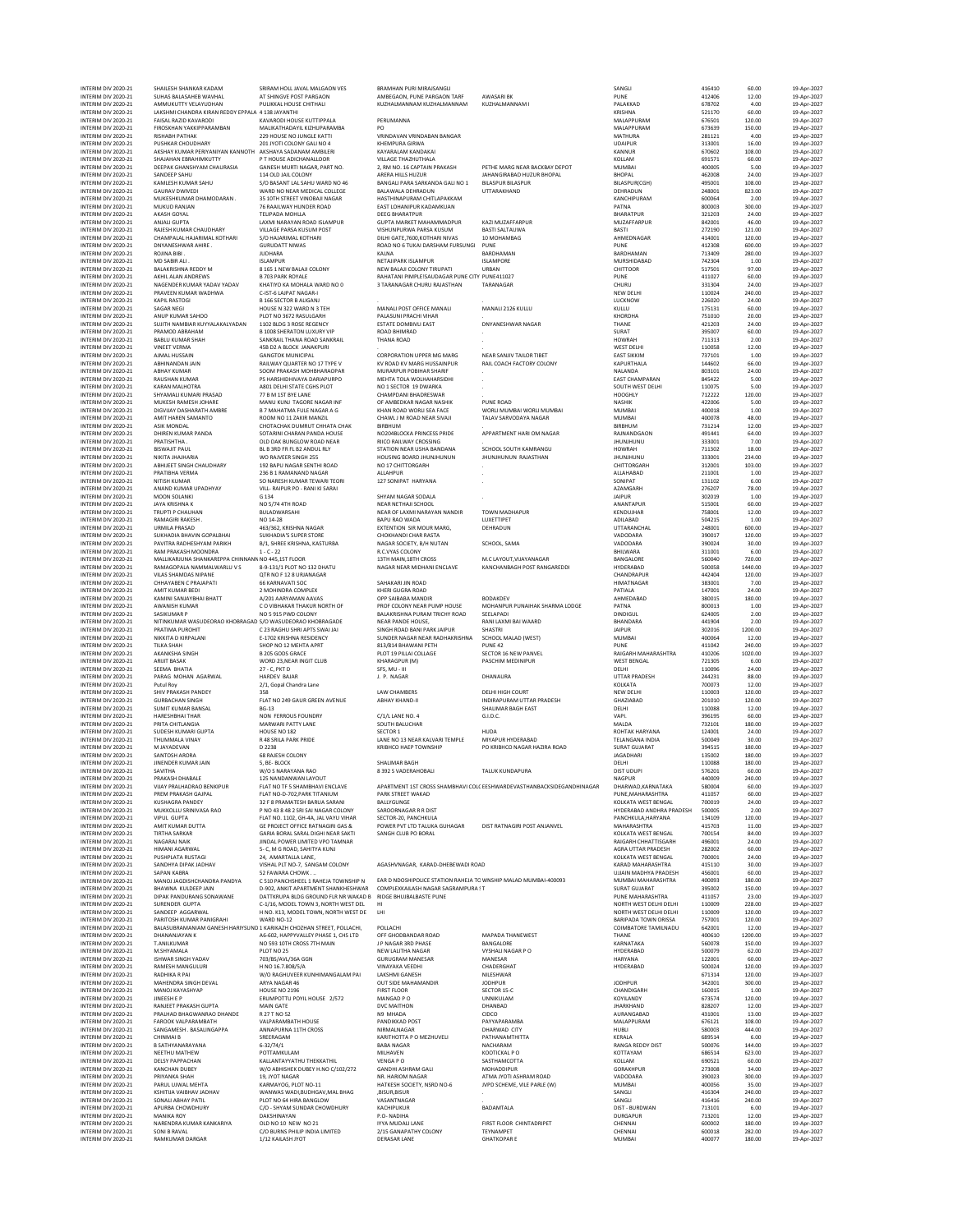INTERIM DIV 2020-21 SATHYAN D PLOT NO 70 GANGA NAGAR KOLLUMEDU AVADI VELLANUR TIRUVALLUR 600062 120.00 19-Apr-2027

| INTERIM DIV 2020-21                        | MADHVENDRA SINGH HUF                                        | VILL BHADEWARA                                                    | POST RHAGWANT NAGAR                                                                      | <b>UNNAO</b>                                                            | <b>UNNAO</b>                                                  | 209864           | 2.00              | 19-Apr-2027                |
|--------------------------------------------|-------------------------------------------------------------|-------------------------------------------------------------------|------------------------------------------------------------------------------------------|-------------------------------------------------------------------------|---------------------------------------------------------------|------------------|-------------------|----------------------------|
| INTERIM DIV 2020-21<br>INTERIM DIV 2020-21 | SAMIR KUMAR GHOSH<br>P MADHUSOODANAN                        | FLAT NO-701, BLDG NO.03, 'M'-AVENUE,<br>SAGARIKA                  | GLOBAL CITY, NEAR YAZOO PARK,<br>OPP. PVT QUARTERS                                       | VIRAR WEST,<br>TRICHAMBARAM                                             | DIST. PALGHAR<br>TALIPARAMBA                                  | 401303<br>670141 | 12.00<br>180.00   | 19-Apr-2027<br>19-Apr-2027 |
| INTERIM DIV 2020-21<br>INTERIM DIV 2020-21 | <b>K MANICKAM</b><br>Y C REDDY                              | 6/25<br>D NO 1/441 (11) KRANTI NIVAS                              | E B COLONY<br>ARAVINDANAGAR                                                              | <b>KOVAIPUDUR PIRIVU</b>                                                | SUGUNAPURAM COIMBATORE<br>CUDDAPAH                            | 641008<br>516001 | 180.00<br>60.00   | 19-Apr-2027<br>19-Apr-2027 |
| INTERIM DIV 2020-21                        | ARUN KUMAR JAIN                                             | M/S ARU'S                                                         | NO 1 SABNAM MARKET                                                                       | G S ROAD PALTAN BAZAR                                                   | <b>GUWAHATI</b>                                               | 781008           | 55.00             | 19-Apr-2027                |
| INTERIM DIV 2020-21<br>INTERIM DIV 2020-21 | KANUKOLANU SURYA KUMARI<br>SHIV PRASAD VERMA                | 8-4-371/B/3 PLOT NO-113<br>520                                    | SARADHI CO-OP HOUSING SOCIETY<br>NAURANGABAD                                             | BORABANDHA<br>ETAWAH (UP)                                               | HYDERABAD<br>ETAWAH                                           | 500018<br>206001 | 360.00<br>120.00  | 19-Apr-2027<br>19-Apr-2027 |
| INTERIM DIV 2020-21                        | PRITI JHALL                                                 | $963 - B/8$                                                       | <b>GOVIND PURI</b>                                                                       |                                                                         | NEW DELHI                                                     | 110019           | 180.00            | 19-Apr-2027                |
| INTERIM DIV 2020-21<br>INTERIM DIV 2020-21 | <b>SIBANI BORTHAKUR</b><br><b>GUR SWARUP SHARMA</b>         | C/O PRASANTA KUMAR TALUKDAR<br>NO 20A SUDHA BAGH                  | <b>KRRINE WOODS APARTMENT</b><br>SARLA BAGH ROAD                                         | FLAT NO 3 E<br>NEAR AASHI GARDEN DAYALBAGH                              | <b>GUWAHATI</b><br>AGRA                                       | 781005<br>282005 | 2.00<br>120.00    | 19-Apr-2027<br>19-Apr-2027 |
| INTERIM DIV 2020-21<br>INTERIM DIV 2020-21 | JITENDRA BHAGAWATDAS FATNANI<br>GURUNATH KESHAV TENDULKAR   | RIDDHI SIDDHI ENTERPRISE.<br>D-2-206 JUMBO DARSHAN                | <b>HARIBHAI MARKET</b>                                                                   | RANDHANPURI BAZAR                                                       | <b>BHAVNAGAR GUJARAT</b>                                      | 364001           | 120.00            | 19-Apr-2027                |
| INTERIM DIV 2020-21                        | TUSHAR SHRIKISHAN BHUTADA                                   | C/O M/S K L MUNDADA                                               | <b>JIVA MAHALE MARG</b><br>612 RAVIWAR PETH KAPADGANJ                                    | <b>ANDHERI EAST</b>                                                     | <b>MUMBAI</b><br>PUNE CITY (M.S)                              | 400069<br>411002 | 180.00<br>180.00  | 19-Apr-2027<br>19-Apr-2027 |
| INTERIM DIV 2020-21<br>INTERIM DIV 2020-21 | RACHANA RADHESHYAM MUNDADA<br>MAHENDRA KUMAR GUPTA          | C/O M/S K L MUNDADA<br>205, PRAKASH CHAMBERS                      | 612 RAVIWAR PETH KAPADGANJ<br>6, NETAJI SUBHASH MARG                                     |                                                                         | PUNE<br>NEW DELHI                                             | 411002<br>110002 | 180.00<br>240.00  | 19-Apr-2027<br>19-Apr-2027 |
| INTERIM DIV 2020-21                        | MANJU                                                       | $C-151$ ,                                                         | NEW USMAN PUR                                                                            |                                                                         | DELHI                                                         | 110053           | 360.00            | 19-Apr-2027                |
| INTERIM DIV 2020-21<br>INTERIM DIV 2020-21 | NIRMAL BHOJAMAL ADNANI<br>MAYUR N KANANI                    | 4/4 RAMAKRISHNA CHS<br>35 SAMRAT COLONY                           | GULMOHAR CROSS RD NO 12<br>W MAREDPALLY                                                  | JUHU SCHEME                                                             | <b>MUMBAI</b><br>SECUNDERABAD                                 | 400049<br>500026 | 300.00<br>6.00    | 19-Apr-2027<br>19-Apr-202  |
| INTERIM DIV 2020-21                        | <b>ASHIM GHOSH</b>                                          | C/15 O N G C NAGAR                                                | PALAVASNA                                                                                |                                                                         | MEHSANA                                                       | 384003           | 132.00            | 19-Apr-2027                |
| INTERIM DIV 2020-21<br>INTERIM DIV 2020-21 | DINESH DAYARAM RAJPUT<br>DR ASHISH JAIN                     | DHOBIWAD<br>178 VAISHALI PITAMPURA                                | V P ROAD                                                                                 | VALSAD                                                                  | <b>GUJRAT</b><br>DELHI                                        | 396001<br>110088 | 120.00<br>1.00    | 19-Apr-2027<br>19-Apr-2021 |
| INTERIM DIV 2020-21                        | YESHWANT VASSU KOTKAR                                       | H NO 201/C MAATOSHRI                                              | PEDDEM SPORTS COMPLEX                                                                    | MAPUSA                                                                  | GOA                                                           | 403107           | 6.00              | 19-Apr-2027                |
| INTERIM DIV 2020-21<br>INTERIM DIV 2020-21 | MRS PARU A TRIVEDI<br>VANVARI MANOHAR ARJANDAS              | 202 KESAR VILLA 2ND FLOOR<br>SHOP 27 C/O SONY ENTERPRISES         | MALVIA ROAD NEAR S B OF HYDERABAD VILE PARLE EAST MUMBAI<br><b>SUKHWANI CHAMBERS</b>     | KHARALWADI PIMPRI                                                       | MAHARASHTRA<br>PUNE MAHARASHTRA                               | 400057<br>411018 | 48.00<br>180.00   | 19-Apr-2027<br>19-Apr-2027 |
| INTERIM DIV 2020-21                        | <b>DHIRENDRA SHUKLA</b>                                     | OB3/404 ONGC COLONY                                               | POONAM NAGAR                                                                             | ANDHERI F                                                               | MUMBAI MAHARASHTRA INDIA                                      | 400093           | 180.00            | 19-Apr-2027                |
| INTERIM DIV 2020-21<br>INTERIM DIV 2020-21 | <b>DINESH R TALLUR</b><br>NANDKUMAR NAIR                    | FLAT NO 401 STH FLOOR SURYA BHAGYA<br>FLAT NO 102 PLOT NO 22      | ENCLAVE 6/3/609/171 ANAND NAGAR COI KHAIRATABAD HYDERABAD<br>SHREE RESIDENCY SECTOR 18   | SANJIVNI INTERNATIONAL SCHOOL                                           | ANDHRA PRADESH<br>KHARGHAR MAHARASHTRA INDIA 410210           | 500004           | 30.00<br>1.00     | 19-Apr-2027<br>19-Apr-2027 |
| INTERIM DIV 2020-21<br>INTERIM DIV 2020-21 | SUNIL TALREJA<br>MILIND DULLABH CHAUDHARI                   | 59 OLD SINDHI COLONY<br>B/6 ASHIRWAD SOCIETY MIDC HIGHWAY         | <b>BERASIA ROAD</b><br>NEAR OLD PETROL PUMP                                              | <b>BHOPAL</b>                                                           | BHOPAL MADHYA PRADESH INDIA 462001<br><b>BADLAPUR</b>         | 421503           | 48.00<br>2.00     | 19-Apr-2027<br>19-Apr-2027 |
| INTERIM DIV 2020-21                        | SAVITA SINGH                                                | NAGESHWAR COLONY                                                  | NEAR TELEPHONE EXCHANGE                                                                  | <b>BORING ROAD</b>                                                      | PATNA BIHAR                                                   | 800001           | 12.00             | 19-Apr-2027                |
| INTERIM DIV 2020-21<br>INTERIM DIV 2020-21 | RAMAKRISHNA SHARMA A<br>SHRADDHA V SOMNATHE                 | VEMAGIRI POWER GENERATION LTD<br>C/O W B VAIDHYA                  | VEMAGIRI KADIAM MANDAL<br>413 NEW NANDANVAN LAYOUT                                       | E G DISTRICT VEMAGIRI<br>NAGPUR                                         | ANDHRA PRADESH<br>MAHARASHTRA                                 | 533125<br>440009 | 12.00<br>6.00     | 19-Apr-2027<br>19-Apr-2027 |
| INTERIM DIV 2020-21                        | PRADEEP KUMAR SALAMPURIA                                    | <b>PURANI BAZAR</b>                                               | SUKLA ROAD                                                                               | <b>MUZAFFARPUR</b>                                                      | <b>BIHAR</b>                                                  | 842001           | 126.00            | 19-Apr-2027                |
| INTERIM DIV 2020-21<br>INTERIM DIV 2020-21 | PANKAJ DIXIT<br>MANJEET SINGH                               | <b>S T MICROELECTRONICS</b><br>S/O SH PREM CHAND                  | PLOT NO 1 KNOWLEDGE PARK 3<br>VPO AJRAWAR                                                | <b>GREATER NOIDA</b><br>KURUKSHETRA                                     | UTTAR PRADESH<br>HARYANA                                      | 201308<br>136136 | 12.00<br>24.00    | 19-Apr-2027<br>19-Apr-2027 |
| INTERIM DIV 2020-21                        | <b>BANAMALI MOHANTY</b>                                     | NAHANGA PO BIRANILAKANTHAPUR                                      | KENDRAPARA MAA MANGALA MANDIR                                                            | ODISHA                                                                  | KENDRAPARA ODISHA INDIA                                       | 754211           | 24.00             | 19-Apr-2027                |
| INTERIM DIV 2020-21<br>INTERIM DIV 2020-21 | SARVESH SHUBHKARAN SANGHI<br>PARIMAL D BHIUNGADE            | C/O HWCTC<br>502 A WING GREAT EASTERN CHAMBERS                    | JAMNAGAR<br>PLOT 28 SECTOR 11                                                            | <b>CBD BELAPUR</b>                                                      | GUJARAT<br>NAVI MUMBAI                                        | 361001<br>400614 | 240.00<br>25.00   | 19-Apr-2027<br>19-Apr-2027 |
| INTERIM DIV 2020-21                        | TRILOK JIWATRAM MANGHANI                                    | SHX/330 WARD 11/R                                                 | SADHU VASWANI SOCIETY                                                                    | <b>GANDHIDHAM</b>                                                       | <b>GUJARAT</b>                                                | 370201           | 36.00             | 19-Apr-2027                |
| INTERIM DIV 2020-21<br>INTERIM DIV 2020-21 | PRABHAKAR BUKKINENI<br>RAVI KUMAR JAIN                      | FLAT NO 102 S R APPALAYE TOWERS<br>MAHAJAN TOLI NO 2              | LAXMI NAGAR KOTHAPET SAROORNAGAR R R DIST HYDERABAD<br>ARA                               |                                                                         | ANDHRA PRADESH<br>BIHAR                                       | 500060<br>802301 | 24.00<br>120.00   | 19-Apr-2027<br>19-Apr-2027 |
| INTERIM DIV 2020-21                        | <b>KAVITA SINGHEE</b>                                       | SINGHEE SADAN                                                     | <b>EAST GANDHI SAGAR</b><br>SO RAMWADI NAGAR ROAD                                        | <b>NAGPUR</b>                                                           | MAHARASHTRA                                                   | 440002           | 480.00            | 19-Apr-2027<br>19-Apr-202  |
| INTERIM DIV 2020-21<br>INTERIM DIV 2020-21 | MANDAR SURYAKANT BORUL<br>SANJAYKUMAR UTTAM CHAUDHARY       | SHRI SATGURU HAMBIRBABA<br>A/P BAMKHEDA TAL SHAHADA               | <b>DIST NANDURBAR</b>                                                                    | PUNE<br>SHAHADA                                                         | MAHARASHTRA<br>MAHARASHTRA                                    | 411014<br>425409 | 4.00<br>600.00    | 19-Apr-2027                |
| INTERIM DIV 2020-21<br>INTERIM DIV 2020-21 | VIRENDRA H PATEL<br>SHAKUNTALA GOYAI                        | 84 A BHAGWATI SOC BHUVNESHWARI PARK<br>67 A CHAWLA COLONY         | GOVINDANAGAR DEYRAMESHNAGAR<br>BALLABGARH                                                | CHANDAKHEDA<br>FARIDABAD                                                | GANDHINAGARGUJARAT<br>HARYANA                                 | 382424<br>121004 | 1.00<br>960.00    | 19-Apr-2027<br>19-Apr-2027 |
| INTERIM DIV 2020-21                        | ALKA UTTAM CHAUDHARI                                        | A/P RAMKHEDA SHAHADA                                              | <b>DIST NANDURBAR</b>                                                                    | SHAHADA                                                                 | <b>MAHARASTRA</b>                                             | 425409           | 1464.00           | 19-Apr-2027                |
| INTERIM DIV 2020-21<br>INTERIM DIV 2020-21 | JAIMINKUMAR K PATEL<br>SUBHALAXMI GIRISH VAZALWAR           | SARKIT HOUSE JUDGE BUNGLOWS<br>VAZALWAR COLONY                    | NEAR KENDRIYA VIDHYALAYA<br>DHARAMPETH KHARE TOWN                                        | MEHSANA<br>NAGPUR                                                       | MEHSANA GUJARAT INDIA<br>MAHARASHTRA                          | 384002<br>440010 | 4.00<br>1.00      | 19-Apr-2027<br>19-Apr-2027 |
| INTERIM DIV 2020-21                        | VISHAL RAMESHBHAI MISTRY                                    | 59 DATTATRAY SOC                                                  | MORA BHAGAL RANDER ROAD                                                                  | SURAT                                                                   | <b>GUJARAT</b>                                                | 395005           | 17.00             | 19-Apr-2027                |
| INTERIM DIV 2020-21<br>INTERIM DIV 2020-21 | LAXMI DWARKANI<br>CHAUDHARY MEENAKSHIS                      | D/O RAM RATAN DWARKANI<br>AT PO BAMKHEDA TAL SHAHADA              | SHRI MARUNAAYAK JI KA CHOWK<br><b>DIST NANDURBAR</b>                                     | <b>BIKANER</b><br><b>BUS STAND</b>                                      | RAJASTHAN<br>SHAHADA MAHARASHTRA                              | 334001<br>425409 | 300.00<br>1200.00 | 19-Apr-2027<br>19-Apr-2027 |
| INTERIM DIV 2020-21                        | SWAYANPRAVA MISHRA                                          | VIM 276 SAILASHRI VIHAR                                           | <b>CHANDRA SEKHARPUR</b>                                                                 | DAV PUBLIC SCHOOL                                                       | BHUBANESHAWAR ORISSA INDIA                                    | 751021           | 240.00            | 19-Apr-2027                |
| INTERIM DIV 2020-21<br>INTERIM DIV 2020-21 | MANJU DEVI SHARMA<br><b>VINOD KUMAR SHUKLA</b>              | W/O OM PRAKASH SHARMA C/O RAM<br>125 BN BSF CAMP QTR NO 02        | NIWASH SHARMA TOBACO MARCHANT<br>TYPE II VILL AND PO JAITIKHERA                          | W/N 05 INFRONT OF SHYAM SUNDAR ADABA<br>MOHANLALGANJ                    | <b>BARGARH ORISSA</b><br>LUCKKNOW UTTAR PRADESH INDIA 226301  | 768028           | 60.00<br>24.00    | 19-Apr-2027<br>19-Apr-2027 |
| INTERIM DIV 2020-21                        | ALKA VIJAYVARGIYA                                           | NEAR TILAK NAGAR 68/403                                           | VAIBHAV APARTMENT GIRDHAR NAGAR                                                          | <b>INDORE TILAKNAGAR</b>                                                | INDORE MADHYA PRADESH INDIA 452018                            |                  | 30.00             | 19-Apr-2027                |
| INTERIM DIV 2020-21<br>INTERIM DIV 2020-21 | PRASHANT KUMAR JHA<br><b>RAJIV KUMAR</b>                    | B 603 MAHINDRA AURA<br><b>40 SUKHDEV NAGAR</b>                    | SECTOR 110 A<br>PANIPAT                                                                  | NEW PALAM VIHAR CHOMA 62                                                | <b>GURGAON HARYANA INDIA</b><br><b>HARYANA</b>                | 122017<br>132103 | 60.00<br>120.00   | 19-Apr-2027<br>19-Apr-2027 |
| INTERIM DIV 2020-21                        | PURUSHOTTAM NAGIN PATEL                                     | A/P MOHIDA TARFE SHAHADA                                          | <b>TAL SHAHADA</b>                                                                       | DIST NANDURBAR HANUMAN MANDIR                                           | SHAHADA MAHARASHTRA                                           | 425409           | 660.00            | 19-Apr-2027                |
| INTERIM DIV 2020-21<br>INTERIM DIV 2020-21 | MUNISHWARI DEVENDRA PISE<br>SURENDRA KUMAR PRASAD           | H NO 1 11 112 FLAT NO 403 NAGILLA TO<br><b>BEHIND TV TOWER</b>    | WERS SHYAMALAL BUILDING BEGUMPET I R RBI QUARTERS<br><b>SIWAN TITRA</b>                  | <b>DIST SIWAN</b>                                                       | HYDERABAD ANDHRA PRADESH<br><b>SIWAN BIHAR</b>                | 500016<br>841245 | 180.00<br>19.00   | 19-Apr-2027<br>19-Apr-2027 |
| INTERIM DIV 2020-21<br>INTERIM DIV 2020-21 | BALAKRISHNAN KUNJUKUTTAN<br>PARMAR YOGESHKUMAR M            | A 201 VINIT APMNT PLOT NO E/17<br>ARJUNBARI VANKAR VAS            | SECT 9A<br>AT TA VADNAGAR                                                                | AIROLI OPP D MART<br>DI MEHSANA                                         | NAVI MUMBAI MAHARASHTRA<br>VADNAGAR GUJARAT                   | 400708<br>384355 | 180.00<br>144.00  | 19-Apr-2027<br>19-Apr-2027 |
| INTERIM DIV 2020-21                        | <b>ASHOK KUMAR</b>                                          | 3/169 VISHWAS KHAND                                               | <b>GOMTI NAGAR</b>                                                                       | NEAR VISHWAS COMPLEX                                                    | LUCKNOW UTTAR PRADESH                                         | 226010           | 60.00             | 19-Apr-2027                |
| INTERIM DIV 2020-21<br>INTERIM DIV 2020-21 | DEEPIKA JAIN<br>NEELAM VIJAY BHARDWAJ                       | 87 VIRASAT MAHIMA 2ND FLOOR<br>602/K RASHMI RESIDENCEY            | SURYA NAGAR TARON KI KUNT JAIPUR<br>NEW LINK ROAD OPP JAY VIJAY NAGAR                    | SANGANER JAIPUR JAIPUR<br>ACHOLE VASAI NALLASOPARA EAST THANE           | JAIPUR RAJASTHAN<br>THANE MAHARASHTRA                         | 302029<br>401209 | 72.00<br>60.00    | 19-Apr-2027<br>19-Apr-2027 |
| INTERIM DIV 2020-21                        | SAI KRISHNA GARNEPUDI                                       | 93 137 BHAGATH NAGAR                                              | KARIMNAGAR                                                                               |                                                                         | KARIMNAGAR ANDHRA PRADESH                                     | 505001           | 24.00             | 19-Apr-2027                |
| INTERIM DIV 2020-21<br>INTERIM DIV 2020-21 | RUPESH KUMAR MISHRA<br>HIMANSHU SRIVASTAVA                  | AJNARA HOMES 121 L 404<br>S/O UDAI SHANKAR SRIVASTAVA 984/1 A     | SECTOR 121 NOIDA<br>NEAR IMLI DHAL MEERAPUR ALLAHABAD / LAHABAD ALLAHABAD NEAR IMLI DHAL | GAUTAM BUDH NAGAR NEAR CNG PUMP                                         | GAUTAM BUDH NAGAR UTTAR PRA 201301<br>ALLAHABAD UTTAR PRADESH | 211003           | 36.00<br>168.00   | 19-Apr-202<br>19-Apr-2027  |
| INTERIM DIV 2020-21                        | JYOTSNA SARDAR DAS                                          | IT KHOLA ROAD BONGAON M                                           | NORTH TWENTY FOUR PARGANAS                                                               | NEAR BHARAT SANGHA CLUB                                                 | NORTH 24 PARGANAS WEST BENG/ 743235                           |                  | 300.00            | 19-Apr-2027                |
| INTERIM DIV 2020-21<br>INTERIM DIV 2020-21 | PARAG PRAMOD GANDHI<br><b>SANKALP GUPTA</b>                 | PARAG BANGALA SHRIPAD HSG SOCIETY<br>HOUSE NO 128/202 H BLOCK     | KHANDOBA MANDIR JAWAL<br>KIDWAI NAGAR KANPUR                                             | SAVEDI AHMEDNAGAR                                                       | AHMEDNAGAR MAHARASHTRA<br><b>KANPUR UTTAR PRADESH</b>         | 414003<br>208011 | 18.00<br>30.00    | 19-Apr-2027<br>19-Apr-2027 |
| INTERIM DIV 2020-21<br>INTERIM DIV 2020-21 | JIVAN BHIMRAO KARANDE<br><b>ASHISH CHANDRA</b>              | VITE MALA NARAYANGAON NARAYANGAON<br>5/317                        | <b>VIKAS NAGAR</b>                                                                       |                                                                         | PUNE MAHARASHTRA<br>LUCKNOW                                   | 410504<br>226022 | 60.00<br>360.00   | 19-Apr-2027<br>19-Apr-2027 |
| INTERIM DIV 2020-21                        | NAMAGIRI.S.MRS                                              | NO.28,THIRU VENKATASAMY STREET,                                   | KANNABIRAN COLONY.                                                                       | SALIGRAMAM                                                              | CHENNAI                                                       | 600093           | 60.00             | 19-Apr-2027                |
| INTERIM DIV 2020-21<br>INTERIM DIV 2020-21 | CHIDAMBARAVADIVOO T<br>HARISINGH NENUMAL GABRA              | OLD NO.3/14 NEW NO 3/20<br>B/705, PARAMKRISHNA COMPLEX            | <b>BHARATHI STREET</b><br><b>B/H GANESH CHOKDI</b>                                       | KIDARAKULAM, ALANGULAM                                                  | TIRUNELVELI<br>ANAND                                          | 627854<br>388001 | 12.00<br>330.00   | 19-Apr-2027<br>19-Apr-2027 |
| INTERIM DIV 2020-21                        | SHITAL RAKESH SONI                                          | KANTHARIYA CHAKLA                                                 | DEV CHAKLA                                                                               |                                                                         | NADIAD                                                        | 387001           | 720.00            | 19-Apr-2027                |
| INTERIM DIV 2020-21<br>INTERIM DIV 2020-21 | <b>BANKA UMAKANTH</b><br>NANDA DEY                          | H NO 4-9-407<br>10E BADRI DAS TEMPLE STREET                       | RICKSHAW COLONY                                                                          |                                                                         | ADILABAD<br>KOLKATA                                           | 504001<br>700004 | 8.00<br>180.00    | 19-Apr-2027<br>19-Apr-2027 |
| INTERIM DIV 2020-21                        | Sudesh Kumar Mittal                                         | House No. 610<br><b>GURJAR MOHALLA VILL HIRAPUR</b>               | New Kamla Nehru Colony                                                                   | Bibiwala Road                                                           | Bhatinda                                                      | 151001           | 120.00            | 19-Apr-2027                |
| INTERIM DIV 2020-21<br>INTERIM DIV 2020-21 | <b>SATISH RANE</b><br>SANDEEP LAMBA                         | 4/117                                                             | <b>KARPUR</b><br><b>CHANDER NAGAR</b>                                                    | KHANDWA<br>BALUGANJ                                                     | MADHYA PRADESH<br>AGRA                                        | 450001<br>282001 | 102.00<br>180.00  | 19-Apr-2027<br>19-Apr-2027 |
| INTERIM DIV 2020-21<br>INTERIM DIV 2020-21 | ASHA RAM SHARMA<br>KISHORE N SUCHAK                         | 19, FRIENDS COLONY<br>12 INDRAYANI                                | RAMDAS PETH                                                                              |                                                                         | AGRA<br>NAGPUR                                                | 282010<br>440010 | 120.00<br>18.00   | 19-Apr-2027<br>19-Apr-2027 |
| INTERIM DIV 2020-21                        | <b>SURENDRA BANKA</b>                                       | 10. PHEARS LANE                                                   | <b>3RD FLOOR</b>                                                                         |                                                                         | KOLKATA                                                       | 700012           | 600.00            | 19-Apr-2027                |
| INTERIM DIV 2020-21<br>INTERIM DIV 2020-21 | PRADIP ROY<br>SUNIL KUMAR DASS                              | BL-370, SALT LAKE<br>RZ-D-38                                      | SECTOR-II<br>WEST SAGAR PUR                                                              | <b>SALT LAKE</b><br>NANGAL RAYA                                         | KOLKATA<br>NEW DELHI                                          | 700091<br>110046 | 24.00<br>144.00   | 19-Apr-2027<br>19-Apr-2027 |
| INTERIM DIV 2020-21                        | SUVARNA SANJAY SAWANKAR                                     | WARD NO. 3                                                        | AT KURLI TA GHATANJI KURLI                                                               |                                                                         | <b>YAVATMAI</b>                                               | 445306           | 12.00             | 19-Apr-2027                |
| INTERIM DIV 2020-21<br>INTERIM DIV 2020-21 | PRAMOD KUMAR SINGH<br>JAGDISH CHANDRA GOYAL                 | 487. Plot No-11. Sector-7<br>606                                  | Airforce And Naval Officers Enclave<br><b>GULMOHAR APARTMENT</b>                         | Dwarka<br>PLOT NO.3-B, SECTOR-11, DWARKA                                | New Delhi<br>New Delhi                                        | 110045<br>110075 | 240.00<br>360.00  | 19-Apr-2027<br>19-Apr-2027 |
| INTERIM DIV 2020-21<br>INTERIM DIV 2020-21 | V N DIXIT<br>JINTO JOY                                      | FLAT NO 25 PANCHRATAN APPARTMENT<br><b>EDAPALIKUNNEL HOUSE</b>    | KALKOONTHAL                                                                              | 7/128 SWAROOP NAGAR<br>NEDUMKANDAM                                      | <b>KANPUR</b><br>UDUMBANCHOLA IDUKKI                          | 208002<br>685553 | 150.00<br>36.00   | 19-Apr-2027<br>19-Apr-202  |
| INTERIM DIV 2020-21                        | JOSEPH ANTONY                                               | HOUSE NO 302                                                      | MANGAPATI TOWERS                                                                         | SAIDABAD COLONY                                                         | MAIN ROAD HYDERARAD                                           | 500059           | 1.00              | 19-Apr-2027                |
| INTERIM DIV 2020-21<br>INTERIM DIV 2020-21 | MEENA DEVI JAIN<br>KAMLESH RANI                             | W O VINOD KUMAR JAIN<br>GALI NO. 1                                | 274113<br>NEAR WADHWA PROVISIONAL                                                        | TEMPLE STREET NEAR SYNDICATE BANK<br><b>HARI NAGAR</b>                  | TALAWAT MANSION KAKINADA<br>HISAR (HARYANA)                   | 533001<br>125001 | 1.00<br>240.00    | 19-Apr-2027<br>19-Apr-202  |
| INTERIM DIV 2020-21                        | RAJIV MANCHANDA                                             | A-324-A                                                           | DERAWAL NAGAR                                                                            |                                                                         | DELHI                                                         | 110009           | 1.00              | 19-Apr-2027                |
| INTERIM DIV 2020-21<br>INTERIM DIV 2020-21 | <b>ABHISHEK SHARMA</b><br><b>RAKESH KUMAR</b>               | C/O BRIJ BHUSHAN<br>$C - 145$                                     | 3 C POCKET C<br>MAHARANA PARTAP ENCLAVE                                                  | SIDDHARTH EXTN<br>PITAM PURA                                            | NEW DELHI<br>DELHI                                            | 110014<br>110034 | 540.00<br>24.00   | 19-Apr-2027<br>19-Apr-2027 |
| INTERIM DIV 2020-21                        | <b>SARITA MAHESHWARI</b>                                    | HOUSE NO- 10 MODEL TOWN                                           | GAILNO-1 WARD NO-7                                                                       | BAHADURGARH                                                             | <b>HARYANA</b>                                                | 124507           | 180.00            | 19-Apr-2027                |
| INTERIM DIV 2020-21<br>INTERIM DIV 2020-21 | TARULATA<br>NAMAN CHOPRA                                    | 286<br>$F - 40$                                                   | BLOCK- D EXTENTION- 2<br><b>ASHOK VIHAR</b>                                              | NANGLOI<br>PHASE-1                                                      | DELHI<br>DELHI                                                | 110041<br>110052 | 25.00<br>720.00   | 19-Apr-2027<br>19-Apr-2027 |
| INTERIM DIV 2020-21                        | LATIF HAJI KASAM KASMANI                                    | SATIDERI KUTIYANAWALA PLOT.                                       | UPLETA.                                                                                  | DIST, RAJKOT                                                            |                                                               | 360490           | 60.00             | 19-Apr-2027                |
| INTERIM DIV 2020-21<br>INTERIM DIV 2020-21 | PIYUSH KANTILAL PATEL<br>SHAH DIPALIBEN SANDEEPKUMAR        | A/16 NEHRU PARK SOCIETY,<br>7MM, JAIN SOCIETY,                    | B/H. BUS STATION,<br>VARSHODA NI CHAL                                                    | SABARMATI, RAMNAGAR,                                                    | JUNAGADH.<br>AHMEDABAD.                                       | 362001<br>380005 | 72.00<br>60.00    | 19-Apr-2027<br>19-Apr-2027 |
| INTERIM DIV 2020-21<br>INTERIM DIV 2020-21 | AHMEDBEN ABDULABHAI SAHERI<br>KHIMAND R. BHEDA              | NEAR JANKI ASHRAM.<br>KHIMAND ENTERPRISE,                         | SHANTINIKETAN SOCIETY,<br>NR. RAJ MAHEL,                                                 |                                                                         | BAGASRA.<br>KESHOD.                                           | 365440<br>362220 | 17.00<br>60.00    | 19-Apr-2027<br>19-Apr-2027 |
| INTERIM DIV 2020-21                        | RAJESH CHHELABHAI DAVE                                      | RAJ.                                                              | AMBICA NAGAR.                                                                            |                                                                         | JUNAGADH.                                                     | 362001           | 30.00             | 19-Apr-2027                |
| INTERIM DIV 2020-21<br>INTERIM DIV 2020-21 | BIPINCHANDRA R. AHMEDABADI<br>ROHITBHAI P. PATEL            | 2, SNETH MILAN PARK,<br>D-96, DHWANI TENAMENT,                    | <b>BAPUNAGAR ROAD</b><br>B/H. MUNICIPAL SCHOOL, ISANPUR,                                 | NR. ISANPUR ROAD,                                                       | SURENDRANAGAR.<br>AHMEDABAD                                   | 363001<br>382443 | 120.00<br>180.00  | 19-Apr-2027<br>19-Apr-2027 |
| INTERIM DIV 2020-21                        | <b>LABHUBEN V. SOJITRA</b>                                  | PLOT 4 RIDHI SIDHI SATYAM COLONY                                  | AIR FORCE -2 KHODIYAR COLONY                                                             |                                                                         | JAMNAGAR                                                      | 361006           | 216.00            | 19-Apr-2027                |
| INTERIM DIV 2020-21<br>INTERIM DIV 2020-21 | SHAH ASHOK SHANTILAL<br>GOHIL RAVATBHAI GORAKHBHAI          | TALAV STREET,<br>AT RAJULA,                                       | DR. MEHTA MARKET,<br>SAVITA NAGAR SOCIETY,                                               | DIST. AMRELI,                                                           | <b>BHUJ KUTCH</b><br>RAJULA                                   | 370001<br>365560 | 180.00<br>120.00  | 19-Apr-2027<br>19-Apr-2027 |
| INTERIM DIV 2020-21                        | RAMESH C OSTWAL                                             | HARSHIT AUTO PART.                                                | 36. CHELLAR VANUYA BHAVAN.                                                               |                                                                         | AHMEDABAD                                                     | 380022           | 49.00             | 19-Apr-2027                |
| INTERIM DIV 2020-21<br>INTERIM DIV 2020-21 | MADHUBEN RAMJIBHAI KAKADIYA<br>VINJAMURI SRILAKSHMI ALIVELU | 22, SHIVSAKTI SOCIETY,<br>PLOT NO 19 & 20 KISTA REDDY COLONY      | ATKOT ROAD,<br>SWAROOP NAGAR ROAD UPPAL                                                  | UPPAL                                                                   | JASDAN<br>HYDERABAD                                           | 360050<br>500013 | 290.00<br>120.00  | 19-Apr-2027<br>19-Apr-2027 |
| INTERIM DIV 2020-21<br>INTERIM DIV 2020-21 | NARASAIAH YEDDANAPUDI<br><b>BHARATKUMAR V MEHTA</b>         | 12 7 110 FLAT 104 SUVARNA APTS<br>C/O M/S SUBODHCHANDRA VASANTRAI | <b>KESAVANAGAR COLONY</b><br>HAVALIWALI STREET                                           | NEW METTUGUDA<br><b>VORA BAZAR</b>                                      | SECUNDERABAD<br>BHAVNAGAR                                     | 500017<br>364001 | 122.00<br>120.00  | 19-Apr-2027<br>19-Apr-202  |
| INTERIM DIV 2020-21                        | PANDYA SACHINKUMAR TRAMBKLAL                                | 8 KUMBHNATH PARA                                                  | NEAR SURYAMUKHI HANUMAN MANDIR                                                           |                                                                         | KALAVAD                                                       | 361160           | 180.00            | 19-Apr-2027                |
| INTERIM DIV 2020-21<br>INTERIM DIV 2020-21 | RAGINI AGARWAL<br><b>KASHMIR SINGH</b>                      | <b>EWS 594</b><br>470                                             | <b>SECTOR 9</b>                                                                          | <b>BARRA 2</b><br>PANCHKULA                                             | <b>KANPUR</b><br><b>HARYANA</b>                               | 208027<br>134109 | 30.00<br>30.00    | 19-Apr-2027<br>19-Apr-2027 |
| INTERIM DIV 2020-21                        | SHAM LAL MITTAL                                             | H NO B 11/1801                                                    | GOBIND COLONY ST NO 3                                                                    | NEW GRAIN MKT ROAD                                                      | DISTT BARNAL PUNJAB                                           | 148101           | 5.00              | 19-Apr-2027                |
| INTERIM DIV 2020-21<br>INTERIM DIV 2020-21 | HARKISHAN LAL<br><b>RAMESH KAMRA</b>                        | H NO 202<br>H NO 236                                              | SECTOR 7<br>GALI PUNNU AKHBAR WALA                                                       | PANCHKULA<br>MANDI DABWALI                                              | HARYANA<br>HARYANA                                            | 134109<br>125104 | 180.00<br>24.00   | 19-Apr-2027<br>19-Apr-2027 |
| INTERIM DIV 2020-21                        | <b>T SESHU KUMAR</b>                                        | 11-5-232/1/2 FLAT NO-G1 TUMU VENKATA                              |                                                                                          | NIVAS HP ROAD PATEL NAGAR MOOSAPE1 BALANAGAR K V RANGAREDDY SANATHNAGAR | TELANGANA                                                     | 500018           | 12.00             | 19-Apr-2027                |
| INTERIM DIV 2020-21<br>INTERIM DIV 2020-21 | SANJEEV KUMAR<br>AMARJEET KAUR                              | H NO 62 G<br>WZ 619                                               | MAJITHIA ENCLAVE<br>SHIV NAGAR EXTN JAIL ROAD                                            | PATIALA<br>NEW DELHI                                                    | PUNJAB<br>DELHI                                               | 147001<br>110058 | 360.00<br>180.00  | 19-Apr-2027<br>19-Apr-2027 |
| INTERIM DIV 2020-21<br>INTERIM DIV 2020-21 | ALISHA GUPTA<br>VAIBHAV GOEL                                | 62 WARD NO 13<br>B-6/18 POCKET B-6                                | DURGA COLONY<br>SECTOR 4                                                                 | HANUMANGARH<br><b>ROHINI</b>                                            | RAJASTHAN<br>DELHI                                            | 335512<br>110085 | 48.00<br>660.00   | 19-Apr-2027<br>19-Apr-2027 |
| INTERIM DIV 2020-21                        | <b>GUO JOSEPH</b>                                           | OZHAKKAL                                                          | POONJAR SOUTH PO                                                                         |                                                                         | PALA, KERALA                                                  | 686582           | 60.00             | 19-Apr-2027                |
| INTERIM DIV 2020-21<br>INTERIM DIV 2020-21 | ARVIND KHANDELWAL<br><b>BHADRESWAR KHANIKAR</b>             | 1346-B,<br>P/NOZ/6                                                | <b>BARKAT NAGAR</b><br><b>NS AREA</b>                                                    | <b>TONK FATAK</b><br>MULIABARI DIGBOI                                   | JAIPUR<br><b>DIGBOI</b>                                       | 302015<br>786171 | 12.00<br>2.00     | 19-Apr-2027<br>19-Apr-2027 |
| INTERIM DIV 2020-21                        | DEVENDRA MISHRA                                             | 163 SAHYOG APARTMENTS                                             | MAYUR VIHAR PHASE 1                                                                      |                                                                         | DELHI                                                         | 110091           | 180.00            | 19-Apr-2027                |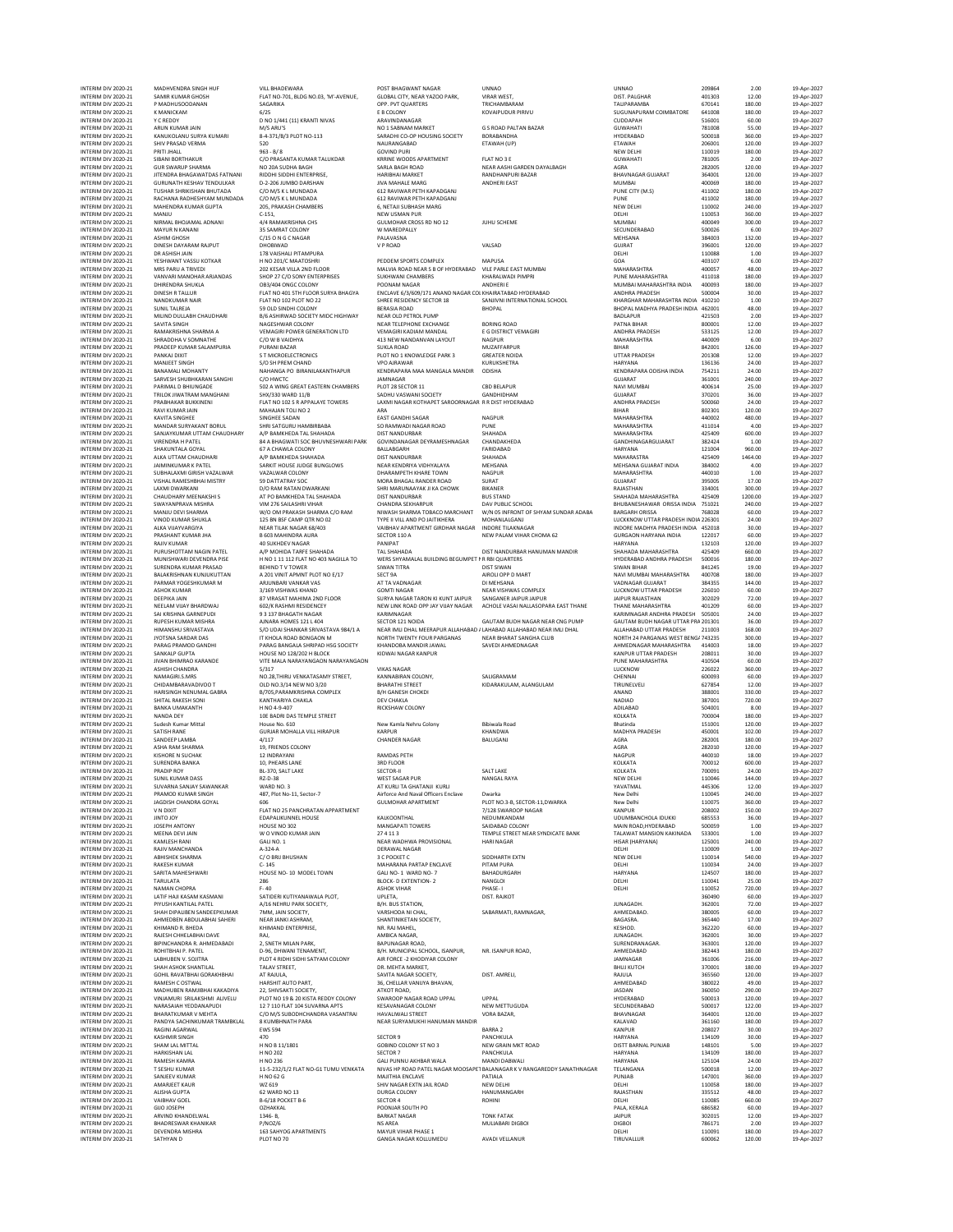INTERIM DIV 2020-21 PADMA R FL D/803 GLORUA S NO 47/4/A 47/4/B 47/6 TO 47/16 BAVDHAN PUNE 411021 240.00 19-Apr-2027 INTERIM DIVO202-21 NARSHKUMARGUPTA HNO 191C HOLLO PHULKIAN ENCLAVE PATIALA PATIALA PATIALA PATIALA 147001 84.00 19-Apr-2022<br>INTERIM DIVO202-21 MANISH APPORT SENDRIGIZZA PATELINAGAR MEENAPUR MEENAPUR NEENGERIM ALLAHABAD 211 INTERIM DIV 2020-21 SAIRDESH KUMAR PATING PATING BAZTAR APPROXIMENT KARANGET SUNDER VARIABLE SUNDER VARAANGA PATING<br>INTERIM DIV 2020-21 RANNEESH KUMAR HIND 1579.00 19-Apr-2027<br>INTERIM DIV 2020-21 VISHWAS AGRAWAL SING BAGIC INTERIM DIV 2020-21 SONIA GAUR H NO 1570 SECTOR 26 PANCHKULA 134109 30.00 19-Apr-2027 INTERIM DIV 2020-21 VISHWAS AGRAWAL SINGH BHAWAN SUBHASH NAGAR MUGHALSARAI 232101 120.00 19-Apr-2027 INTERIM DIV 2020-21 SHAGUN RASTOGI 43/30 SARDAR PATEL MARG CIVIL LINES ALLAHABAD 211001 360.00 19-Apr-2027 INTERIM DIV 2020-21 MEERA KAPOOR 15-AFADOOR 156/2022<br>INTERIM DIV 2020-21 MOHIT GOEL 154/07-2027 1990-2027 SHASTRI SHASTRI SHASTRI MEERUT L.R. MED. COLLEGE MEERUT 20001 19-Apr-2027 19-Apr-2027<br>INTERIM DIV 2020-21 MOHIT GOEL INTERIM DIV 2020-21 KAILASH KISHOR PODDAR 651 KAILASHPURI MUGHALSARAI MUGHALSARAI CHANDAULI MUGHALSARAI 232101 330.00 19-Apr-2027 INTERIM DIV 2020-21 A N RAMAKRISHNA NO 1528 GEETHANJALI 17TH MAIN 2ND PHASE NEAR BANGALORE CENTRAL J P NAGAR BANGALORE 560078 60.00 19-Apr-2027 INTERIM DIV 2020-21 PREM SINGH 436 BLOCK NO 1 TRILOK PURI DELHI 110091 360.00 19-Apr-2027 INTERIM DIV 2020-21 PANKAJ GROVER 86 BLOCK-10 SUBHASH NAGAR NEW DELHI 110027 180.00 19-Apr-2027 INTERIM DIV 2020-21 NARMADA T-151, INDIRA COLONY NARELA DELHI 110040 120.00 19-Apr-2027 INTERM ON 2020-21 FIROZA MANUSHANA MOLE 1470, TOPONALA POLE AND MANUPUR (ALUPUR AND ANNEDADAD 199001 90.00 19-Apr-2022<br>INTERM ON 2020-21 BANNEHEDV DYCOTA DOD REUNOODS NAMEN-HARAR MAGAR MULUND WEST MUNDAM MORMAN MORO 31.00 INTERIM DIV 2020-21 MAYA DEVI 91 134 old 142 TANDAN ROAD CHAMAN GANJ SIPRI BAZAR JHANSI 284003 1.00 19-Apr-2027 INTERIM DIV 2020-21 GIRISH PATHAK C-716, SECTOR-C MAHANAGAR LUCKNOW 226006 56.00 19-Apr-2027 INTERIM DIV 2020-21 OM PARASH YADAV POSTMAN BHOWALI DIV BHOWALI NAINITAL 263002 12.00 19-Apr-2027<br>INTERIM DIV 2020-21 SHASHANK NAGESH THOMBARE PLOT NO 16, NEW POSTAL COLONY, BEHIND M.L.COLLEGE, INTERIM DIV 2020-21 HARSHAD BABUBHAI PARMAR DENA BANK PARTH COMPLRX DAS BABU ROAD JAMBUSAR 392150 600.00 19-Apr-2027 INTERIM DIV 2020-21 AMIT PRABHUDAYAL JIWARAJKA 2/32 JUHU NEEL SAGAR JV P D SCHEM MUMBAI METERIM DIV 2020-21 AMIT PRABHUDAYAL JIWARAJKA 2/32 JUHU NEEL SAGAR J SENDERIM PO THE SENDER OF DRIFIALING AND SAGAR SENDERIM CHENNA MTERM ON 2020-21 IMAHENDRA KUMAR PANTHALINGAL HOUSE ERUMAPETTYPO CHENNA CHENN (HENSUR THRISSUR 1980-54 1980-202<br>INTERM ON 2020-21 LOMAHENDRA KUMAR CHULIJPARAMBIL PARAPPUKKAR (AND PARAPPUKKAR PONDER) PARAPPUS THRISSUR PERI<br> INTERIM DIV 2020-21 S K WADHAWAN 349 OLD HOUSING BOARD KARNAL 132001 60.00 19-Apr-2027 INTERIM DIV 2020-21 ANUJ KUMAR AGGARWAL A-11/19 VASANT VIHAR NEW DELHI 110057 84.00 19-Apr-2027 INTERIM DIV 2020-21 TARSEM KUMAR GARG 100 GIRISH GHOSH ROAD BELURMATH LP 80/11 HOWRAH 711202 240.00 19-Apr-2027 INTERIM DIV 2020-21 MANGALADOSS.A 4/954, 12TH STREET RAHMAT NAGAR TIRUNELVELI 627011 60.00 19-Apr-2027 INTERIM DIV 2020-21 PRAKASH.P.S RADHA NILAYA R NO 1726 22ND CROSS AMRITAKRIPA HOSPITAL ROOPA NAGAR BOGADI MYSORE 570026 120.00 19-Apr-2027 INTERIM DIV 2020-21 SHANMUGAVEL.P 12-9-14B NAGALINGASAWY KOVIL STREET NILAKOTTAI DINDIGUL 624208 24.00 19-Apr-2027 INTERIM DIV 2020-21 BAJRANGLAL AGARWAL SANTOSH AGENCIES SANKAR CINEMA ROAD ANGUL ORISSA 759122 120.00 19-Apr-2027 INTERIM DIV 2020-21 PURSOTTAM DAS SHARMA H NO 216 KANPUR ROAD TALPURA JHANSI 284001 120.00 19-Apr-2027 INTERIM DIV 2020-21 RANJEETA SINGH SAMANTA W/O DIPAK KUMAR DAS NEAR SR PLAZA KANDASAR NALLO ANGUL 759145 30.00 19-Apr-2027 INTERIM DIV 2020-21 RINA SHIT A-79/626 NARWAPAHAR COLONY JAMSHEDPUR HARTOPA SUNDARNAGAR JAMSHEDPUR EAST SINGHBHUM JAMSHEDPUR 832107 330.00 19-Apr-2027 INTERIM DIV 2020-21 TANSEM KUMAR GARRI 1992 - 2000 19-Apr-2022<br>INTERIM DIV 2020-21 MANGALADOSS.A 1009 - 19-APR-2027<br>INTERIM DIV 2020-21 PRAKASHATPS RADHAMARAMENT AND THE ROOPS AMATTAKER PROPER RADHAMAT MALAPPURAM (NYSORE 1 INTERIM DIV 2020-21 PADAM CHAND NAHAR NO 70 MOSQUE STREET SAIDAPET CHENNAI 600015 2.00 19-Apr-2027 INTERIM DIV 2020-21 RAJESH AGARWAL 106, GOLMURI MARKET GOLMURI JAMSHEDPUR 831003 120.00 19-Apr-2027 INTERIM DIV 2020-21 Pran Nath Wazir 402 Milan Appartment Ch Bhagtawer Road Opp Medicity Hospital Sector-39 Gurgaon 122001 5.00 19-Apr-2027 MTERM ON 2020-21 DEFANKALNA HUF SAN DENGANDAN BARELLY CANTT (METERM ON 2020-21 DANIT DAS 19-AP-2022)<br>INTERM ON 2020-21 ANRITTNANDAN UPTA MOHPURAMA MAGAR BAYCHANABALDEO (METHAM AMPURANDI AMPURANDI 2008011 1.00 19-AP-2022<br>IN INTERIM DIV 2020-21 DINESH KUMAR GUPTA C 11 CHAVRASIYAVAS ROAD ARAVALI VIHAR JAIPUR 305001 120.00 19-Apr-2027 INTERIM DIV 2020-21 SURENDRA PRATAP SINGH HP C LLTD DAN PANEWADI PANEWADI PANEWADI MANMAD 423104 89.00 19-Apr-2027 INTERIM DIV 2020-21 MAYA SUDHIR RATHI 61 TOSHNIWAL DUPLEX RAM NAGAR NEAR MARUTI MANDIR AKOLA 444001 240.00 19-Apr-2027 INTERM ON MONUMARANWANA MILLOGTKHAMARA DISTSRING DESTRESS (NEW BHANDONI 2013) 2013 - 2010 19-Apr-2022<br>INTERM DIVIDENCE REAR PROGRESS PROGRESS (NEW PROGRESS PROGRESS PROGRESS PROGRESS PROGRESS PROGRESS PROGRESS PA<br>INTERM DI INTERIM DIV 2020-21 ASHOK PURANMAL RAWKA AT NEW TOWN BADNERA AMRAVATI 444701 120.00 19-Apr-2027 INTERIM DIV 2020-21 VARUN JITENDRA CHANDAN B 3 21 GIDC COLONY GIDC NEAR VIMA KAMDAR HOSPITAL MANJALPUR VADODARA 390011 180.00 19-Apr-2027 INTERIM DIV 2020-21 MANAK CHAND SONI MAL CHAND SONI 8-634-B M.P. NAGAR BIKANER 334001 36.00 19-Apr-2027 INTERIM DV 2020-21 KRANK MARKAMA BAYAK HAD HOLI 7294 BURHARING BAYANG GES SECTOR-SONERUL MANIMAMA SOVODI 780,000 19-Apr-2027<br>INTERIM DV 2020-21 SUBHARING SCHOL ULHAS MINITOWNSHIP AT AVENUE DITAGORE TO POLICION DAN SELECTOR INTERIM DIV 2020-21 ANJNA KATHURIA NIL KANTH 4 RAJHANS SOCIETY SOJITRA NAGAR RAIYA ROAD RAJKOT 360007 240.00 19-Apr-2027 INTERIM DIV 2020-21 SHOBHIT AGARWAL B 70 KENDRIYA VIHAR SEC 51 NOIDA 201303 156.00 19-Apr-2027 INTERIM DIV 2020-21 NITIN HARICHANDRA NAIK 41 PARSHURAM NAGAR BANDORA PONDA 403401 60.00 19-Apr-2027 INTERM DIV202-21 KASHIFALEEM MASID WAGGA MELIGALA, ALINGARAR MENDAKPUR (HITRASHALA MANDIR NAGPUR TY AAGPUR 200<br>INTERM DIV202-21 MONALIVILIK AVIEE PRATYDIAGAR PERMANGAR PERMANGARAARANGPUR CHITRASHALA MANDIR NAGPUR VAGARA 2<br> INTERIM DIV 2020-21 DEVANANDA SHENOY N 41/224 MAHAKAVI BHARATHIAR ROAD ERNAKULAM KERALA 682035 18.00 19-Apr-2027 INTERIM DIV 2020-21 LIJO P J POTTATHUPARAMBIL HOUSE SOUTH THORAVE PUDUKAD P O THRISSUR, KERALA 680301 12.00 19-Apr-2027 INTERIM DIV 2020-21 VAGESHWARI S MAYYA NEAR ILA TEMPLE UPPALA P O KASARAGOD, KERALA 671322 420.00 19-Apr-2027 INTERIM DIV 2020-21 SIGREM TAGRAWAL SING MEAR (NEW YORK) AND REAL AND THE SAND CONDRA CONDRA CONDRA CONDRA CONDR<br>INTERIM DIV 2020-21 NOTHAL AND ANNE MASSID WILLGALLALI NAGAR MAGNER AND REAL AND REAL AND REAL AND CONDRA CON INTERM ON 2020-21 PAMACHANDRA SUBRAYA SHET POLICY DAS SWASHIRITHI PERIM PROVIDENT PROVIDE RANGAROO KERALA 671551 2.00 19-Apr-2022<br>INTERM ON 2020-21 OSCAR KUJUR MANDRA CANARA ARANÇISME PLAT PROVIDENT PROVIDENT PROVIDENT PR INTERM DIVONIGA KHANDELWALA NASTA SETO, KUCHA DI SENDA KURA KURA KURA SENDA DEN DELIHI DIDOG 19-AP-2022<br>INTERM DIVOZOD-21 KINJALBEN JASHANTBHAIBHAISAR MOTIFALINEARIJAIN DEN PETHAPUR, NASTA DISTORANDHINAGAR (GUJ) 3825610 90 INTERIM DIV 2020-21 SAVITRI GUPTA BUS STAND, WARD NO. 3, OLD A. B. ROAD, PACHORE (M.P.) 465683 180.00 19-Apr-2027 MTERM ON 2020-21 KINALES SHARMA IS A LEO 19 ANCHOLOGY MAGALIA (MAP 2022)<br>INTERM ON 2020-21 RINA (SANGER VIRTEN SCHEM AND THE SERVICE IN THE SANGE ON THE SANGE ON THE SANGER ON THE SAN<br>INTERM ON 2020-21 BHARM IN PAIR (SANGE INTERIM DIV 2020-21 SANTOSH SINHA 4C-1, RISHI ARABINDA PALLY, COKEOVEN DURGAPUR-2 BURDWAN 713201 24.00 19-Apr-2027 INTERIM DIV 2020-21 CHETAN KUMAR JAIN 22, PHEARS LANE, KOLKATA 700012 840.00 19-Apr-2027 INTERIM DIV 2020-21 CHETAN KUMARIAIN 2002 (1990-2022)<br>INTERIM DIVORGEN ENGENERIM DURGABARI DURGA DEN ENTANGEMENT DURGA MANDIR, MADHYAMGRAM BAZAR, DIST -24 PARGANAS<br>INTERIM DIVORGEN THACKER DESTAND DUTTA STREET, DESHBANDHU INTERIM DIV 2020-21 KAUSHIK THACKER 28, TARACHAND DUTTA STREET, KOLKATA 700073 60.00 19-Apr-2027 INTERIM DIV 2020-21 GURPREET SINGH 124/3 EKTA VIHAR KALE KI DHAL RISHIKESH VIRBHADRA UTTARANCHAL 249202 360.00 19-Apr-2027 INTERIM DIV 2020-21 K S RAMKUMAR NO 11-A 2ND C MAIN ROAD BHOOPASANDRA NEW EXTENSION RMV 2ND STAGE BANGALORE 560094 180.00 19-Apr-2027 INTERIM DIV 2020-21 SHAILAJA KUDUR 432 CHORD ROAD FIRST BLOCK RAJAJINAGAR BANGALORE 560010 600.00 19-Apr-2027 INTERIM DIV 2020-21 N SURESH 403, 4TH FLOOR COMMERCE HOUSE 9/1, CUNNINGHAM ROAD BANGALORE 560052 360.00 19-Apr-2027 INTERIM DIV 2020-21 RACHNA AMIT SHETH 8/120, KANNAMWAR NAGAR-1 VIKHROLI EAST MUMBAI 400083 120.00 19-Apr-2027 INTERIM DIV 2020-21 MANOJKUMAR DIV NO 24 KAJAPETTAI KADAI VEETHI<br>INTERIM DIV 2020-21 PRATAP CHAND ARYA 14-366 N-4-3627 SHASTRI SHASTRI NAGAR SHASTRI NAGAR SHASTRI NAGA 2000 19-Apr-2027<br>INTERIM DIV 2020-21 PRATAP CHAND ARYA INTERIM DIV 2020-21 BIRMATI DEVI SADAR HOSPITAL CAMPUS CHAIBASA WEST SINGHBHUM 833201 120.00 19-Apr-2027 INTERM ON 2020-21 NANOI KUMAR VARMA VAN 2137, MOH-JODAVAKUA KARMA SCHEME NO. 2017 - MUZZEFARM ON 2020-21 MANOI KUMAR VARMA VARMA VARMA VARMA VARMA VARMA VARMA VARMA VARMA VARMA VARMA VARMA VARMA VARMA VARMA VARMA VARMA VA INTERIM DV 2020-21 MARIN RANDELWAR HAND (11. NO. 56<br>
INTERNATIV 2020-21 MONI KIENAR ENCLAYRASHAN 1126, ANHELON WEAR RANDELWAR CHOW, ANNO 1994-2022<br>INTERNATIV VADEO IN VENICA ANSIEMAL SEE CONDUCTIVE RESERVATION (NEW ARANT MTERM ON 2020-21 GHANDAN LOHANI LAKSHM NAGAR TANDO FOLY PARTAIN POLY ANGLON, PARTAINING PARTAIN MAHANSA 425531<br>INTERM ON 2020-21 CHANDAN LOHANI 228 A G BLOCK SHALIMAR BAGH DELHI DELHI DELHI MAHANSATTRA (A MAHANSATTRA 1008<br> INTERIM DIV2020-21 SANCHIBERI – AM-105 – ABHIMANYU APARTMENTS VASUNDHARA ENCLAVE – DELHI – 110096 180.00 19-Apr-2022<br>INTERM DIV202-21 RENU AM – 201 – POLICE PREET MEERUT – MEERUT – UTTARPRADESH – 25000 – 19-Apr-2022<br>INTERM INTERIM DIV 2020-21 SURINDER KUMAR H NO 283A MASJID MOTH ANDREWS GANJ DEFENCE COLONY NEW DLEH DELHI DELHI DELHI 110049 60.00 19-Apr-2027 INTERIM DIV 2020-21 GITABEN JAYESHKUMAR THAKOR BHAGVANSINH THAKORE "SHIV SADAN", PADAD - P-ROAD - PADAD', PALL<br>INTERIM DIV 2020-21 ASEEM BAILAM SINGH - C/OSIN P-SRIVASTAVA 113/24 SWAROOP NAGAR - PADAD - VALSAD - VALSAD - V INTERIM DIV 2020-21 ASEEM BALRAM SINGH C/O SRI P P SRIVASTAVA 113/24 SWAROOP NAGAR KANPUR UTTAR PRADESH 208012 114.00 19-Apr-2027